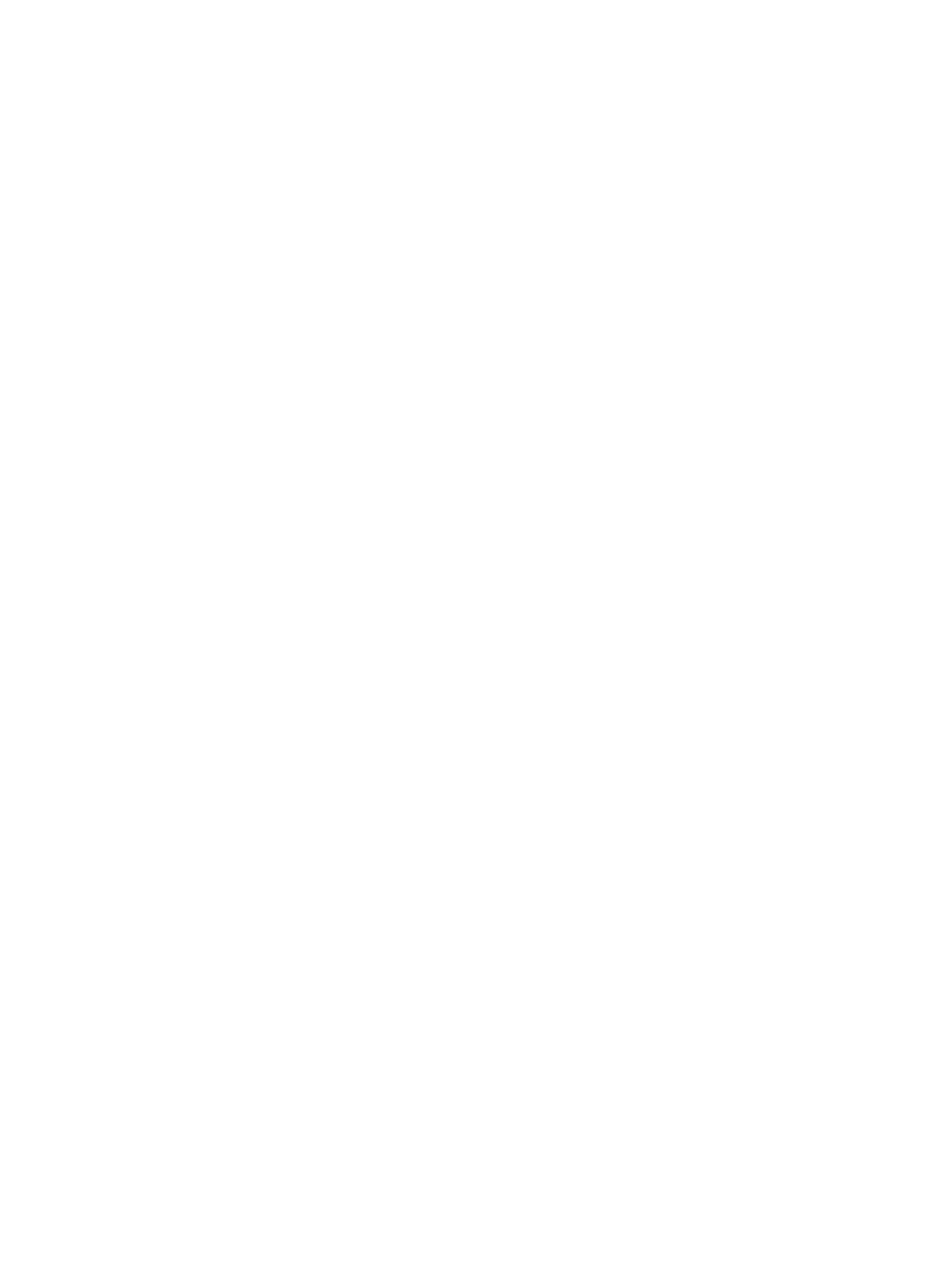# SEMI-ANNUAL REPORT 2018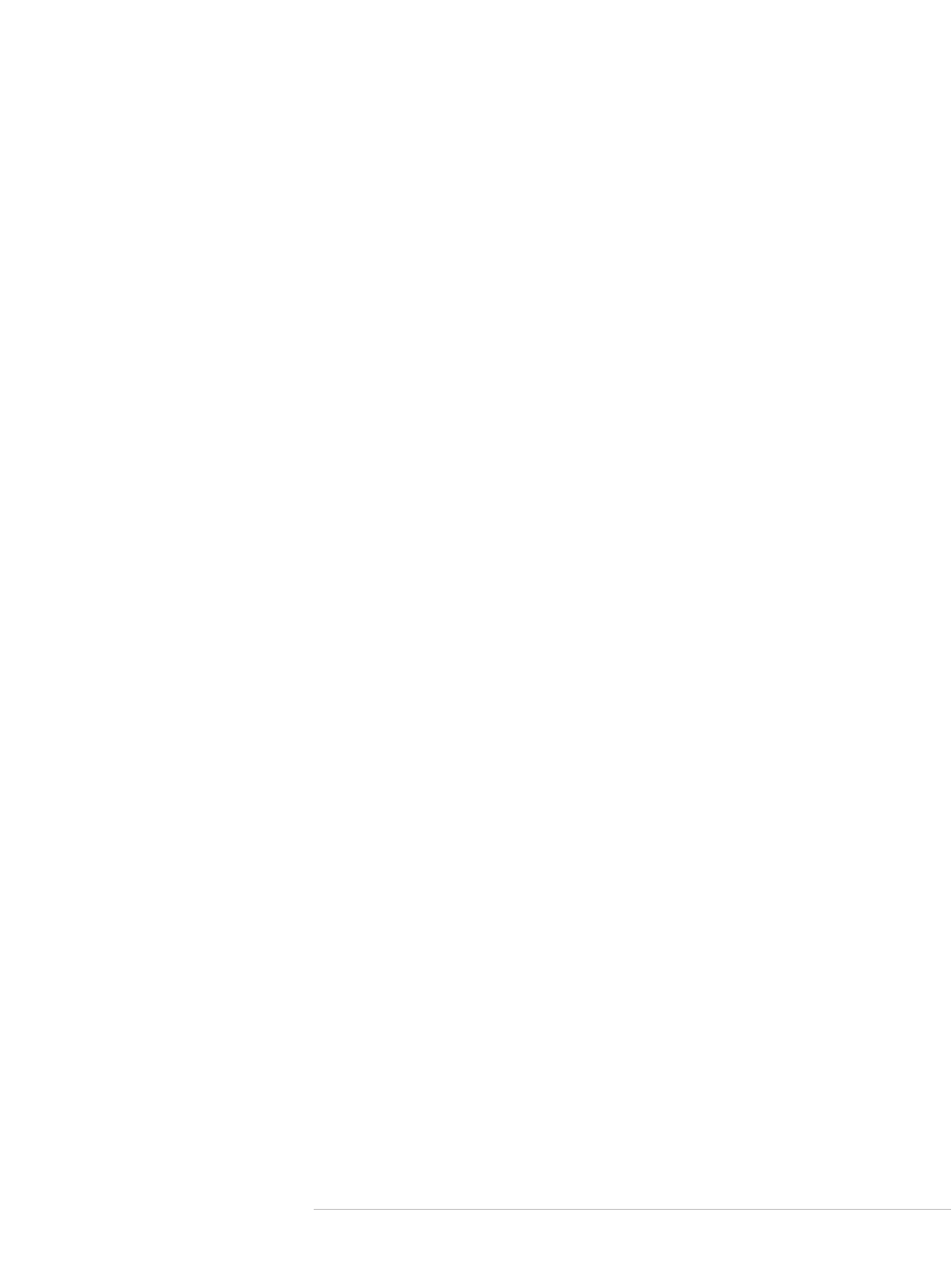## OVERVIEW OF

## DEXIA KOMMUNALBANK DEUTSCHLAND

| <b>1</b> Key balance sheet positions                     |            |            |  |  |
|----------------------------------------------------------|------------|------------|--|--|
| in EUR million                                           | 30.06.2018 | 31.12.2017 |  |  |
| Assets                                                   |            |            |  |  |
| Loans to public sector entities                          | 12,540.9   | 13,250.0   |  |  |
| Other loans and advances to banks and non-bank customers | 3,373.2    | 4,895.2    |  |  |
| <b>Securities</b>                                        | 2,518.8    | 6,176.2    |  |  |
|                                                          |            |            |  |  |
| <b>Equity and liabilities</b>                            |            |            |  |  |
| Pfandbriefe                                              | 14,182.2   | 15,728.2   |  |  |
| Other liabilities to banks and non-bank customers        | 3,790.2    | 7,880.6    |  |  |
| Equity                                                   | 628.2      | 665.0      |  |  |
| <b>Balance sheet total</b>                               | 18,871.9   | 24,625.0   |  |  |

| <b>2</b> Key profit and loss account positions          |            |            |  |  |  |
|---------------------------------------------------------|------------|------------|--|--|--|
| in EUR million                                          | 30.06.2018 | 30.06.2017 |  |  |  |
| Net interest and commission income                      | 37.4       | 30.6       |  |  |  |
| Administrative expenses (incl. depreciation)            | $-14.0$    | $-16.7$    |  |  |  |
| Risk provisioning incl. result of financial investments | 36.2       | $-14.1$    |  |  |  |
| <b>Profit/loss</b>                                      | 63.3       | $-0.1$     |  |  |  |

## **<sup>3</sup> Other disclosures**

|                            | 30.06.2018 | 30.06.2017 |
|----------------------------|------------|------------|
| Employees (average number) |            |            |
| Cost-income ratio as %     | 37.4       | 54.6       |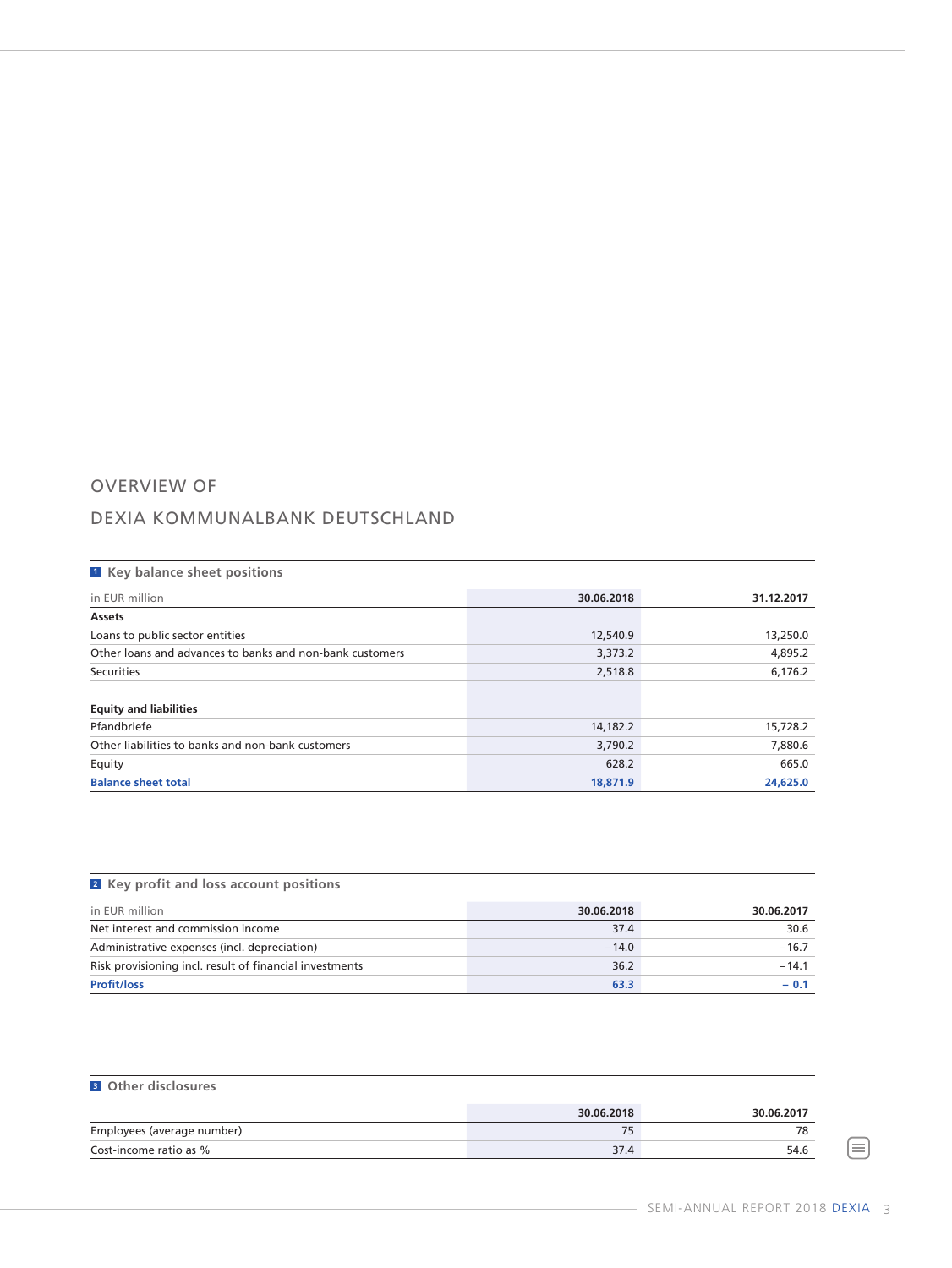DEXIA KOMMUNALBANK DEUTSCHLAND GmbH Charlottenstrasse 82 | 10969 Berlin

Telephone (030) 25 598-0

Fax General (030) 25 598-200 Back Office (030) 25 598-204 Treasury (030) 25 598-340 Internet www.dexia.de

Commercial Register No. HRB 194542 B, Berlin-Charlottenburg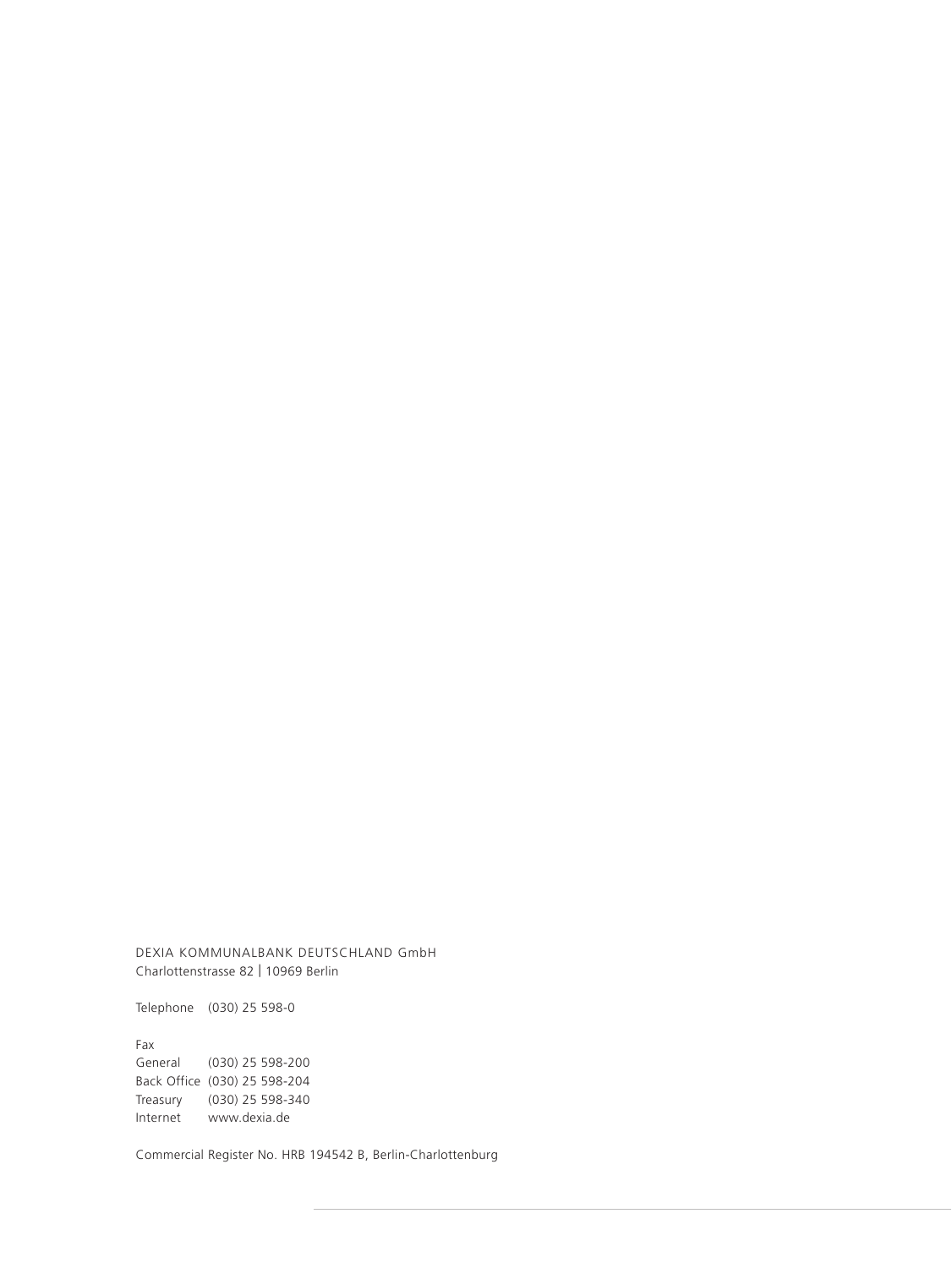# CONTENTS

| Economic report                                                                      |    |
|--------------------------------------------------------------------------------------|----|
|                                                                                      |    |
|                                                                                      |    |
|                                                                                      |    |
|                                                                                      |    |
|                                                                                      |    |
|                                                                                      |    |
|                                                                                      |    |
|                                                                                      |    |
|                                                                                      |    |
|                                                                                      |    |
|                                                                                      |    |
|                                                                                      |    |
|                                                                                      |    |
| Condensed profit and loss account for the period from January 1 to June 30, 2018  36 |    |
| Condensed notes                                                                      |    |
|                                                                                      | 39 |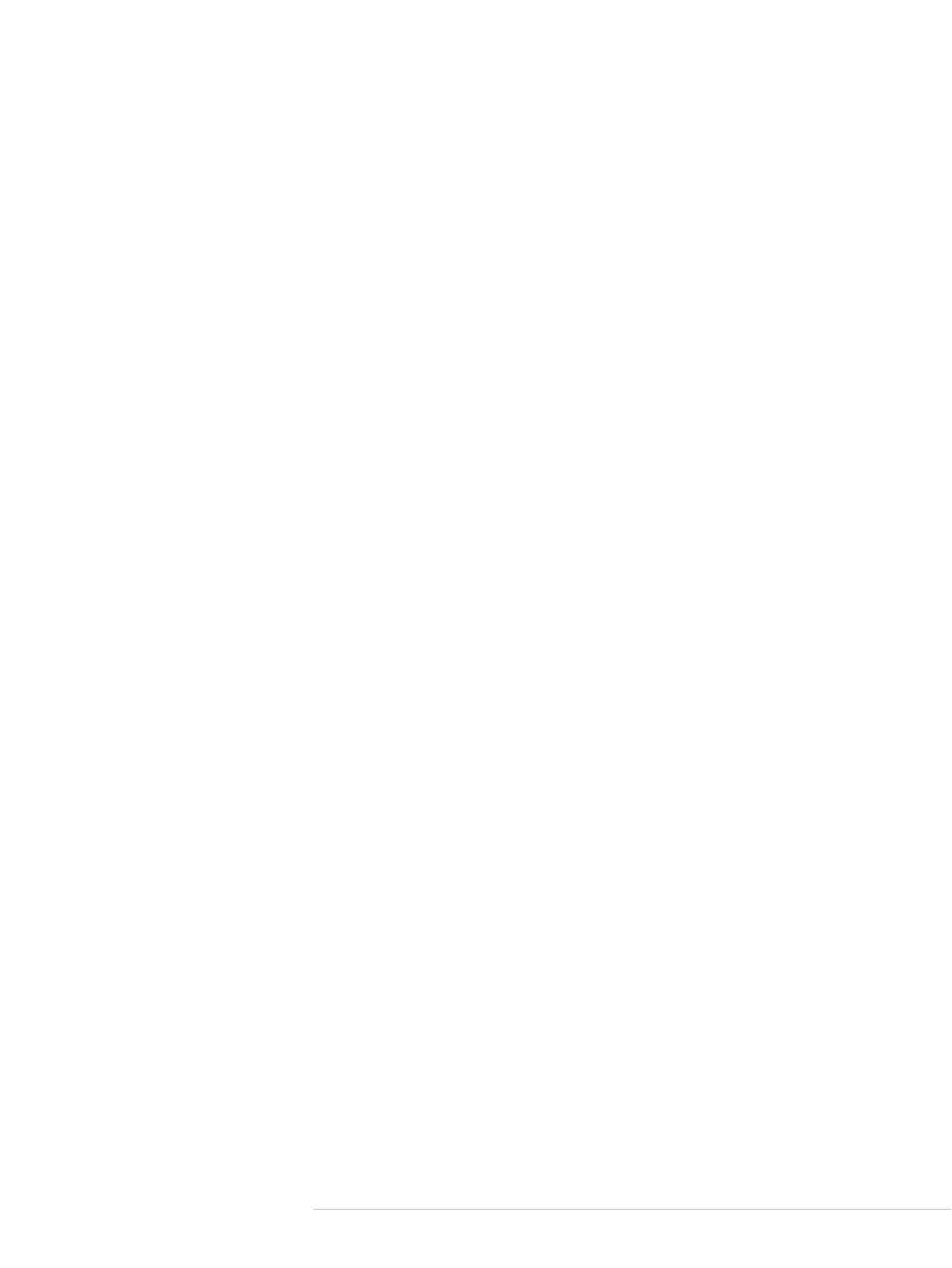# <span id="page-8-0"></span>EXECUTIVE BODIES OF THE BANK

#### **SUPERVISORY BOARD**

#### **Laurent Bouscharain**

Managing Director Dexia Crédit Local S. A., Dublin Branch Global Head of Financial Market Assets Dexia S. A. Deputy Head of Assets Dexia S. A. Chairman

#### **Prakash Advani**

Head of Group Strategy & Structuring Dexia S. A. Deputy Chairman

#### **Eric Bouthors**

Bank employee of Dexia Kommunalbank Deutschland GmbH

#### **Benoît Debroise**

Member of the Management Board of Dexia S. A. with responsibility for funding and markets Member of the Management Board of Dexia Crédit Local S. A. with responsibility for funding and markets Deputy Chief Executive Officer of Dexia Crédit Local S. A.

**Stefanie Gregorius** Bank employee of Dexia Kommunalbank Deutschland GmbH

**Jürgen Jung** 

Consultant

#### **MANAGEMENT BOARD**

### **Friedrich Munsberg**

Managing Director Market Spokesman

**Laurent Fritsch** Managing Director Back Office

#### **TRUSTEE**

**Victor von Bothmer** Lawyer

**Wolfgang Rips** Expert, consultant and auditor

Ι≡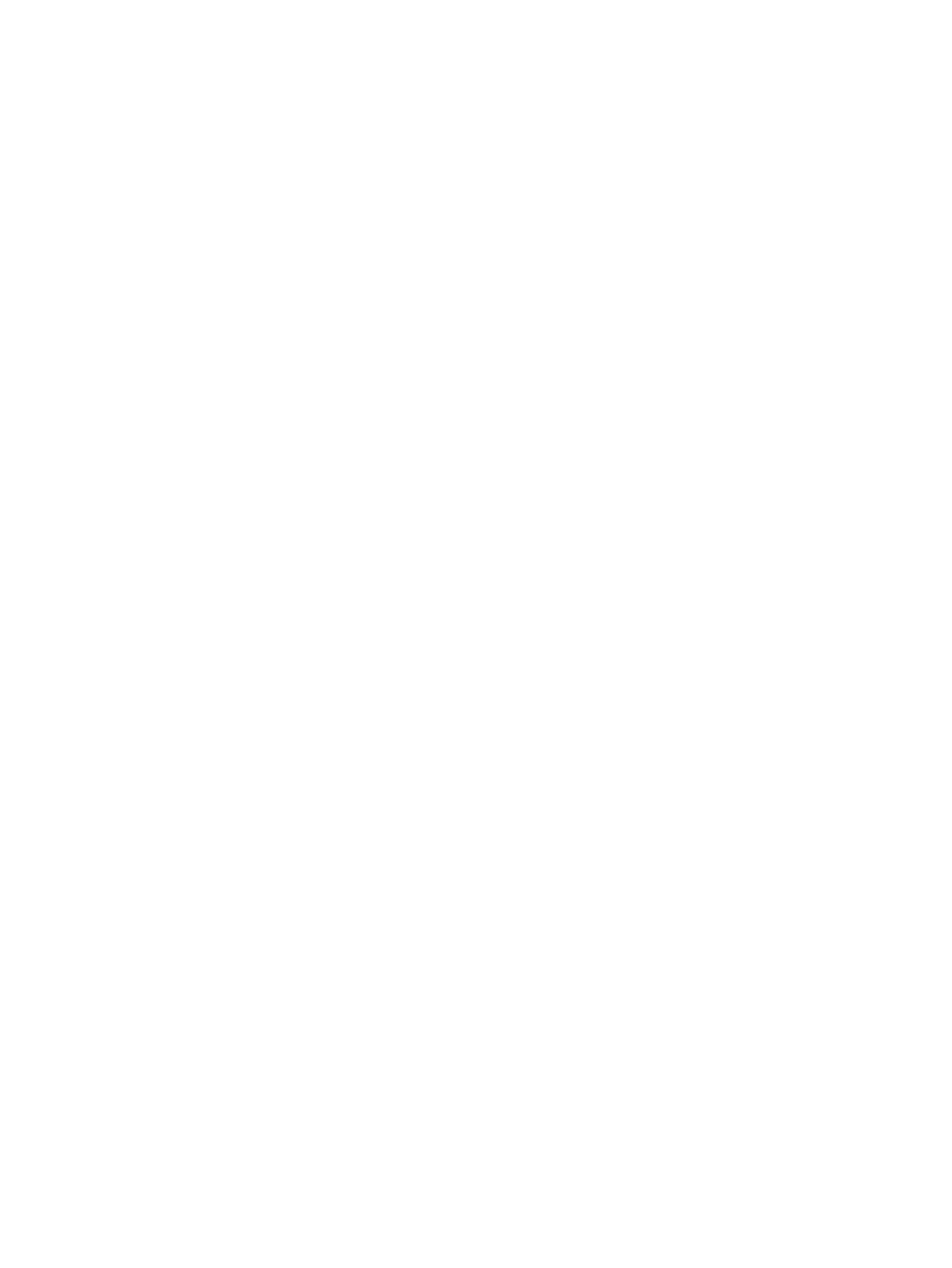# <span id="page-10-0"></span>INTERIM MANAGEMENT REPORT

## BASIC INFORMATION

#### **Profile of the Dexia Group**

The Dexia Group is a European banking group which has pursued the orderly resolution of its assets since the end of 2011. The Belgian and French States own 99.6% of the Group

The Dexia Group's restructuring plan, which was approved by the European Commission in December 2012, aims to avoid the Group's bankruptcy and liquidation which, given the Group's residual size, might destabilise the entire European banking sector.

As a significant bank within the meaning of the SSM Framework Regulation, the Dexia Group has been under the direct prudential supervision of the European Central Bank within the framework of the Single Supervisory Mechanism (SSM) since November 4, 2014. The Group's parent company, Dexia S. A., is a public limited company (société anonyme) and financial holding company governed by Belgian law whose shares are listed on Euronext Brussels.

As of June 30, 2018, the Dexia Group had 808 employees. Dexia Crédit Local S. A. is the Dexia Group's main operating entity and benefits from a funding guarantee, up to a maximum amount of EUR 85 billion, provided by the governments of Belgium, France and Luxembourg, to enable the execution of the restructuring plan. Dexia Crédit Local S. A. is domiciled in France, where it holds a banking licence, with branches in Ireland, the USA and Spain and subsidiaries in Germany and Italy which hold local banking licences.

The Dexia Group has discontinued all of its commercial activities and is now solely focused on managing its legacy assets – mainly loans to public sector entities – while protecting the interests of its government owners and guarantors. To meet this objective, the Group has established three main goals:

- **›** Maintain the ability to fund its balance sheet throughout the orderly resolution of its assets,
- **›** Preserve its capital base in order to comply with regulatory requirements,
- **›** Ensure operational continuity by retaining the necessary expertise and resources and developing appropriate information systems.

### **Profile of Dexia Kommunalbank Deutschland**

Dexia Kommunalbank Deutschland is a wholly-owned subsidiary of Dexia Crédit Local S. A., the main company of the Dexia Group, through its Dublin Branch. It thus belongs to a banking group in which the Belgian and French States hold a 99.6% stake. With its balance sheet total of EUR 18.9 billion as of June 30, 2018, the Bank is the largest subsidiary of Dexia Crédit Local S. A.

Dexia Kommunalbank Deutschland benefits from

- **›** the letter of support provided by Dexia Crédit Local S. A., in which this company undertakes to ensure that the Bank is able at all times to comply with its obligations and to fulfil the requirements of the German banking supervisory system,
- **›** other technical and organisational support from the Dexia Group.

In accordance with the plan approved by the European Commission in late December 2012 for the restructuring of the Dexia Group, an orderly resolution of the assets of Dexia Kommunalbank Deutschland is envisaged, without any new lending business. In view of the not insignificant share of non-current assets held in the Bank's overall loan book, this process will take some time.

The business activities of Dexia Kommunalbank Deutschland continue to concentrate on the administration, management and funding of its extensive portfolio of securities and loans, with the following core areas of focus:

- **›** preserving operational stability and avoiding operational risks in an increasingly stringent regulatory environment,
- **›** optimising the funding mix in order to secure advantageous funding costs and to widen the funding base,
- **›** maintaining cost discipline, for personnel expenses as well as other administrative expenses.

#### **Sale of a securities portfolio**

In coordination with the competent committees of the Dexia Group and the Bank's Supervisory Board, in the 1st quarter of 2018 Dexia Kommunalbank Deutschland sold a portfolio comprising

- **›** 108 securities with a nominal value of EUR 3.6 billion and **›** 104 related hedges (swaps)
- to Dexia Crédit Local S. A., Dublin Branch.

This portfolio consists of bonds from Italy (75.5%) as well as bonds from Portugal (15.0%), Japan (6.0%) and the USA (3.5%).

≡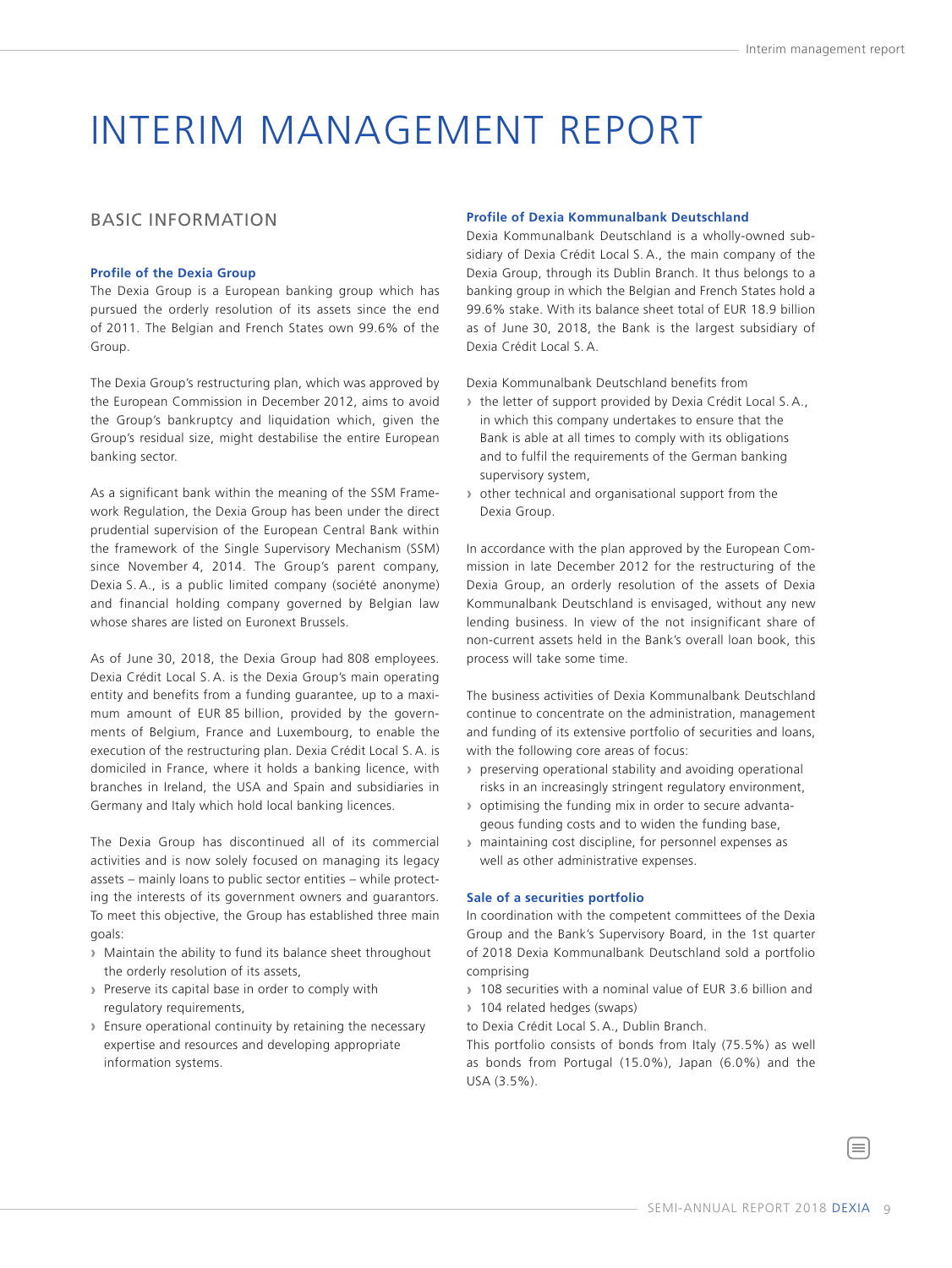<span id="page-11-0"></span>

|              | <b>Nominal value</b> |        | Number        |
|--------------|----------------------|--------|---------------|
| Country      | in EUR million       | as $%$ | of securities |
| Italy        | 2,691.9              | 75.5   | 95            |
| Portugal     | 536.1                | 15.0   | 4             |
| Japan        | 213.1                | 6.0    | 6             |
| <b>USA</b>   | 125.0                | 3.5    | R             |
| <b>Total</b> | 3,566.1              | 100.0  | 108           |

The portfolio sale is consistent with Dexia Group's winddown strategy wherein Dexia Crédit Local S.A., Dublin Branch, is acting as primary competence centre in Europe for bonds owned by the Group. Given its proven expertise, Dexia Crédit Local S.A., Dublin Branch, plays a key role to support the Group's asset management.

The purpose of the sale of this portfolio is a long-term improvement in the financial and economic situation of Dexia Kommunalbank Deutschland, in particular a reduction of concentration risks in its lending business and an improvement in its capital structure and risk-bearing capacity.

The sale of this portfolio was completed in March 2018.

#### **Measures for optimisation of the allocation of capital within the Dexia Group**

**Transformation into a limited-liability company** At an extraordinary Shareholders' Meeting which was held on March 15, 2018, as the sole shareholder Dexia Crédit Local S. A. resolved the Bank's transformation from a stock corporation (Aktiengesellschaft) to a limited-liability company (Gesellschaft mit beschränkter Haftung).

Despite the continuity of the legal entity, this transformation of the Bank entailing a change of legal form gave rise to discontinuity in terms of its executive bodies. The appointment of the managing directors of Dexia Kommunalbank Deutschland GmbH and its Supervisory Board was necessary for this reason.

The members of the old Management Board, Friedrich Munsberg and Laurent Fritsch, were appointed as the Bank's managing directors.

The members of the old Supervisory Board were appointed as the members of the new Supervisory Board: Laurent Bouscharain (Chairman), Prakash Advani (Deputy Chairman), Eric Bouthors, Benoît Debroise, Stefanie Gregorius and Jürgen Jung.

Following its entry in the commercial register held by Charlottenburg Local Court (Amtsgericht Charlottenburg), No. HRB 194542 B, on March 16, 2018, the Bank's transformation into a limited-liability company came into effect.

**Distribution of an interim dividend of EUR 100 million** At a further extraordinary Shareholders' Meeting which was held on March 29, 2018, Dexia Crédit Local S. A. resolved the distribution of an interim dividend of EUR 100 million to Dexia Crédit Local S. A.

Once this had been authorised by the Governing Council of the European Central Bank, the interim dividend was transferred to Dexia Crédit Local S. A. in May 2018.

The distribution of the interim dividend in conjunction with the Bank's transformation into a limited liability company serves the goal of optimising the allocation of capital within the Dexia Group.

## ECONOMIC REPORT

#### **OVERALL ECONOMIC AND INDUSTRY ENVIRONMENT**

When US president Donald Trump announced the introduction of special tariffs on imports of steel and aluminium products to the USA at a White House press conference on March 1, 2018, this marked the start of a spiral of protectionist measures and countermeasures which had already developed into a global trade dispute halfway through the year. The first country to be affected was China. In early April 2018, the USA imposed a special tariff of 25% on Chinese steel imports and 10% on Chinese aluminium imports. In early June, these measures were expanded to include the EU countries as well as Canada and Mexico. All of the affected countries and also the EU reacted immediately by imposing their own protective tariffs, which in turn led to the Trump administration threatening more extensive measures such as a special 20% levy on car imports. This trade dispute reached its worst point to date on July 6, 2018 with the USA's introduction of further protective tariffs on Chinese products, with an annual import volume of USD 34 billion. If this remains limited to the measures which had entered into force as of this date, the effects on the Eurozone's economy would be relatively minor. However, in view of Trump's threats the risk of a further escalation of the trade dispute cannot be completely dismissed.

The risk of a long-term loss of growth due to rising protectionist barriers has resulted in a significant decline in prices on the particularly sensitive stock markets. In Europe, as of June 30, 2018 the Eurostoxx 50 and Germany's DAX index fell by 7.5% and 9.2% from their respective peaks in the first six months of the year and reached 3,395 and 12,306 points. The comparable markdowns on the Dow Jones index (– 8.8%) and the S&P 500 (– 5.4%) were not significantly lower.

At the same time, key European leading indicators which at the start of the year had signalled a continuation of the strong 2017 growth figures have weakened. The European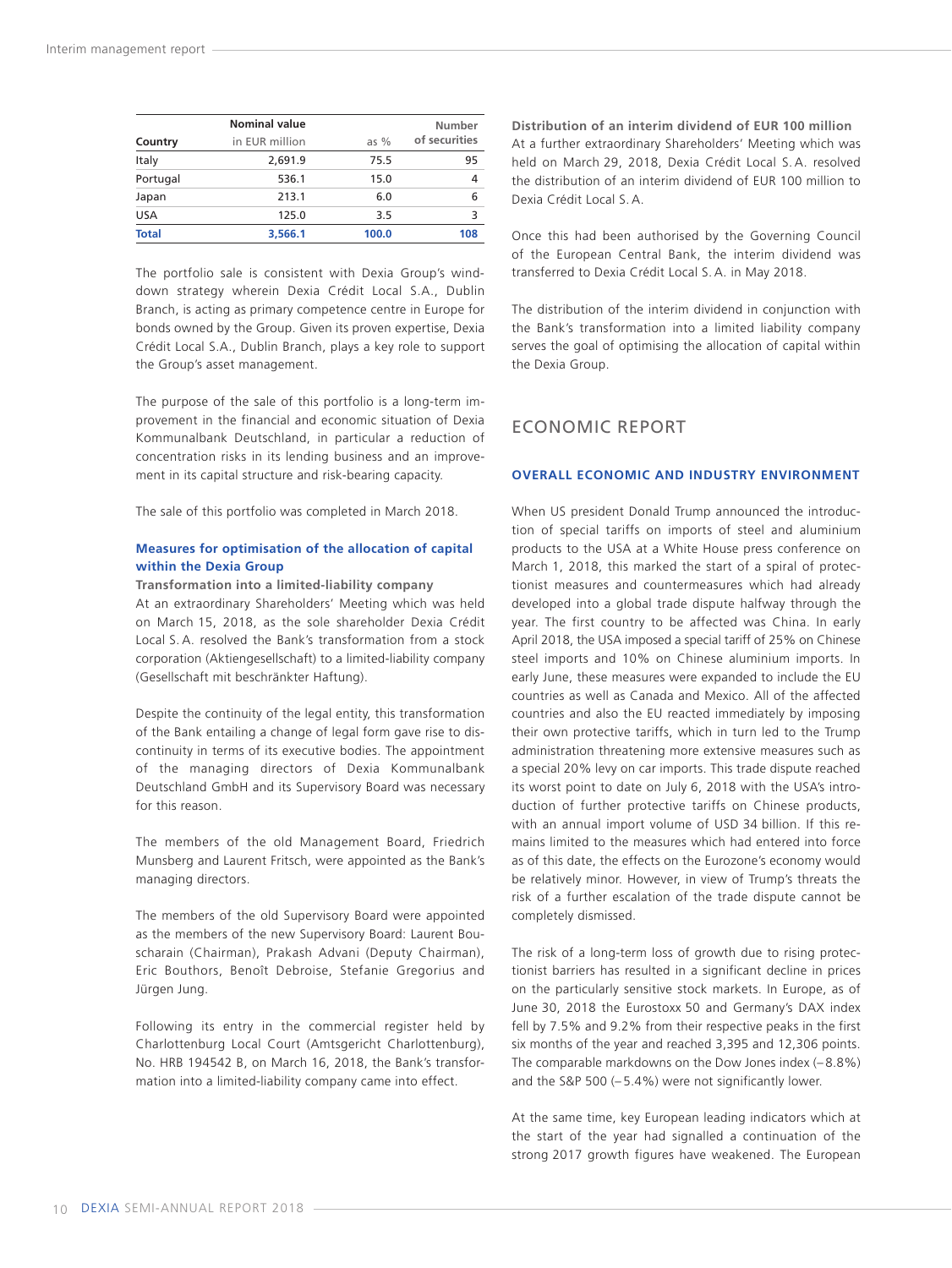Commission's Economic Sentiment Indicator (Eurozone) fell from 114.7 to 112.3 points in the reporting period. The purchasing manager index "IHS Markit Composite (Eurozone)" which is likewise highly respected as an economic indicator suffered a stronger decline, from 58.8 to 54.9 points. Finally, in Germany the leading ifo business climate index fell from 105.0 to 101.8 points and also pointed to declining economic strength.

At a hearing before the European Parliament's Committee on Economic and Monetary Affairs on July 9, 2018, the ECB's President Mario Draghi warned of the negative consequences for the economy of increasing global isolationist tendencies and emphasised that the risks for the Eurozone's economic outlook were mainly associated with the danger of growing protectionism. At the press conference held on June 14, 2018 following the meeting of the ECB's Governing Council in Riga, Draghi had already presented the ECB's growth forecast for the Eurozone's real gross domestic product (GDP) in 2018 – which had been cut to 2.1% (March 2018: 2.4%) – while characterising the risks to the economy as largely balanced.

The ECB mainly reduced its forecast due to the Eurozone's disappointing GDP growth of just 0.4% in the 1st quarter of 2018 (4th quarter of 2017: 0.7%). While at the level of individual countries Spain reported a surprising growth level of 0.7%, the other three major Eurozone countries Germany, France and Italy each registered below-average growth of 0.3%.

In Italy, the government which was formed following the parliamentary elections of March 4, 2018 forced the financial markets to reassess the country's economic prospects. "Movimento 5 Stelle" (+ 7.1% to 32.7%) and "Lega" (+ 13.3% to 17.3%) emerged as the surprise victors of the election, two radical parties which represent the left and right fringes of the political spectrum while advocating a populist and euro-sceptic line. After a little to and fro, in early June 2018 the party leaders Luigi Di Maio (5 Stelle) and Matteo Salvini (Lega) agreed on a government coalition led by the previously entirely unknown law professor Giuseppe Conte as prime minister, who is not a member of any political party. The new government's programme includes costly plans such as significant tax cuts, a far-reaching reversal of the most recent pension reform and a basic income for the unemployed whose realisation would breach the deficit limits agreed with the EU and would significantly increase Italy's already high level of sovereign debt, 133.4% of GDP (March 31, 2018).

The events in Rome triggered strong reactions on the capital markets. A key yardstick of Italy's creditworthiness, the premium for credit default swaps (CDS) to hedge five-year Italian government bonds, reached as high as 287 bp, having priced at around 100 bp prior to the parliamentary elections. On May 29, 2018, the yield on two-year government securities even reached a peak level of 2.77% (– 0.18% prior to the election). These rates subsequently stabilised, helped by the fact that Conte expressed his commitment to the euro after taking office and declared that "there was never any question of leaving the euro". In late June 2018, the abovementioned CDS premium was pricing at 219 bp and the yield on two-year government securities at 0.69%.

June 23, 2018 marked the second anniversary of the British electorate's Brexit decision in its referendum on the UK's withdrawal from the EU. While no clear concept for this withdrawal was discernible for a long time and the risk of a disorderly "hard Brexit" grew, on March 19, 2018 the EU's chief negotiator Michel Barnier and the British Brexit minister David Davis announced that they had agreed on a 21-month transition phase following the official Brexit date at the end of March 2019. More time elapsed without the government's Brexit plan acquiring any clearer outlines, until on July 12, 2018 the prime minister Theresa May made a surprising move and presented her white paper entitled "The future relationship between the United Kingdom and the European Union". This document of some 100 pages sets out a novel plan whereby the United Kingdom would formally leave the EU's customs union and the EU single market but at the same time remain affiliated with the EU through a form of freetrade zone for goods and merchandise and only obtain free access to the internal market for this purpose. The UK would thus levy duties on the movement of goods according to the EU's rules and transfer these to Brussels, which would resolve the key problem in existing plans: the possible loss of the current customs regime at the border between the Republic of Ireland and Northern Ireland. Services would not be covered by the open trade regime, so that British banks would lose their simplified access to the EU. The plan also maintains the objectives of the United Kingdom regaining sovereign control over immigration as well as the freedom to sign its own trade agreements and no longer being subject to the jurisdiction of the European Court of Justice. The prime minister's new line met with furious protests from exponents of purist Brexit thinking and resulted in the spontaneous resignations of the foreign minister, Boris Johnson, and the Brexit minister, David Davis. It remains to be seen whether May's plan will secure a majority in the British parliament and will also be accepted by the EU.

Another key issue at the European level was the discussion over the path for deepening integration within the European Union. The president of the European Commission, Jean-Claude Juncker, had already presented his thoughts on this matter in September 2017. Shortly thereafter, France's president Emmanuel Macron put forward his vision of a "refounding of the EU" in a celebrated speech at Paris' Sorbonne University. This includes an entire catalogue of initiatives such as the creation of a combined defence budget and the establishment of a comprehensive tax-financed budget for the 19 Eurozone countries, to enable joint investments and to guarantee stability in crisis scenarios.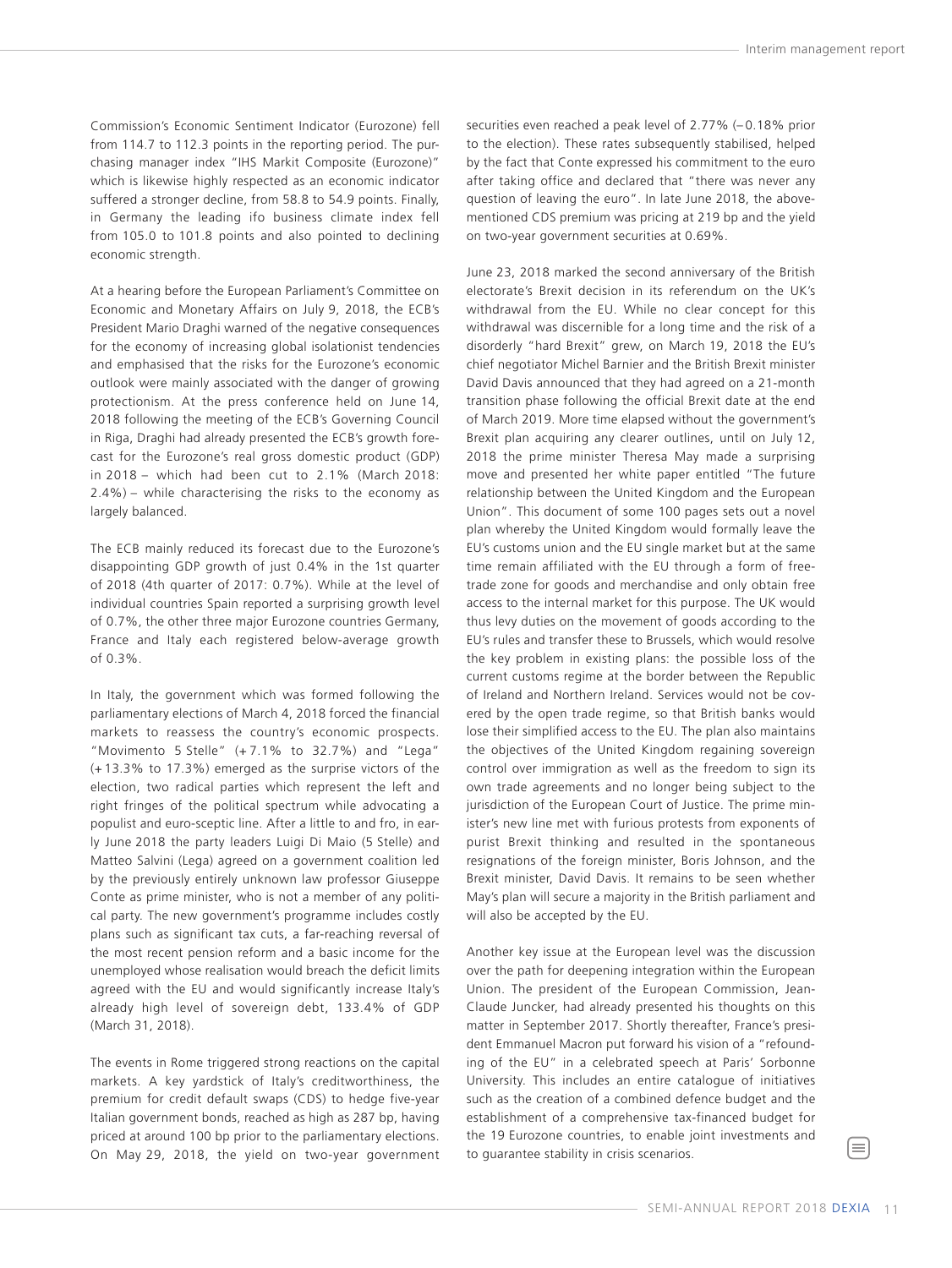Two days prior to this Sorbonne speech, on September 24, 2017, in the elections to the German Bundestag the previously comfortable majority of the governing CDU/CSU and SPD coalition declined from 67.2% to just 53.4%. Following the SPD's initial refusal to remain in coalition with the CDU/ CSU and the failure of the discussions exploring the formation of a "Jamaica coalition" consisting of the CDU/CSU, FDP and the Greens, at the urging of Germany's president, Frank-Walter Steinmeier, the CDU/CSU and the SPD initiated exploratory discussions in early January 2018, before entering into coalition negotiations which culminated in the presentation of a coalition agreement on February 7, 2018. The SPD requested that this agreement be put to a vote of the SPD's members for approval on March 4, 2018, which was ultimately forthcoming with a majority of 66.0%. The next day, the country's president nominated Angela Merkel for reelection as Germany's chancellor. On March 14, 2018, 171 days after the election, the longest process of forming a government in the history of the Federal Republic of Germany had been completed through Merkel's election as chancellor and the swearing-in of her cabinet.

On June 3, 2018, Merkel provided more concrete details on Germany's reform plans for Europe for the first time. On June 19, 2018, at the Franco-German summit at Schloss Meseberg, she reached agreement on a joint road map for increased European integration, including:

- **›** the launch of an investment campaign in Europe from 2021 within the scope of existing budgetary structures (no separate euro budget),
- **›** the transformation of the existing euro rescue package, the ESM, into a European monetary fund, to ensure that the euro is better protected against new financial crises, and
- **›** the creation of more stringent risk mitigation rules in the banking system (for non-performing loans, insolvency rules, the fight against money laundering etc.). In future, the ESM will serve as the final safety net in case of bank insolvencies.

In late June 2018, the competent European Council initially postponed any concrete resolutions for the implementation of these plans until December 2018.

Political events aside, the trend of stability for the ratings of the Eurozone countries which had been apparent in the previous year remained intact in the period under review. It should be emphasised that all three of the major rating agencies have rewarded Spain's economic development by upgrading their ratings: Standard & Poor's and Fitch from BBB + to A – and Moody's from Baa2 to Baa1. In May 2018, Moody's confirmed France's Aa2 rating but improved its outlook from "stable" to "positive". By way of justification, Moody's cited the ambitious and far-reaching reform programmes executed by the French government to improve the country's competitiveness and growth prospects as well as its commitment to budget consolidation, with the goal of a gradual reduction in its sovereign debt. Conversely, in the same month Moody's cut the outlook for its Italy rating from "negative" to "on review for possible downgrade". In terms of the main reasons for this decision, the agency cited the risk of weakening Italian budget discipline in view of the new government's plans and the risk of a delay or even a reversal of structural reforms. The European club of "pure" AAA countries – whose bonds have been awarded top ratings from all three of these major rating agencies – continues to consist of the following seven members: Denmark, Germany, Luxembourg, the Netherlands, Norway, Sweden and Switzerland. › **<sup>4</sup>**

In July 2018, the EU statistics authority, Eurostat, published the Eurozone's debt data as of March 31, 2018, according to which aggregate gross debt has increased slightly to 86.8% of GDP (December 31, 2017: 86.7%). Greece (180.4%), Italy (133.4%) and Portugal (126.4%) remain the countries with the highest levels of gross debt. Both Italy and Portugal registered an increase in their level of debt by comparison with the previous quarter, by 1.6 and 0.7 percentage points respectively. In its stability programme which it resolved in April 2018, the German government confirmed that it remained committed to a budget without any new debt. In the 2019 budget year at the latest, Germany's debt ratio is to fall from 62.9% (1st quarter of 2018) back below the maximum level of 60% of GDP prescribed by the Maastricht Treaty.

At 2.0% in June 2018, the Eurozone's Harmonised Index of Consumer Prices (HICP) also published by Eurostat reached the ECB's target range (December 2017: 1.4%). This increase was mainly due to energy prices and to a lesser extent prices for food and services. The ECB characterised this price trend as "muted overall", but noted growing pressure due to increasing capacity utilisation and rising wages. For the year 2018 as a whole, the ECB expects an HICP value of 1.7%. Halfway through the year, at 1.73% the ECB's preferred indicator measuring the medium-term inflation outlook, the "5Y plus 5Y Forward Inflation Swap Rate" (five-year inflation-indexed forward swap rate in five years' time) was at exactly this level (December 31, 2017: 1.72%).

At the above-mentioned meeting of the ECB's Governing Council in Riga on June 14, 2018, as expected the ECB left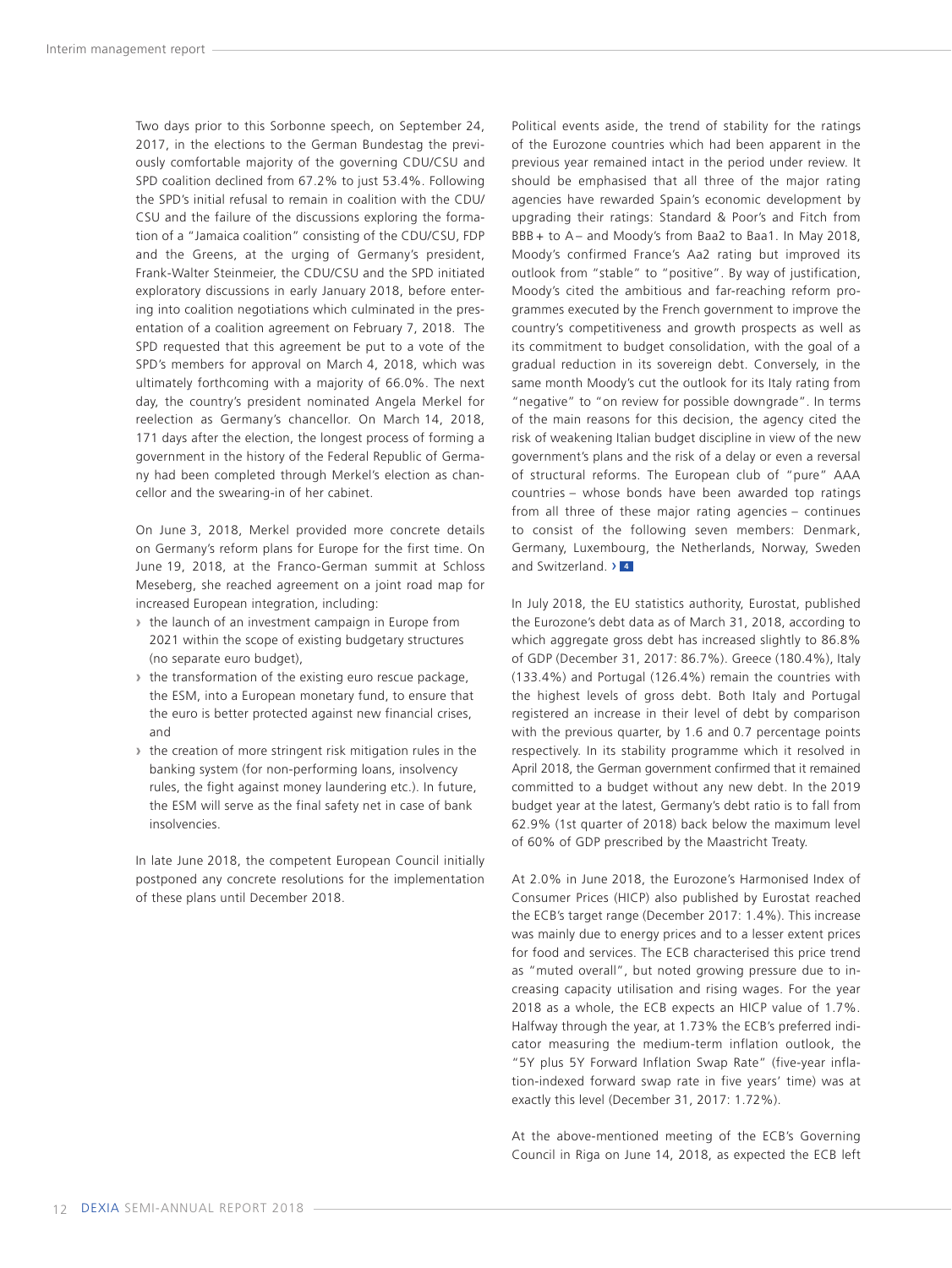|                           | <b>Standard &amp; Poor's</b> |            | Moody's        |            |            | Fitch      |
|---------------------------|------------------------------|------------|----------------|------------|------------|------------|
|                           | 30.06.2018                   | 31.01.2018 | 30.06.2018     | 31.01.2018 | 30.06.2018 | 31.01.2018 |
| <b>Eurozone countries</b> |                              |            |                |            |            |            |
| Belgium                   | AA                           | AA         | Aa3            | Aa3        | $AA-$      | $AA-$      |
| Germany                   | <b>AAA</b>                   | AAA        | Aaa            | Aaa        | <b>AAA</b> | AAA        |
| France                    | AA                           | AA         | Aa2            | Aa2        | AA         | AA         |
| Italy                     | <b>BBB</b>                   | <b>BBB</b> | Baa2           | Baa2       | <b>BBB</b> | <b>BBB</b> |
| Luxembourg                | <b>AAA</b>                   | AAA        | Aaa            | Aaa        | <b>AAA</b> | AAA        |
| Netherlands               | <b>AAA</b>                   | AAA        | Aaa            | Aaa        | <b>AAA</b> | AAA        |
| Austria                   | $AA +$                       | $AA+$      | Aa1            | Aa1        | $AA +$     | $AA+$      |
| Portugal                  | $BBB -$                      | $BBB -$    | Ba1            | Ba1        | <b>BBB</b> | <b>BBB</b> |
| Spain                     | $A -$                        | $BBB +$    | Baa1           | Baa2       | $A -$      | $A -$      |
| <b>Other countries</b>    |                              |            |                |            |            |            |
| UK                        | AA                           | AA         | Aa2            | Aa2        | AA         | AA         |
| <b>USA</b>                | $AA+$                        | $AA+$      | Aaa            | Aaa        | <b>AAA</b> | AAA        |
| Japan                     | $A +$                        | $A +$      | A <sub>1</sub> | A1         | Α          | А          |

#### **<sup>4</sup> Ratings of selected countries**

Source: Bloomberg

its key interest rate at the level of zero per cent which has been unchanged since March 2016. It also announced the end of its bond purchases within the framework of its expanded Asset Purchase Programme (APP). In the period up to late September 2018, it will continue to spend EUR 30 billion each month for additional bond purchases. Its net purchases will then decline to EUR 15 billion per month and they will cease completely from the end of 2018. Despite this, the ECB intends to reinvest upcoming maturities from its APP holdings "for as long as necessary".

The securities portfolios acquired overall by the ECB as part of its APP increased by 7.4% in the reporting period to EUR 2,455 billion (December 31, 2017: EUR 2,286 billion). They were divided up between four sub-programmes as follows:

- **›** PSPP: EUR 2,012 billion,
- **›** CBPP3: EUR 254 billion,
- **›** CSPP: EUR 162 billion,
- **›** ABSPP: EUR 27 billion.

The fact that the ECB intends to wait a while for its next key interest rate increase despite its planned withdrawal from the APP is illustrated by its choice of words in its forward guidance regarding its future interest-rate policy. It expects "interest rates to remain at their present levels at least through the summer of 2019 and in any case for as long as necessary to ensure that the evolution of inflation remains aligned with the current expectations of a sustained adjustment path".

The expected cooling of the Eurozone economy and the two key interest-rate hikes implemented by the US central bank, the Fed, in the first six months of 2018 put some pressure on the euro's exchange rate. Having started off in 2018 at a level of USD 1.20, in early February 2018 it reached a peak of USD 1.25 and ended the reporting period at a level of USD 1.17.

In view of the ECB's steady interest rate policy, interest rates on the euro money market remained virtually unchanged. By comparison with the start of the year, as of June 30, 2018 the 3-month Euribor had only increased by one basis point to  $-0.32\%$ .

Ten-year Bund bonds, the benchmark for European government bonds, were providing a yield of 0.32% halfway through 2018 (December 31, 2017: 0.43%), while two-year German government securities ended the period under review with a yield of  $-0.67\%$  ( $-0.63\%$ ).

Following their strong decline in the previous year, the banks' terms for unsecured borrowings picked up again. This was demonstrated by the iTraxx Senior Financials Europe Index for 30 European financial institutions (average premium for five-year credit default swaps on senior unsecured liabilities), which increased from 43 bp to 89 bp in the first six months of 2018.

At EUR 87.5 billion, the covered bond new issue volume placed in the period under review with a euro benchmark format (issue volume of EUR 500 million or more, including increases) was 12% higher than the previous year's level. In the country ranking, France and Germany lead the way, each with a 19% share of issues, ahead of the Scandinavian countries (17%) and the Netherlands (10%).

According to the figures provided in the Deutsche Bundesbank's statistics, as of May 30, 2018 (more recent figures are unavailable) sales of Public Pfandbriefe (covered bonds) had decreased by 30.6% year-on-year to EUR 3.6 billion, while the volume outstanding fell from EUR 152.9 billion (December 31, 2017) to EUR 142.9 billion (-6.6%).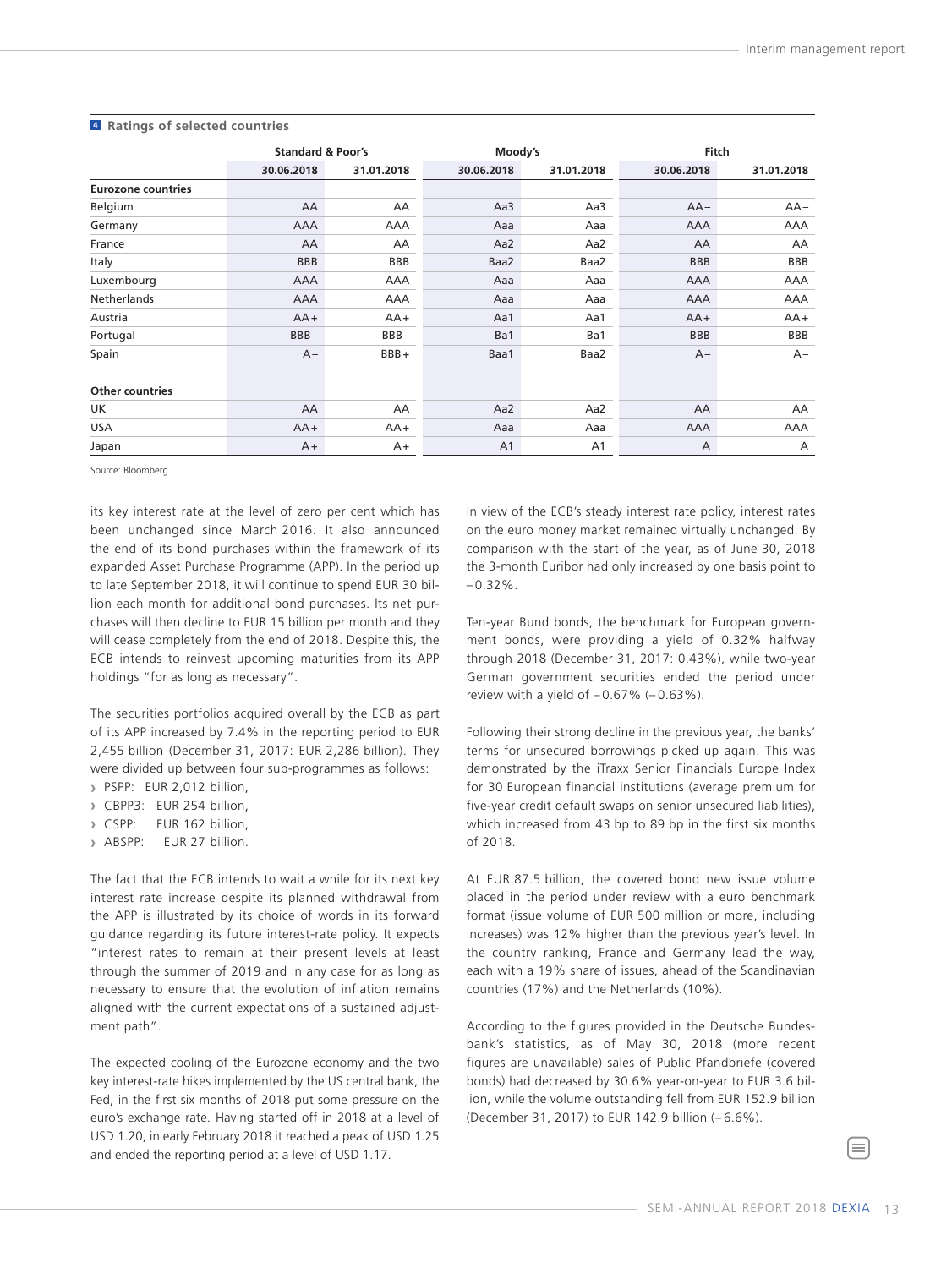#### <span id="page-15-0"></span>**BUSINESS PERFORMANCE**

In accordance with the plan approved by the European Commission in late December 2012 for the orderly resolution of the Dexia Group, Dexia Kommunalbank Deutschland did not pursue any new lending business in the first six months of 2018.

The Bank did not enter into any new business in the form of extensions of existing loans in the first six months of 2018.

As its most significant business transaction, in March 2018 the Bank disposed of a securities portfolio with a nominal value of around EUR 3.6 billion (see "Sale of a securities portfolio").

The Bank uses derivative transactions to hedge interest rate risks and currency risks. In the period under review, new derivative transactions were entered into with a nominal volume of EUR 95.0 million (same period in previous year: EUR 30.0 million).

Table › **<sup>5</sup>** shows the volume of interest-rate and cross-currency interest-rate swaps as of June 30, 2018.

| <b>E</b> Derivative transactions                                 |            |            |
|------------------------------------------------------------------|------------|------------|
| Nominal value in EUR million                                     | 30.06.2018 | 31.12.2017 |
| Interest-rate swaps and<br>cross-currency interest-rate<br>swaps | 31,229.3   | 44.227.4   |

The ratio of the volume of derivatives to the balance sheet total amounted to 165.5% (December 31, 2017: 179.6%).

As of the balance sheet date, the credit equivalent amounts of the interest-rate and cross-currency interest-rate swaps determined according to the mark-to-market method pursuant to Article 274 of the Capital Requirements Regulation (CRR) had increased to EUR 1,617.5 million (December 31, 2017: EUR 1,240.7 million). On balance, collateral for derivatives exposures totalled EUR 1.5 billion (December 31, 2017: EUR 3.2 billion).

#### **POSITION**

#### **RESULTS OF OPERATIONS**

#### **Net interest income and net commission income**

Net interest income in the first six months of 2018 amounted to EUR 38.3 million (same period in previous year: EUR 31.5 million) and was thus EUR 6.8 million higher than the previous year's figure.

This improvement was mainly attributable to the earnings contribution in the amount of EUR 16.3 million (same period in previous year: EUR 7.6 million) which resulted from the early termination of derivative transactions and was included in net interest income.

A further positive factor was the fact that, in the period under review, the Bank received a significant volume of low-cost deposits from its parent company Dexia Crédit Local S. A. (see "Financial and liquidity position").

As in the previous year, no trading-book business was entered into in the period under review.

Net commission income in the amount of EUR – 0.9 million (same period in previous year: EUR – 0.9 million) mainly comprises expenses for pro rata management fees for guaranteed loans, custody charges paid and fees for securities lending business.

Overall, net interest and commission income totalled EUR 37.4 million (same period in previous year: EUR 30.6 million). › **<sup>6</sup>**

#### **Administrative expenses**

The number of employees declined from 77 (December 31, 2017) to 75, while personnel expenses decreased slightly by 1.2%.

On the other hand, non-compensation expenses fell significantly year-on-year, by 20.7% to EUR 10.2 million. This decrease is mainly attributable to reduced deposit protection contributions as well as lower legal and project costs.

A further reason is the decline in the contribution made to the restructuring fund (bank levy) of the German Federal Financial Supervisory Authority (Bundesanstalt für Finanzdienstleistungsaufsicht, BaFin) to EUR 14.6 million, compared to EUR 15.2 million in the previous year. The Bank once again made use of the opportunity to cover 15% (EUR 2.2 million) of the payment amount by submitting an irrevocable payment commitment to the Single Resolution Board and to capitalise this as an other asset. Of the remaining EUR 12.4 million, as of June 30, 2018 a pro rata amount of EUR 6.2 million was registered as non-compensation expenses.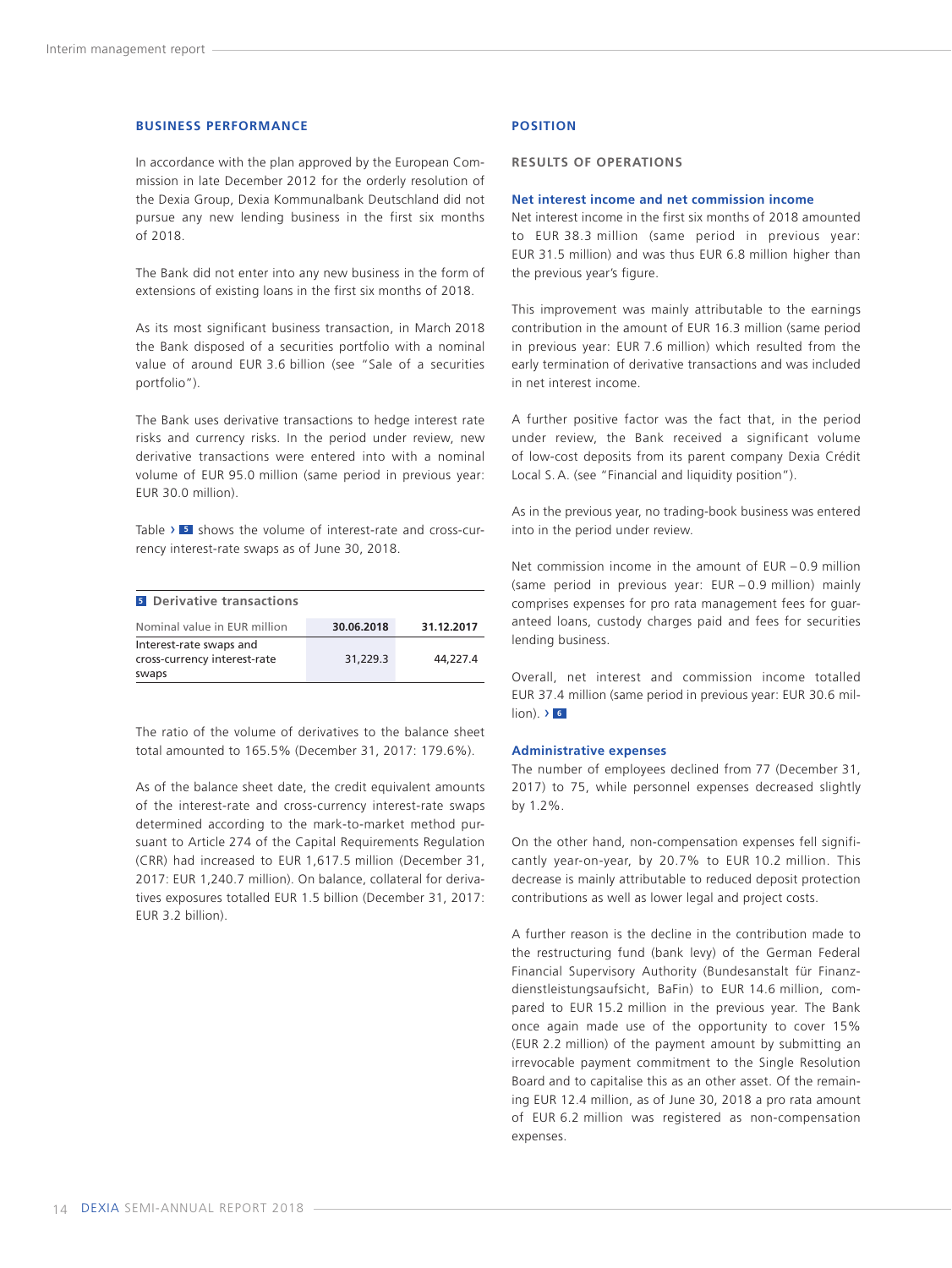|                                                                                                                | 30.06.2018     | 30.06.2017     | Change  |
|----------------------------------------------------------------------------------------------------------------|----------------|----------------|---------|
|                                                                                                                | in EUR million | in EUR million | as $%$  |
| Interest income                                                                                                | 1,479.3        | 1,110.6        | 33.2    |
| Interest expense                                                                                               | $-1,440.9$     | $-1,079.1$     | 33.5    |
| Net interest income                                                                                            | 38.3           | 31.5           | 21.5    |
| Net commission income                                                                                          | $-0.9$         | $-0.9$         | $-3.5$  |
| Net interest and commission income                                                                             | 37.4           | 30.6           | 22.3    |
| Personnel expenses                                                                                             | $-3.6$         | $-3.6$         | $-1.2$  |
| Other administrative expenses (non-compensation expenses)                                                      | $-10.2$        | $-12.8$        | $-20.7$ |
| Depreciation, amortisation and valuation adjustments<br>on intangible assets and property, plant and equipment | $-0.2$         | $-0.2$         | $-3.9$  |
| Administrative expenses                                                                                        | $-14.0$        | $-16.7$        | $-16.2$ |
| <b>Partial operating result</b>                                                                                | 23.4           | 13.9           | 68.6    |
| Other operating income and expenses                                                                            | 3.7            | 0.1            | >100.0  |
| Risk provisioning                                                                                              | 36.0           | $-14.3$        | >100.0  |
| Result of financial investments                                                                                | 0.1            | 0.2            | $-40.7$ |
| <b>Operating result</b>                                                                                        | 63.3           | $-0.1$         | >100.0  |
| Tax expense                                                                                                    | 0.0            | 0.0            | 0.0     |
| <b>Profit/loss</b>                                                                                             | 63.3           | $-0.1$         | >100.0  |

**<sup>6</sup> Development of key profit and loss account positions**

Allowing for the impairment in value of fixed assets (depreciation) in the amount of EUR 0.2 million (same period in previous year: EUR 0.2 million), overall administrative expenses decreased by 16.2% to EUR 14.0 million (same period in previous year: EUR 16.7 million).

The ratio of administrative expenses to net interest and commission income (cost-income ratio) improved to 37.4% (same period in previous year: 54.6%).

#### **Other operating income and expenses**

In the period under review, an unscheduled write-down recognised in the past on the Bank's Charlottenstrasse 82 property was cancelled. The write-up amount is EUR 3.6 million and has been reported under other operating income.

#### **Risk provisioning**

Net risk provisioning amounted to EUR 36.0 million in the first six months of 2018 (same period in previous year: EUR – 14.3 million). This mainly consists of the full release of the reserves according to Section 340f of the German Commercial Code (Handelsgesetzbuch, HGB) (EUR 34.4 million) as well as profits from the premature repayment of Public Pfandbriefe (EUR 5.7 million).

No excess liability resulted from the loss-free valuation of the banking book.

#### **Result of financial investments**

The result of financial investments in the amount of EUR 0.1 million includes the net redemption volume for maturities of investment securities. This does not include depreciation on fixed assets items due to permanent impairment, since this was not necessary.

#### **Operating result before tax**

The operating result before tax amounted to EUR 63.3 million (same period in previous year: EUR – 0.1 million).

#### **Taxes**

Deferred tax assets resulting from temporary differences between the commercial and tax balance sheets were not recognised since it is not possible to predict the time of settlement of these differences with a sufficient degree of probability.

#### **FINANCIAL AND LIQUIDITY POSITION**

In the period under review, the registered Public Pfandbriefe item decreased by EUR 0.4 billion to EUR 11.9 billion (December 31, 2017: EUR 12.3 billion). This decline reflected scheduled maturities and debtors' exercise of termination rights. Moreover, as part of its market management activities the Bank repurchased its own outstanding Public Pfandbriefe with a volume of EUR 0.2 billion.

The bearer Pfandbriefe item decreased by EUR 1.2 billion to EUR 2.3 billion (December 31, 2017: EUR 3.5 billion).

The overall Pfandbriefe item thus reached EUR 14.2 billion (December 31, 2017: EUR 15.7 billion), which represented 75.1% (December 31, 2017: 63.9%) of the balance sheet total.

Other liabilities to banks decreased to EUR 2.4 billion (December 31, 2017: EUR 6.7 billion). › **<sup>7</sup>**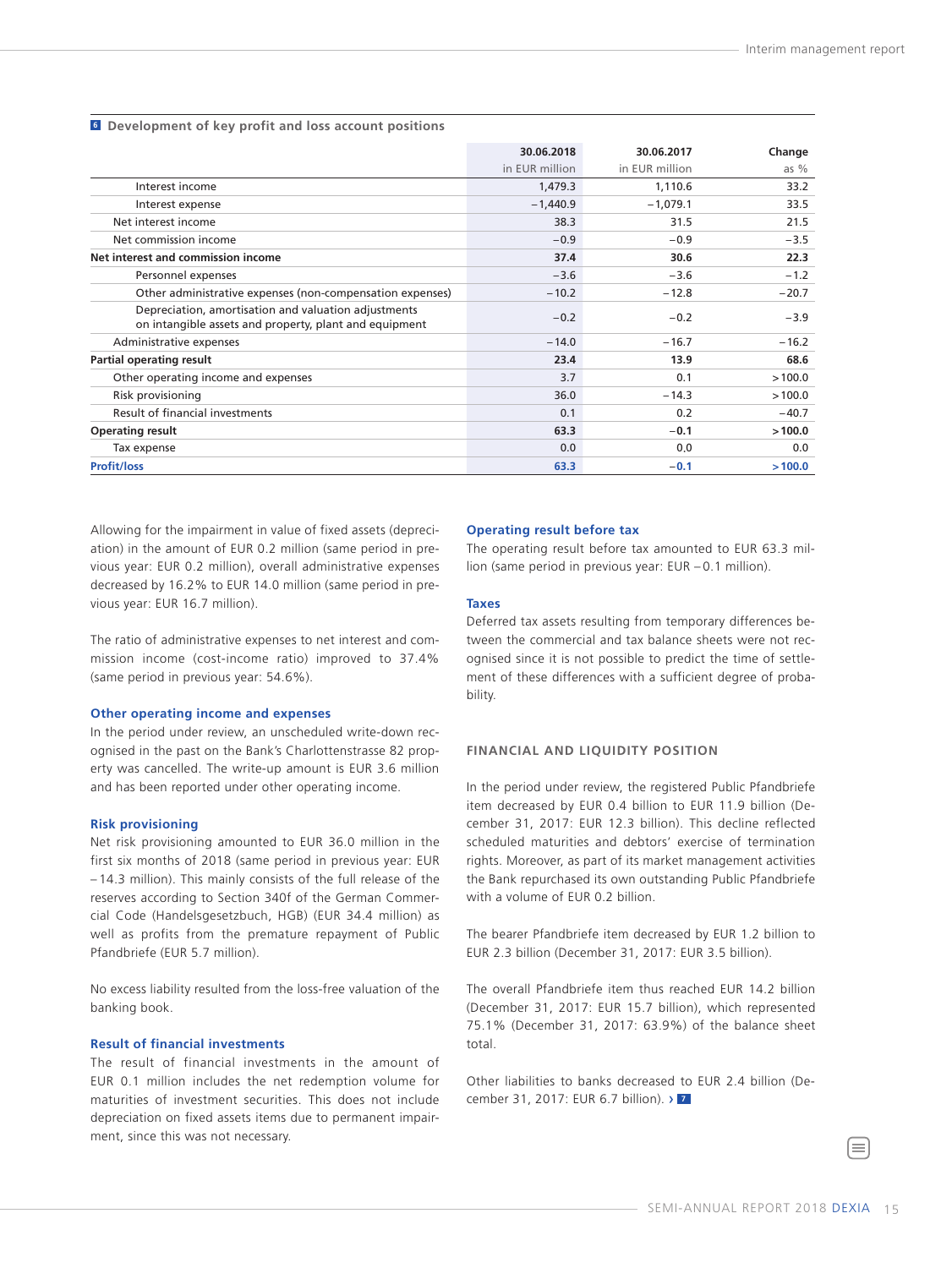| 30.06.2018     | 31.12.2017     | Change   |
|----------------|----------------|----------|
| in EUR million | in EUR million | as $%$   |
| 277.3          | 291.2          | $-4.8$   |
| 2,393.4        | 6,660.2        | $-64.1$  |
| 2,670.8        | 6,951.4        | $-61.6$  |
|                |                |          |
| 11,587.7       | 11,965.1       | $-3.2$   |
| 1,396.7        | 1,220.4        | 14.5     |
| 12,984.4       | 13,185.5       | $-1.5$   |
|                |                |          |
| 2,317.2        | 3,471.9        | $-33.3$  |
| 10.0           | 10.2           | $-1.7$   |
| 2,327.2        | 3,482.0        | $-33.2$  |
|                |                |          |
| 10.0           | 20.0           | $-50.0$  |
|                |                |          |
|                | 14.3           | $-100.0$ |
|                |                |          |
| 432.5          | 432.5          | 0.0      |
| 132.5          | 399.4          | $-66.8$  |
| 63.3           | $-166.9$       | $-137.9$ |
| 628.2          | 665.0          | $-5.5$   |
|                |                |          |
| 251.3          | 294.6          | $-14.7$  |
| 18,871.9       | 24,625.0       | $-23.4$  |
|                | 0.0            |          |

**<sup>7</sup> Development of key balance sheet equity and liabilities**

Securities repurchase agreements decreased considerably to EUR 104.7 million (December 31, 2017: EUR 2.2 billion). The Bank exclusively entered into these agreements with Dexia Crédit Local S. A.

As of June 30, 2018, the Bank had still not taken out any open-market loans provided by Deutsche Bundesbank (December 31, 2017: EUR 0.0 million).

On June 30, 2018, Dexia Kommunalbank Deutschland's available credit line with Deutsche Bundesbank on the basis of pledged securities amounted to EUR 514.9 million. The Bank also held further unencumbered securities eligible for central bank borrowings with a loan value of EUR 317.1 billion.

As of the end of the reporting period, the Bank's portfolio of secured refinancing funds in the form of Public Pfandbriefe and other secured borrowings totalled EUR 14.0 billion, which amounted to 74.3% (December 31, 2017: 71.4%) of the balance sheet total.

Other liabilities to non-bank customers increased to EUR 1.4 billion (December 31, 2017: EUR 1.2 billion).

Halfway through the year, non-banks' demand and fixedterm deposits and promissory note loans amounted to EUR 1.1 billion (December 31, 2017: EUR 0.9 billion). At the same time, the volume of deposits held by Dexia Crédit Local S. A. amounted to EUR 0.8 billion (December 31, 2017: EUR 3.3 billion). This decline is mainly attributable to the reduced liquidity requirements due to the sale of a securities portfolio with a volume of around EUR 3.6 billion (see "Sale of a securities portfolio").

Please refer to Table › **<sup>8</sup>** for details of the development of the Bank's overall funding structure (excluding cash collateral).

Overall, the liquidity situation of Dexia Kommunalbank Deutschland remained adequate due to its high volume of claims which have solid credit ratings and are eligible for cover pool and for central bank borrowings, together with its active deposit business.

The Bank remains integrated within the Dexia Group's central liquidity management system.

In this respect, it should be noted that the letter of support issued by Dexia Crédit Local S. A. on February 28, 2011 includes a legally binding commitment to make up any liquidity short-falls of Dexia Kommunalbank Deutschland.

The liquidity coverage ratio (LCR) is calculated pursuant to the CRR in conjunction with the Delegated Regulation on the LCR. This indicator represents the ratio of available qualifying liquid assets to the net liquidity outflows determined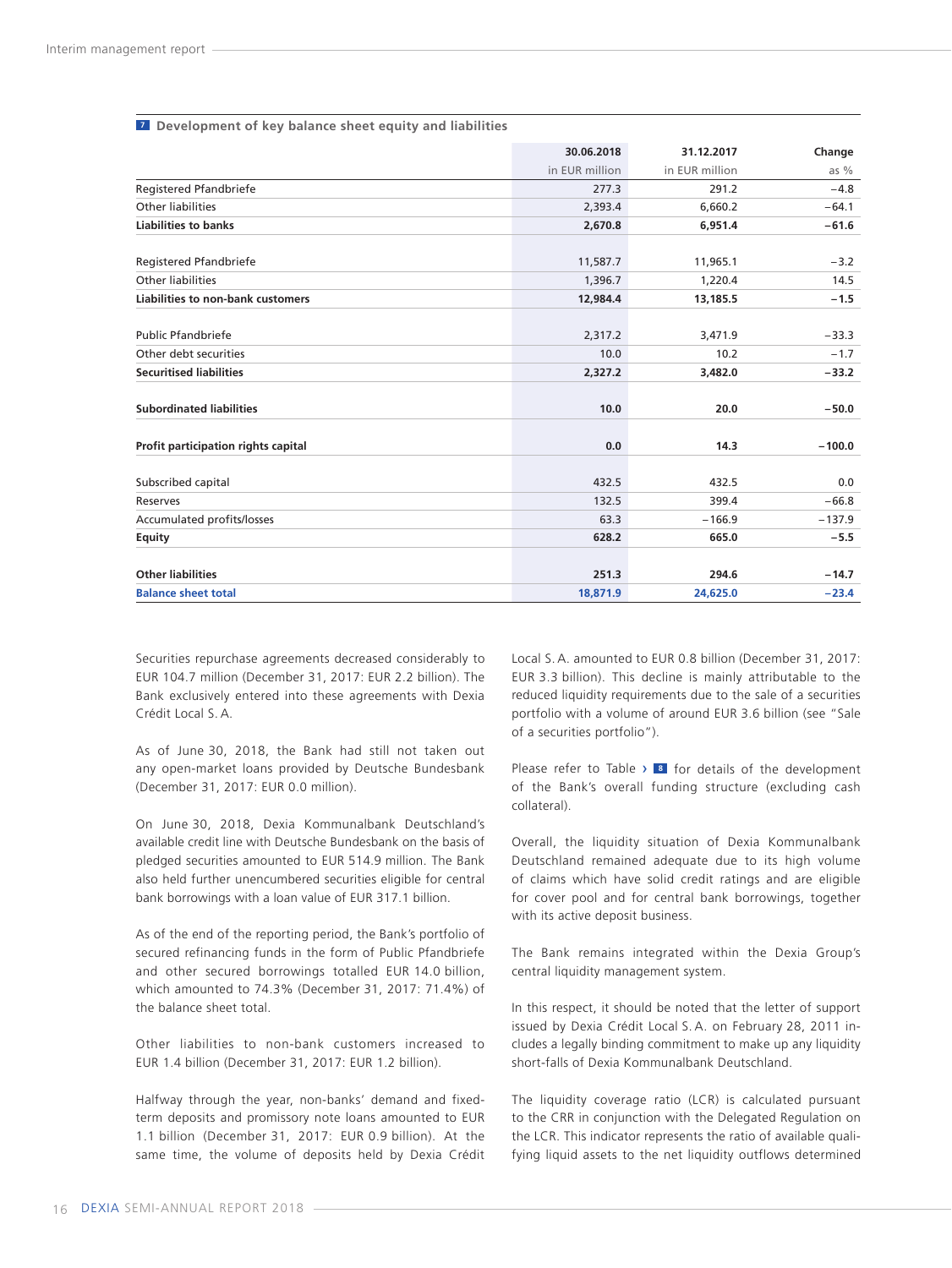|                                               |                | 30.06.2018 |                | 31.12.2017 |
|-----------------------------------------------|----------------|------------|----------------|------------|
|                                               | in EUR million | as $%$     | in EUR million | as $%$     |
| <b>Public Pfandbriefe</b>                     | 13,919.5       | 83.6       | 15,422.9       | 67.5       |
| Funding transactions with Deutsche Bundesbank | 0.0            | 0.0        | 0.0            | 0.0        |
| Securities repurchase agreements with banks   | 104.7          | 0.6        | 1,941.1        | 8.5        |
| of which to Dexia Group                       | 104.7          | 0.6        | 1,450.1        | 6.3        |
| Securities repurchase agreements (Eurex Repo) | 0.0            | 0.0        | 212.5          | 0.9        |
| Liabilities to banks                          | 879.9          | 5.3        | 3,346.6        | 14.7       |
| of which to Dexia Group                       | 785.0          | 4.7        | 3,250.0        | 14.2       |
| Liabilities to non-bank customers             | 1.101.1        | 6.6        | 908.1          | 4.0        |
| Other (including own funds)                   | 648.2          | 3.9        | 709.3          | 4.4        |
| <b>Total</b>                                  | 16,653.5       | 100.0      | 22,540.6       | 100.0      |

**<sup>8</sup> Development of funding structure (excluding cash collateral)**

according to prescribed rules in the one-month period following the reporting date. The minimum ratio in the half-year under review was increased from 0.8 to 1.0 as of January 1, 2018; the liquidity coverage ratio of Dexia Kommunalbank Deutschland fluctuated between 1.14 and 2.57.

In addition, the Bank calculates the non-risk-dependent leverage ratio (LR) pursuant to the CRR in conjunction with the Delegated Regulation on the LR. In simple terms, this indicator represents the ratio of an institution's regulatory capital to its volume of business. As of June 30, 2018, it amounted to 3.43%.

No binding minimum limit is currently applicable for the leverage ratio. As things currently stand, a minimum limit of 3% will come into effect from 2019 (possible only from 2021) at the earliest.

The regulation for determining the liquidity ratio under German regulatory requirements in accordance with the German Liquidity Regulation (Liquiditätsverordnung, LiqV) is no longer applicable for credit institutions that meet the requirements for LCR according to CRR.

#### **Volume of Pfandbriefe outstanding and Pfandbriefe cover**

The total volume of Public Pfandbriefe outstanding had decreased to EUR 13.9 billion as of June 30, 2018 (December 31, 2017: EUR 15.4 billion). At the same time, the volume of cover pool assets used for cover declined to EUR 14.5 billion (December 31, 2017: EUR 16.7 billion).

As of June 30, 2018, the nominal overcollateralisation ratio amounted to 4.34% (December 31, 2017: 8.31%) and the present-value overcollateralisation ratio (ratio of the cover pool's present value to the present value of the volume of Pfandbriefe outstanding) was 12.42% (December 31, 2017: 17.10%). The reason for the reduction of the overcollateralisation ratio was the improved quality of the cover pool due to the sale of a securities portfolio with a nominal value of around EUR 3.6 billion in the 1st quarter of 2018.

Dexia Kommunalbank Deutschland complies with the recommendation of the Association of German Pfandbrief Banks (Verband deutscher Pfandbriefbanken, vdp) to apply the rules prescribed by the vdp credit differentiation model. With the vdp credit differentiation model, the vdp has developed a method which limits the inclusion of non-investment grade government debt in the cover calculation by means of rating-dependent markdowns. As of June 30, 2018, there were no deductions according to the rules of the vdp's credit differentiation model.

Cover claims from Germany increased to 75.4% (December 31, 2017: 68.0%) of the total cover pool. In the further ranking claims from Belgium followed with 7.1% (6.3%), Austria with 6.8% (6.0%) and Italy with 4.4% (13.5%). The proportion of exposures to central governments decreased to 5.5% (December 31, 2017: 12.4%) and the proportion of exposures to local authorities to 23.9% (26.3%), while the proportion of exposures to regional authorities rose to 66.9% (58.1%). Exposures to other debtors accounted for 3.7% (3.2%) of the cover pool.

The rating agency Standard & Poor's continues to assign the Public Pfandbriefe issued by Dexia Kommunalbank Deutschland GmbH an A rating (outlook stable).

The rating agency Scope Ratings lowered the rating for the Public Pfandbriefe issued by the Bank due to the reduced overcollateralisation by one notch from  $AA -$  to  $A +$  with stable outlook.

≣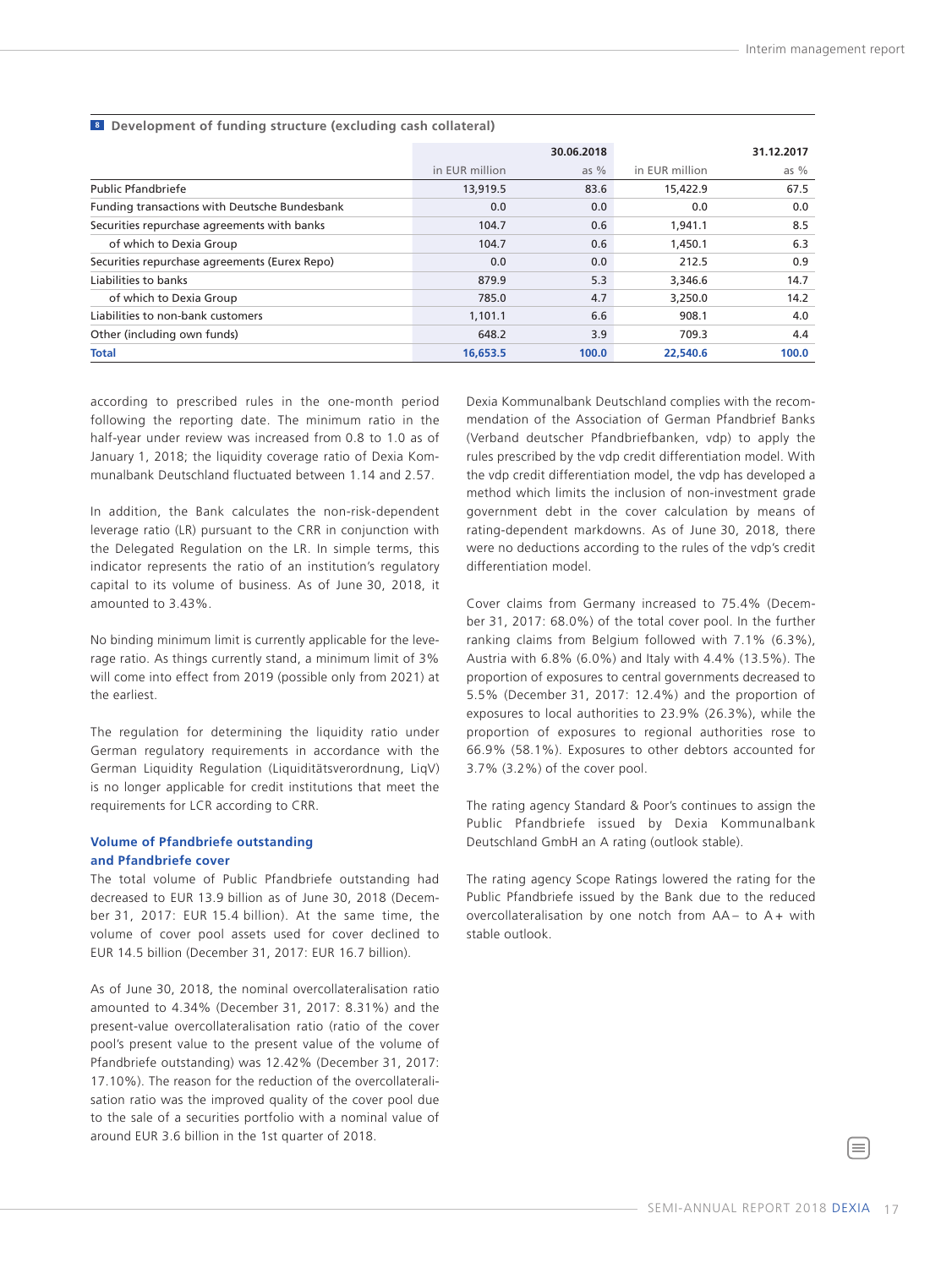#### **NET ASSETS POSITION**

The balance sheet total of Dexia Kommunalbank Deutschland decreased by EUR 5.8 billion (or – 23.4%) by comparison with the end of the previous year to EUR 18.9 billion (December 31, 2017: EUR 24.6 billion).

In the loans and advances to banks item, loans to public sector entities fell, on account of maturities, to EUR 0.2 billion. Other loans and advances to banks declined to EUR 3.2 billion, mainly due to the decrease in cash collateral to secure derivative exposures and securities repurchase agreements. › **<sup>9</sup>**

Loans and advances to non-bank customers declined by EUR 0.6 billion to EUR 12.6 billion (December 31, 2017: EUR 13.2 billion). This was mainly due to scheduled maturities.

Mainly on account of the sale of a securities portfolio with a volume of around EUR 3.6 billion (see "Sale of a securities portfolio"), the Bank's portfolio of bonds and debt securities declined by EUR 3.7 billion to EUR 2.5 billion (December 31, 2017: EUR 6.2 billion).

Bonds and debt securities thus declined considerably to 13.3% (December 31, 2017: 25.1%) of the balance sheet total, while loans increased to 67.7% (December 31, 2017: 54.6%).

Total domestic and foreign exposures to public sector debtors (public sector lending) decreased by EUR 3.8 billion to EUR 14.4 billion (December 31, 2017: EUR 18.2 billion). This corresponded to a 76.1% (December 31, 2017: 74.1%) share of the balance sheet total.

#### **Own funds**

In accordance with the regulations of the Capital Requirements Regulation (CRR) only a loss incurred during the year for the calculation of the regulatory own funds must be considered. As of June 30, 2018 this loss incurred during the year amounted to EUR 0.0. The Tier 1 capital decreased to EUR 556.9 million as of June 30, 2018 (after adoption of the annual financial statements as of 31 December 2017: EUR 664.6 million).

The subscribed capital within the Common Equity Tier 1 (CET1) remained unchanged; the reserves were offset with the balance sheet loss carried forward in the course of the transformation of the Bank from a stock corporation (Aktiengesellschaft) to a limited-liability company (Gesellschaft mit beschränkter Haftung).

The net loss reported for the financial year 2017 amounts to EUR – 0.1 million. Within the scope of offsetting of losses the profit participation rights capital was called upon with a volume of EUR 2.1 million in accordance with the applicable contractual provisions. Thus the accumulated losses 2017 decreased to EUR – 166.9 million. This was determined on March 30, 2018 and forwarded to new account or rather now offset with the reserves.

Deductions to the Common Equity Tier 1 to be formed according to the CRR amounted to EUR 8.1 million as of June 30, 2018.

Overall the Common Equity Tier 1 reached a volume of EUR 556.9 million as of June 30, 2018.

| <b>P</b> Development of key balance sheet assets |                |                |         |
|--------------------------------------------------|----------------|----------------|---------|
|                                                  | 30.06.2018     | 31.12.2017     | Change  |
|                                                  | in EUR million | in EUR million | as $%$  |
| Loans to public sector entities                  | 211.5          | 303.1          | $-30.2$ |
| Other loans and advances                         | 3,177.6        | 4,722.1        | $-32.7$ |
| Loans and advances to banks                      | 3,389.1        | 5,025.2        | $-32.6$ |
| Mortgage loans                                   | 32.6           | 34.4           | $-5.0$  |
| Loans to public sector entities                  | 12,329.4       | 12,946.9       | $-4.8$  |
| Other loans and advances                         | 195.6          | 173.1          | 13.0    |
| Loans and advances to non-bank customers         | 12,557.6       | 13,154.4       | $-4.5$  |
| From public sector issuers                       | 1,818.5        | 4,988.0        | $-63.5$ |
| From other issuers                               | 695.6          | 1,182.7        | $-41.2$ |
| Own debt securities                              | 4.7            | 5.5            | $-15.0$ |
| <b>Bonds and debt securities</b>                 | 2,518.8        | 6,176.2        | $-59.2$ |
| Other assets                                     | 406.4          | 269.2          | 51.0    |
| <b>Balance sheet total</b>                       | 18,871.9       | 24,625.0       | $-23.4$ |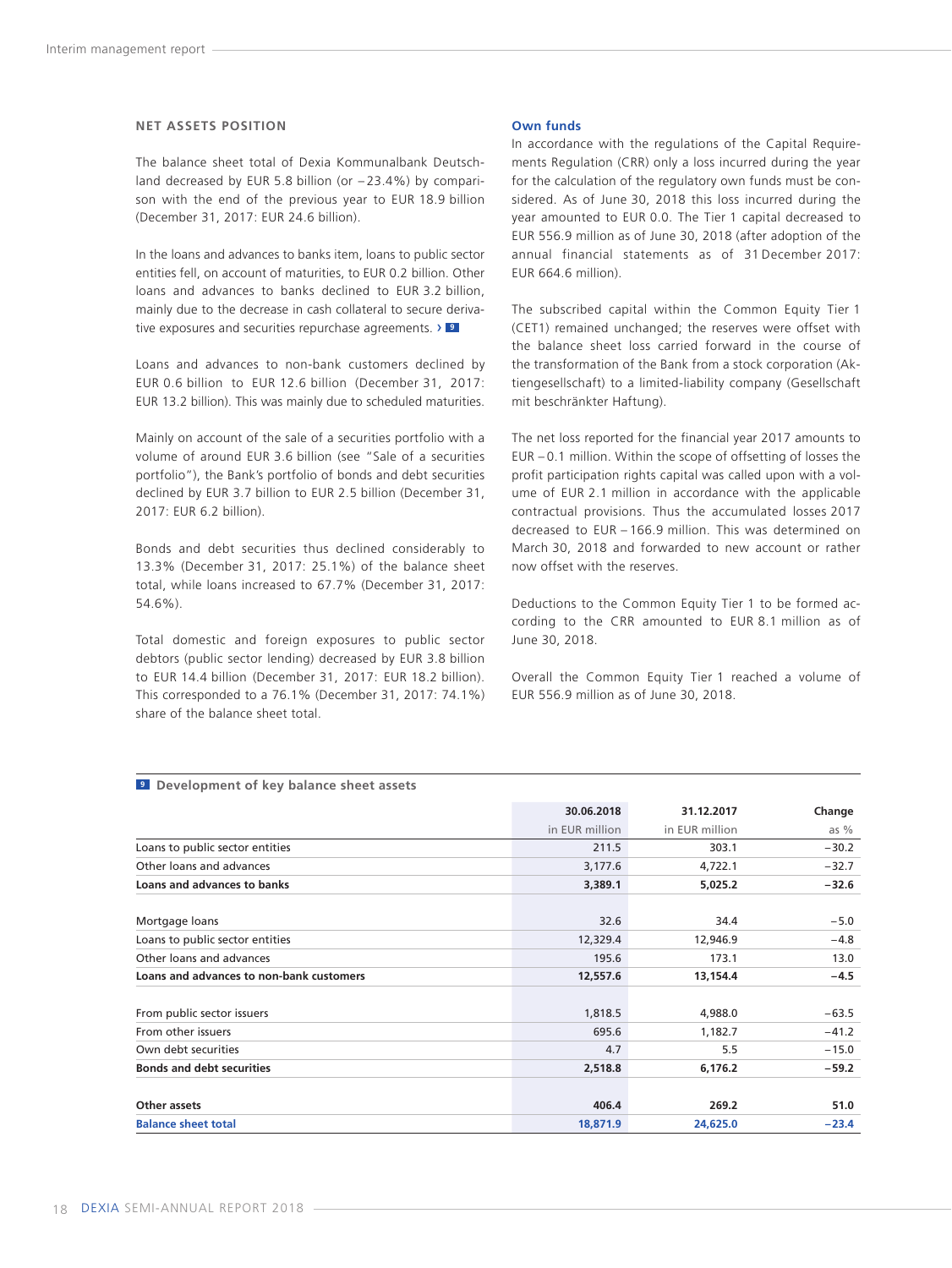| <b>LU</b> Development of own funds                                                               |            |            |
|--------------------------------------------------------------------------------------------------|------------|------------|
| in EUR million                                                                                   | 30.06.2018 | 31.12.2017 |
| Subscribed capital                                                                               | 432.5      | 432.5      |
| Reserves                                                                                         | 132.5      | 399.4      |
| Accumulated balance sheet loss                                                                   | 0.0        | $-168.9$   |
| Intra-year loss                                                                                  | 0.0        | $-0.1$     |
| Intangible Assets                                                                                | $-0.3$     | $-0.4$     |
| Expected loss amounts from IRB portfolios                                                        | $-0.8$     | 0.0        |
| Other deductions from Tier 1 capital (IPC)                                                       | $-6.9$     | 0.0        |
| <b>Tier 1 capital</b>                                                                            | 556.9      | 662.4      |
| Profit participation rights capital                                                              | 0.0        | 0.0        |
| Subordinated liabilities                                                                         | 0.3        | 2.0        |
| Regulatory acknowledged general credit risk ad-<br>justments in accordance with Section 340f HGB | 0.0        | 6.8        |
| IRB excess of provisions over expected losses                                                    | 0.0        | 10.3       |
| <b>Tier 2 capital</b>                                                                            | 0.3        | 19.1       |
| <b>Total</b>                                                                                     | 557.2      | 681.5      |
| CET1 ratio                                                                                       | 44,4       | 25,9       |
| Total capital ratio                                                                              | 44,5       | 26,7       |

The Bank does not have any Additional Tier 1 capital.

<span id="page-20-0"></span>**10 Development of own funds**

Tier 2 capital decreased to EUR 0.3 million as of June 30, 2018 (after adoption of the annual financial statements as of December 31, 2017: EUR 19.1 million). Within the Tier 2 capital subordinated loans amounting to EUR 0.3 million have been considered. › **<sup>10</sup>**

The Bank's CET1 ratio calculated according to the CRR reached 44.4% as of June 30, 2018 (after adoption of the annual financial statements as of December 31, 2017: 25.9%) while its total capital ratio arrived at 44.5% (December 31, 2017: 26.7%).

Both of these capital ratios continue to significantly exceed the statutory requirements.

#### **SUMMARY OF BUSINESS PERFORMANCE**

In summary, the following comments are in order regarding the net assets, financial position and results of operations of Dexia Kommunalbank Deutschland in the first six months of 2018:

- **›** Mainly due to the sale of a securities portfolio with a volume of around EUR 3.6 billion, the balance sheet total decreased by 23.4% to EUR 18.9 billion (December 31, 2017: EUR 24.6 billion).
- **›** The Bank did not enter into any new lending business in the form of loan extensions in the reporting period.
- **›** The profit and loss account ended the period with a net income of EUR 63.3 million (June 30, 2017: EUR – 0.1 million).
- **›** Tier 1 capital amounted to EUR 556.9 million. The Tier 1 capital ratio amounted to 44.4% (December 31, 2017: 25.9%).
- **›** Dexia Kommunalbank Deutschland maintained an adequate liquidity position.

**›** As of June 30, 2018, the Bank's number of employees had decreased to 75 (December 31, 2017: 77).

In summary, in the period under review the Bank's net assets and financial position were stable while its results of operations improved significantly.

The Management Board would like to express its thanks and appreciation to all of the Bank's employees for their considerable dedication. We would also like to thank the works council and the representative body for senior executives for our constructive working relationships.

### **EMPLOYEES**

On June 30, 2018, Dexia Kommunalbank Deutschland had 75 employees (incl. its managing directors), including one trainee (December 31, 2017: 77 employees). In the period under review, three employees left the Bank while one new employee was hired.

## EVENTS AFTER THE BALANCE SHEET DATE

At an extraordinary shareholders' meeting held on July 13, 2018, the distribution of a further interim dividend for the current business year of EUR 25 million was resolved. The interim dividend has already been transferred to Dexia Crédit Local S.A. in July 2018. The shareholder stated that, according to the level of knowledge available as per this day, this amount will be covered by the company's expected annual profit as of December 31, 2018.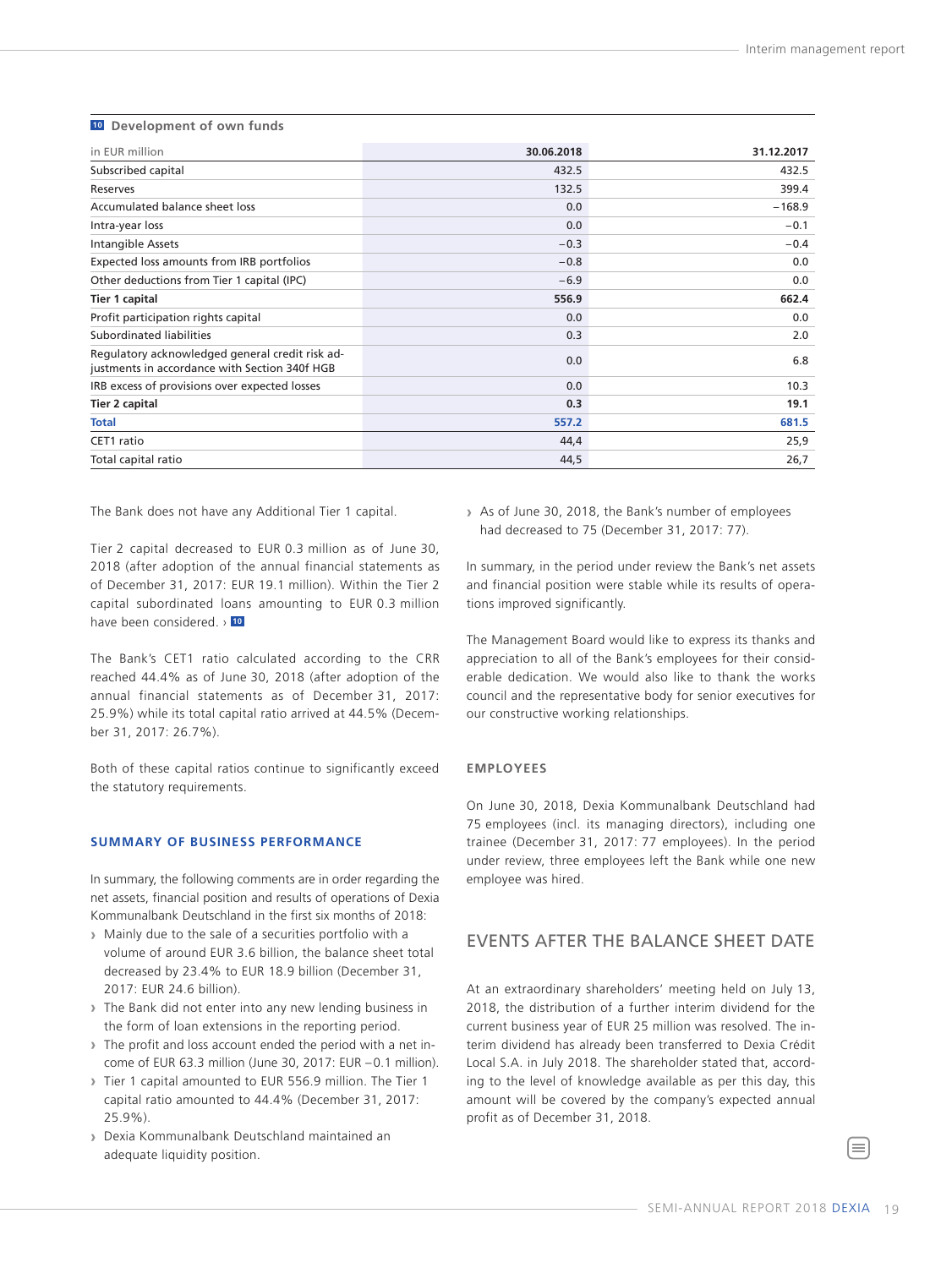# <span id="page-21-0"></span>FORECAST REPORT

The Bank envisages the following developments for the financial year 2018:

- **›** The balance sheet total will decrease to approximately EUR 18.0 billion as of December 31, 2018.
- **›** As of December 31, 2018, the Bank's Tier 1 capital is expected to reach a level which will roughly match its volume as of June 30, 2018.
- **›** The Bank's Tier 1 capital ratio will likely amount to approximately 50% at the end of 2018 and will thus continue to significantly exceed the statutory requirements.
- **›** The Bank expects to report a net income for the year which will amount to a higher two-digit million amount.
- **›** Dexia Kommunalbank Deutschland's liquidity position will remain adequate.

In summary, for Dexia Kommunalbank Deutschland's financial year 2018 we thus expect that the Bank's net assets and financial position will remain stable in overall terms and envisage significantly improved results of operations.

## REPORT ON RISKS AND OPPORTUNITIES

#### **RISK MANAGEMENT SYSTEM**

Dexia Kommunalbank Deutschland maintains a risk management and risk controlling system for identification, assessment, management, monitoring and notification of key risks and associated risk concentrations. This system is continuously refined.

As part of the Dexia Group, where appropriate and expedient Dexia Kommunalbank Deutschland applies the Dexia Group's standard risk measurement definitions, guidelines and methods. This enables the Bank's consistent inclusion in the Dexia Group's risk management framework.

Within the scope of its annual risk inventory process, all quantifiable and non-quantifiable risks associated with the Bank's business are identified and subsequently assessed in terms of their potential impact on the Bank's net assets, financial position and results of operations. Possible effects on Pfandbrief business are also analysed. All of the Bank's relevant organisational units are included in this regular process, which is implemented once a year. The following risk types have been classified as significant:

- **›** credit risk (including country risk),
- **›** market risk (including interest rate risk and spread risk),
- **›** liquidity and funding risk as well as
- **›** operational risk (including IT and legal risk).

On the basis of the Bank's business strategy and the results of its risk inventory, the Management Board has defined a

risk strategy which is consistent with its business strategy, both for the Bank as a whole and for its Pfandbrief business. This risk strategy specifies its risk policy guidelines (risk culture, risk appetite and risk propensity) and defines risk management goals and the relevant risk limitation measures.

Risk policy guidelines and structures are laid down in the organisational manual which all of the Bank's employees have access to via its intranet. This serves as the basis for uniform management of all significant types of risk for Dexia Kommunalbank Deutschland.

The Risk Controlling department provides the relevant decision-makers with the necessary information for management of these risks. It implements the risk strategy prescribed by the Management Board and monitors, in particular, general credit risk, market risk (including the interest rate risk for the banking book), liquidity risk and operational risk. Risk Controlling is also responsible for the ongoing development of the Bank's risk measurement and valuation methods. In line with the Bank's schedule of responsibilities, the Risk Controlling department reports to the managing director with responsibility for Back Office functions.

Internal Audit reviews the appropriateness of the Bank's risk control and risk management system on an ad hoc basis and within the scope of the annual audit plan.

The risk-bearing capacity concept (one-year horizon), the capital planning process (four-year horizon) in accordance with the Minimum Requirements for Risk Management (MaRisk), the portfolio present value and the portfolio market value indicators are key elements of the Bank's overall risk management system. Additional procedures have been introduced for the management and monitoring of liquidity and funding risks.

In addition, material individual risks are separately registered, analysed, valued and limited.

#### **Risk-bearing capacity concept**

Risk-bearing capacity is determined on a standalone basis, according to the going-concern approach and also the liquidation approach. Existing support measures – such as Dexia Crédit Local S.A.'s letter of support – are not included in this calculation.

The Bank uses different levels of confidence for each approach: It applies a confidence level of 95.0% for the going-concern approach and a level of 99.9% for the liquidation approach. As a rule, a (rolling) assessment period of twelve months is the reference timeframe. Risk-reducing diversification effects between the individual risk types are only taken into consideration for the market risks risk type. The going-concern approach provides the primary perspective from the point of view of internal risk management. The liquidation approach serves as an additional perspective.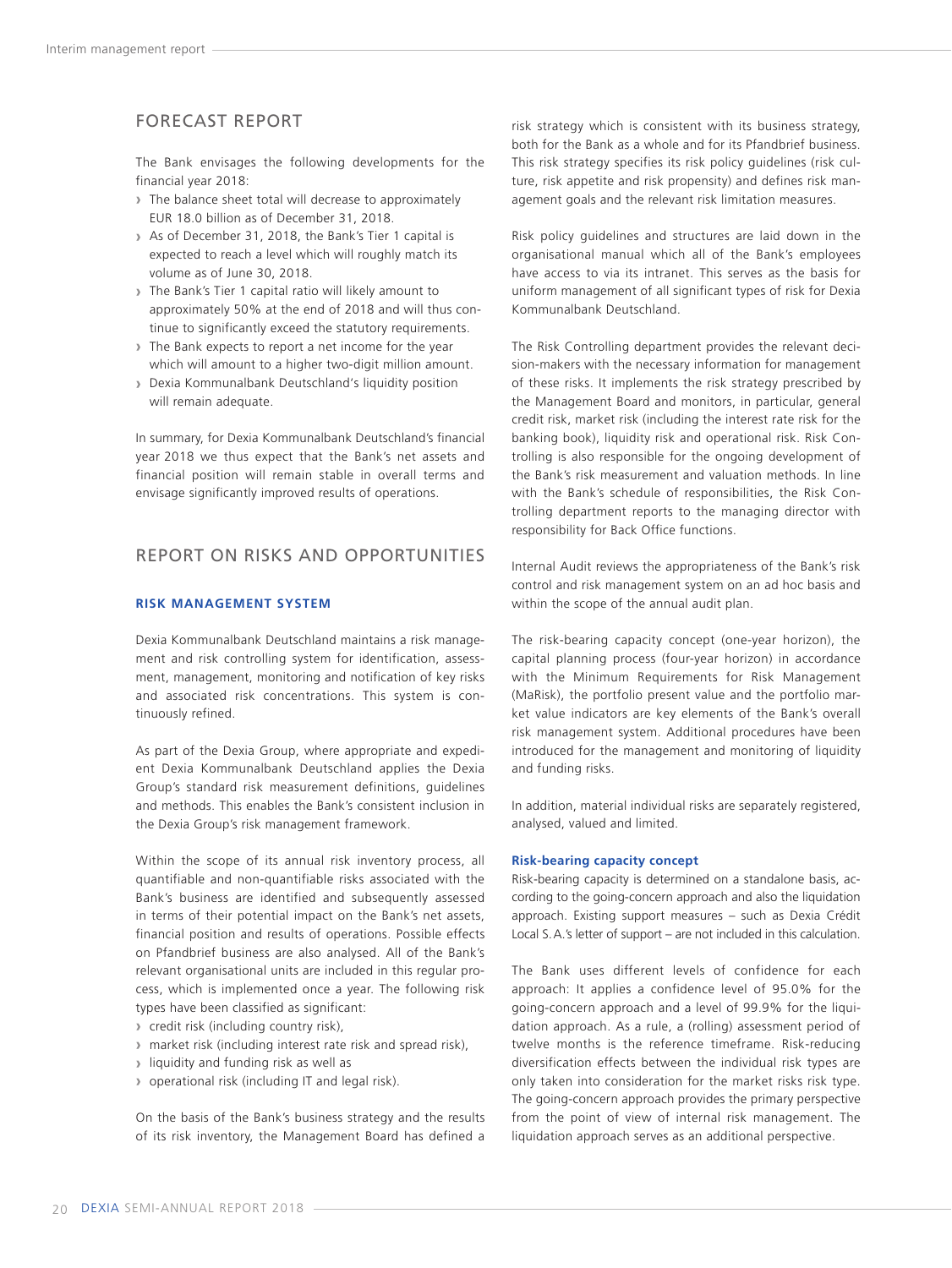|                     | <b>Risk type</b>                 | Comments on the risk measurement methods                                                                                                                                                    |
|---------------------|----------------------------------|---------------------------------------------------------------------------------------------------------------------------------------------------------------------------------------------|
| General credit risk | Non-specific general credit risk | Calculation of a Value at Risk using the Gordy model with a granularity<br>adjustment (Hirschmann-Herfindahl index).                                                                        |
|                     | CVA charge                       | Calculation in accordance with the standardised method in compliance with<br>regulatory requirements (Article 384 of the CRR).                                                              |
| Market risk         |                                  | Comprises interest rate risk, basis risk and spread risk. Value at Risk on the<br>basis of a historical simulation for all current assets positions and subject<br>to trustee dual control. |
| Funding risk        |                                  | Conservative estimate of the accumulated liquidity gap for the one-year<br>horizon and closure subject to increased refinancing premiums.                                                   |
| Operational risk    |                                  | Statistical approach on the basis of a historical simulation of all loss events<br>since recording of losses began.                                                                         |

**<sup>11</sup> Assumptions for the calculation of risk-bearing capacity**

The risk-covering potential within the scope of the goingconcern approach is determined on the basis of regulatory capital and the planned outcome for the defined assessment period. The portion of regulatory capital which is necessary for fulfilment of the minimum capital requirements according to regulatory requirements is deducted from the riskcovering potential.

The calculation of the assignable risk amounts includes in the risk-bearing capacity calculation any risks which have been deemed material in the risk inventory and may be meaningfully assigned risk-covering potential. If a new, quantifiable material risk is identified in the risk inventory, this will be considered within the scope of the determination of the Bank's risk-bearing capacity. In principle, there is no obligation for non-material risks to be included in the risk-bearing capacity calculation, but they are included in individual cases. Risk amounts are currently determined for credit risk (general credit risk and CVA), market risk (interest rate risk, basis risk and spread risk), funding risk and operational risk. For all of these risk types, a Value at Risk method is applied in order to determine the risk amount, on the basis of various assumptions. Model risks are also considered.

Further latent risks are considered by assigning only part of the overall risk-covering potential to the above-mentioned risk types. › **<sup>11</sup>**

Even though they have been identified as material risks in the risk inventory, the Bank's risk-bearing capacity concept does not include liquidity risks in the narrowly defined sense, since this risk cannot be meaningfully assigned own funds. Dexia Kommunalbank Deutschland has separate procedures for management of liquidity risk.

Since there is no substantial risk appetite for operational risk and short-term measures are less appropriate for its management, no separate limit is assigned for this. The limit thus matches the risk contribution and is deducted from the available risk-covering potential.

Within the scope of the ongoing methodological development of the Bank's risk-bearing capacity system, the following significant change to the risk-bearing capacity concept was implemented in the first six months of 2018: **›** Revision of the risk model to determine the funding risk.

On the basis of the going-concern approach, the Bank's risk-bearing capacity has improved significantly as of June 30, 2018. › **<sup>12</sup>**This is mainly due to the risk-mitigating effects arising from the sale of a securities portfolio with a nominal value of around EUR 3.6 billion in March 2018 (see "Sale of a securities portfolio").

It can be observed that a slight increase in the available risk-covering potential leads partially to a significant decrease of the risk amounts (especially credit risk and funding risk). As a result, the utilisation of the internal capital model is declining to the same extent.

In addition, the Bank uses risk management instruments in the form of individual reports on all relevant risk types which provide detailed information on the key risk drivers and changes to these risk drivers over time. They thus provide important information for internal risk management purposes, both at the level of the overall Bank and at the level of individual risks.

Moreover, the Bank regularly conducts stress tests for all key risk types – including all relevant positions – within the scope of its risk-bearing capacity calculation.

≣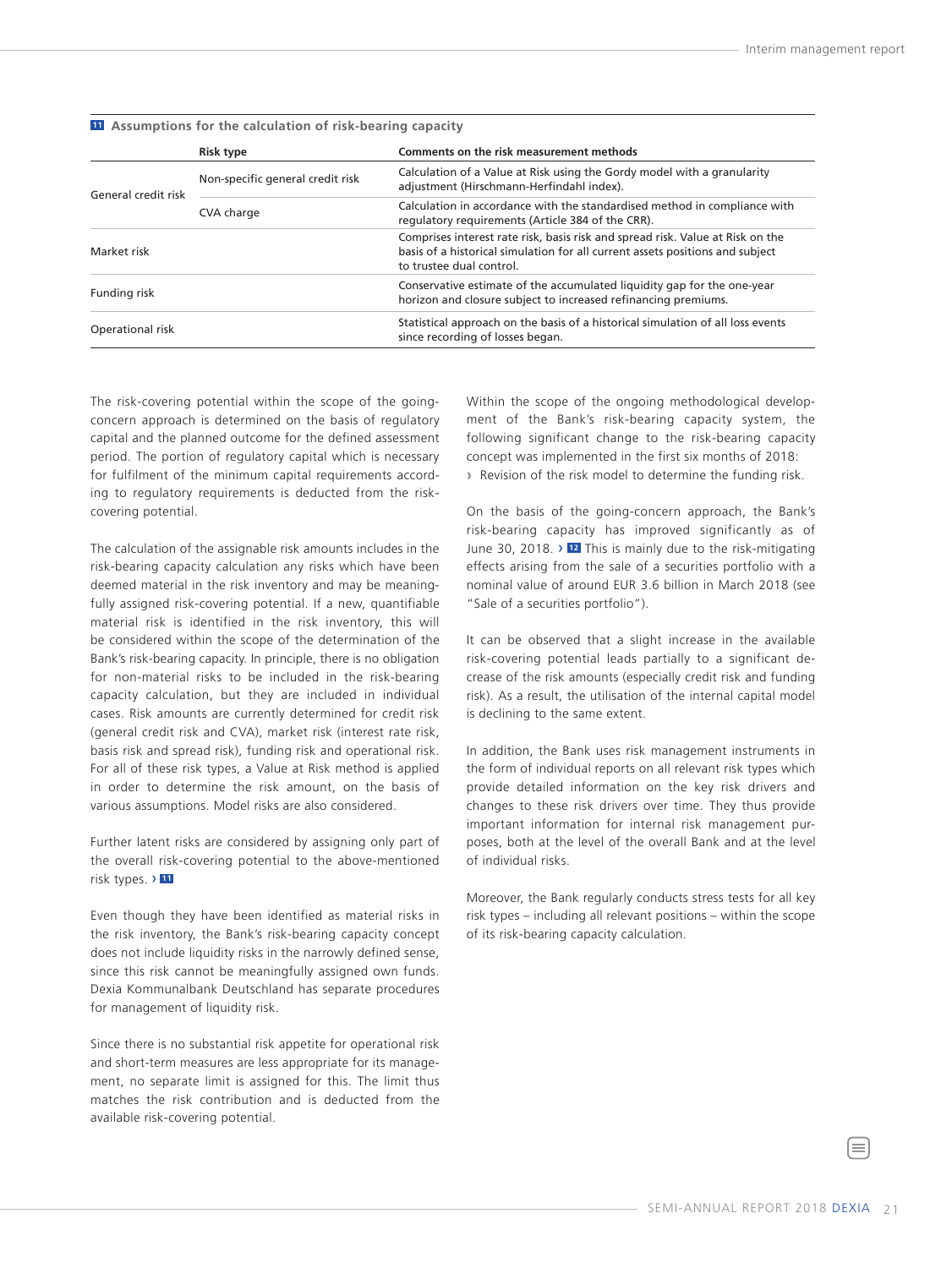#### **12 Risk-bearing capacity according to a going-concern perspective in the normal scenario**

| <b>Risk-covering potential</b>              | Available<br>risk-covering potential |            | Provided<br>risk-covering potential |                      |
|---------------------------------------------|--------------------------------------|------------|-------------------------------------|----------------------|
| in EUR million                              | 30.06.2018                           | 31.12.2017 | 30.06.2018                          | 31.12.2017           |
| Eligible capital                            | 557.2                                | 681.5      |                                     |                      |
| Own funds requirements                      | $-152.0$                             | $-253.4$   |                                     | 90% of the available |
| Free eligible capital                       | 405.2                                | 428.1      |                                     |                      |
| Horizon ∆ eligible capital                  | 6.3                                  | $-6.4$     | risk-covering potential             |                      |
| Horizon $\Delta$ own funds requirements     | $-7.8$                               | $-62.4$    |                                     |                      |
| Further elements of risk-covering potential | $-8.1$                               | $-18.3$    |                                     |                      |
| <b>Total</b>                                | 395.6                                | 341.0      | 356.1                               | 306.9                |

#### **Risk potential**

|                                  | Limit on provided<br>risk-covering potential |            | <b>Utilisation</b> |            |  |
|----------------------------------|----------------------------------------------|------------|--------------------|------------|--|
|                                  | in EUR million                               |            | as $%$             |            |  |
|                                  | 30.06.2018                                   | 31.12.2017 | 30.06.2018         | 31.12.2017 |  |
| General credit risk & CVA charge | 135.2                                        | 115.6      | 21.5               | 75.0       |  |
| Market risk                      | 67.6                                         | 57.8       | 24.8               | 51.8       |  |
| Funding risk                     | 135.2                                        | 115.6      | 19.8               | 92.2       |  |
| Operational risk                 | 18.0                                         | 18.0       |                    |            |  |
| <b>Total</b>                     | 356.1                                        | 306.9      | 25.4               | 78.6       |  |

#### **Portfolio present value and portfolio market value**

Another key control parameter is the portfolio present value (PPV), which is calculated every day and reported to the Bank's decision-makers. For this purpose, the present values of all interest-bearing balance-sheet and off-balance sheet positions are pooled and supplemented with other assets as well as associated balance-sheet positions. The PPV provides an indication of the development of the portfolio value, subject to a going concern assumption. As of June 30, 2018, the PPV to Tier 1 capital ratio amounted to 1.43. The PPV is supplemented by the portfolio market value (PMV) – which also considers the credit spreads of asset and liability positions and thus reflects a liquidation scenario – and by the scenario PPV, which also includes the assumption of increased costs, in order to close funding gaps.

#### **Stress tests**

Stress scenarios are an important component of the Bank's risk management process, in order to identify risk concentrations and possible equity capital shortfalls. They provide transparency regarding the effects of extraordinary but plausible events.

For the market risk and liquidity risk types, the Bank calculates the stress tests required by MaRisk on a daily basis.

In addition, quarterly historical stress tests are implemented for all individual risk types (general credit risk, market risk, funding risk and operational risk). Moreover, a core area of focus is the hypothetical overall bank stress tests, which are

based upon the "sovereign debt crisis" scenario and also the "serious economic downturn" scenario.

The results of these stress tests are considered in the overall assessment of risk-bearing capacity, and they may thus serve as a basis for implementation of enhanced risk monitoring measures.

#### **Risk management for Pfandbrief business**

As a Pfandbrief bank, Dexia Kommunalbank Deutschland falls under the scope of the German Pfandbrief Act (Pfandbriefgesetz, PfandBG). This requires a suitable risk management system under Section 27 PfandBG for monitoring of all risks associated with Pfandbrief business.

As well as safeguarding compliance with the statutory requirements in regard to overcollateralisation for Pfandbriefe, the Bank calculates stress scenarios for interest-rate and currency risks in line with the dynamic approach pursuant to Section 5 (1) and Section 6 (2) of the German Pfandbrief Present Value Regulation (Pfandbrief-Barwertverordnung, PfandBarwertV). In case of an impending fall below a present-value overcollateralisation level of 2%, measures must be implemented immediately to ensure compliance with the statutory requirements.

Credit risk for the cover pool is restricted by means of a limit system. The cover portfolio focuses on high-quality assets with ratings within the rating interval of AAA to A +. In addition, the proportion of cover assets with a non-investment grade rating is limited.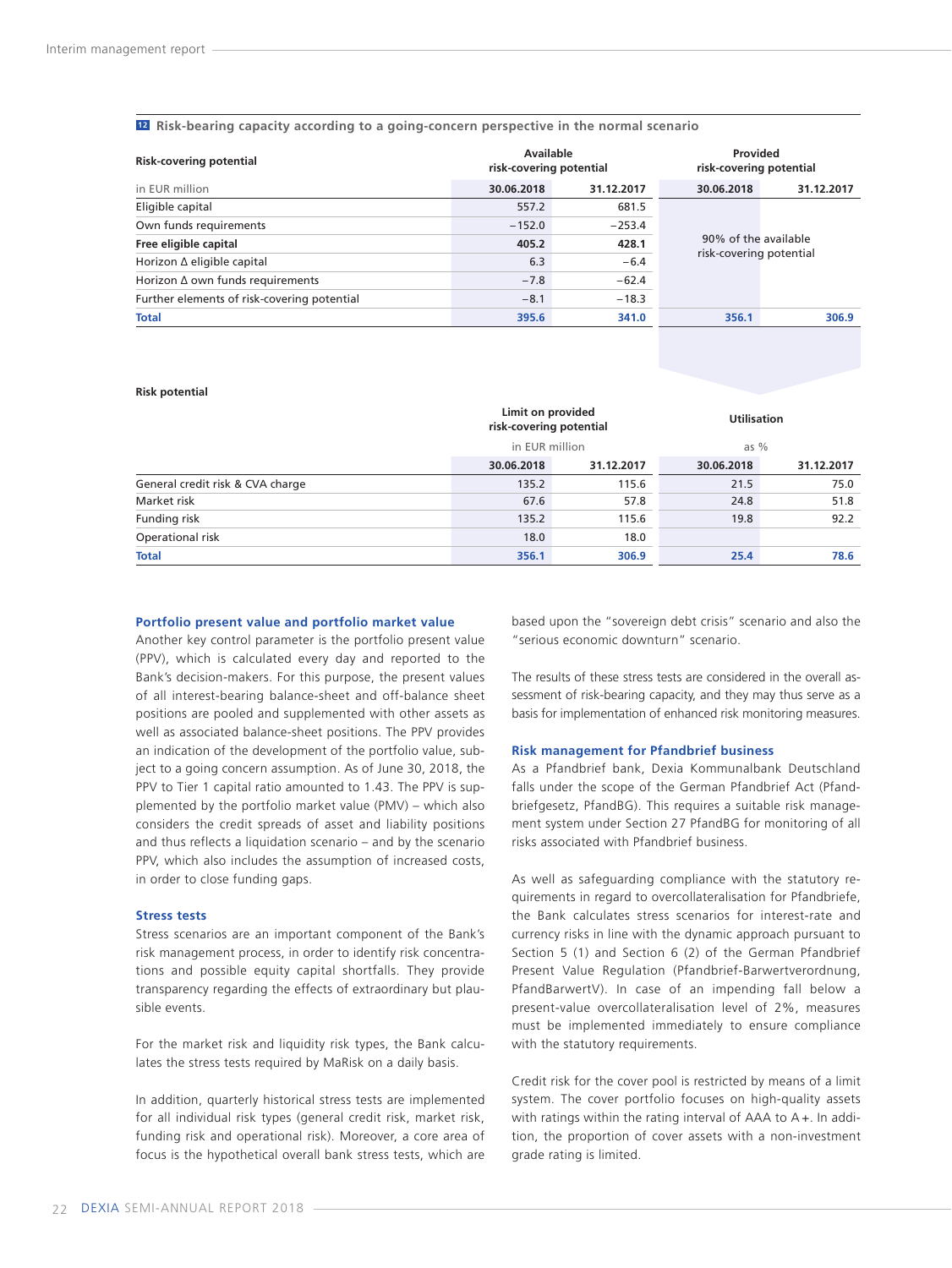<span id="page-24-0"></span>While at the overall bank level foreign-currency risk is hedged by means of derivative transactions, as a rule, the derivatives incorporated in the foreign-currency positions are not included in the cover pool. Open foreign currency positions thus exist at the level of the cover pool, but are restricted by means of limits. In addition, various cash flow analyses are implemented for monitoring of liquidity risk, and risk concentration is monitored at the borrower level. Internal reporting is provided at least quarterly.

#### **RISKS**

#### **CREDIT RISK**

Credit risk is the risk of a borrower or a contracting party being unable to meet its obligations to Dexia Kommunalbank Deutschland, either in whole or in part.

To limit credit risks, subject to consultation of the Dexia Group the management specifies credit lines and lending authority rules for all contracting parties. The same applies for clearing houses and central counterparties.

Dexia Kommunalbank Deutschland has frozen all credit lines (except for money market and derivative limits) for new risk exposures. Counterparties registered on the basis of defined criteria (early warning indicators for risks) are separately monitored in the monitoring list.

Market-independent credit analysis and loan processing ensure an appropriate segregation of duties and an appropriate process structure.

The following measures are implemented in order to limit credit risk and the related concentrations of risk:

- **›** requirements for derivatives and money market business (including credit support annexes),
- **›** credit line monitoring,
- **›** monitoring of credit default risk,
- **›** early risk-detection methods,
- **›** reporting on external and internal rating changes and
- **›** portfolio management and monitoring on the basis of the general credit risk report and the results of the risk-bearing capacity calculation, including stress scenarios.

Derivative transactions may only be entered into subject to the legally binding conclusion of a German Framework Agreement or an ISDA Framework Agreement with the contracting party. A further precondition is the legally binding conclusion of a credit support annex (CSA) in accordance with the Bank's standards. The value of the collateral exchanged is monitored on a daily basis. Detailed information regarding the value and structure of the collateral granted is provided every week at the Management Board's meeting. As of June 30, 2018, the Bank had a net contributor position of EUR 1.5 billion (December 31, 2017: EUR 3.2 billion). This decline is attributable to the disposal of the hedged derivatives in connection with the sale of a securities portfolio with a volume of around EUR 3.6 billion.

The Risk Controlling department provides and monitors the calculation for levels of credit line utilisation on a daily basis. The Management Board is immediately notified of any overruns of credit lines and is obliged to decide on appropriate measures. In the period under review, due to the disposal of derivatives 11 overruns occurred for individual derivatives counterparties. These overruns were immediately eliminated. No money market limits were exceeded in the period under review.

Overall, German debtors account for 75.0% (December 31, 2017: 61.7%) of the Bank's credit exposures, followed by debtors from Belgium (8.0%) and Austria (6.4%).

Moreover, 94.1% of the Bank's assets are eligible for cover pool and some of them are also eligible for central bank borrowings and for repo transactions. As of June 30, 2018, 98.6% of all assets have an internal rating of BBB – (investment grade) or higher (December 31, 2017: 96.8%). Adequate risk classification systems (ratings) are in place for all of the Bank's customer groups. Due to the structure of existing business, portfolio management focuses on regionally diversifying and credit rating class-related management. Foreign claims resulting from loans and securities especially undergo a regular review covering existing risks and opportunities and the resulting strategic options.

≣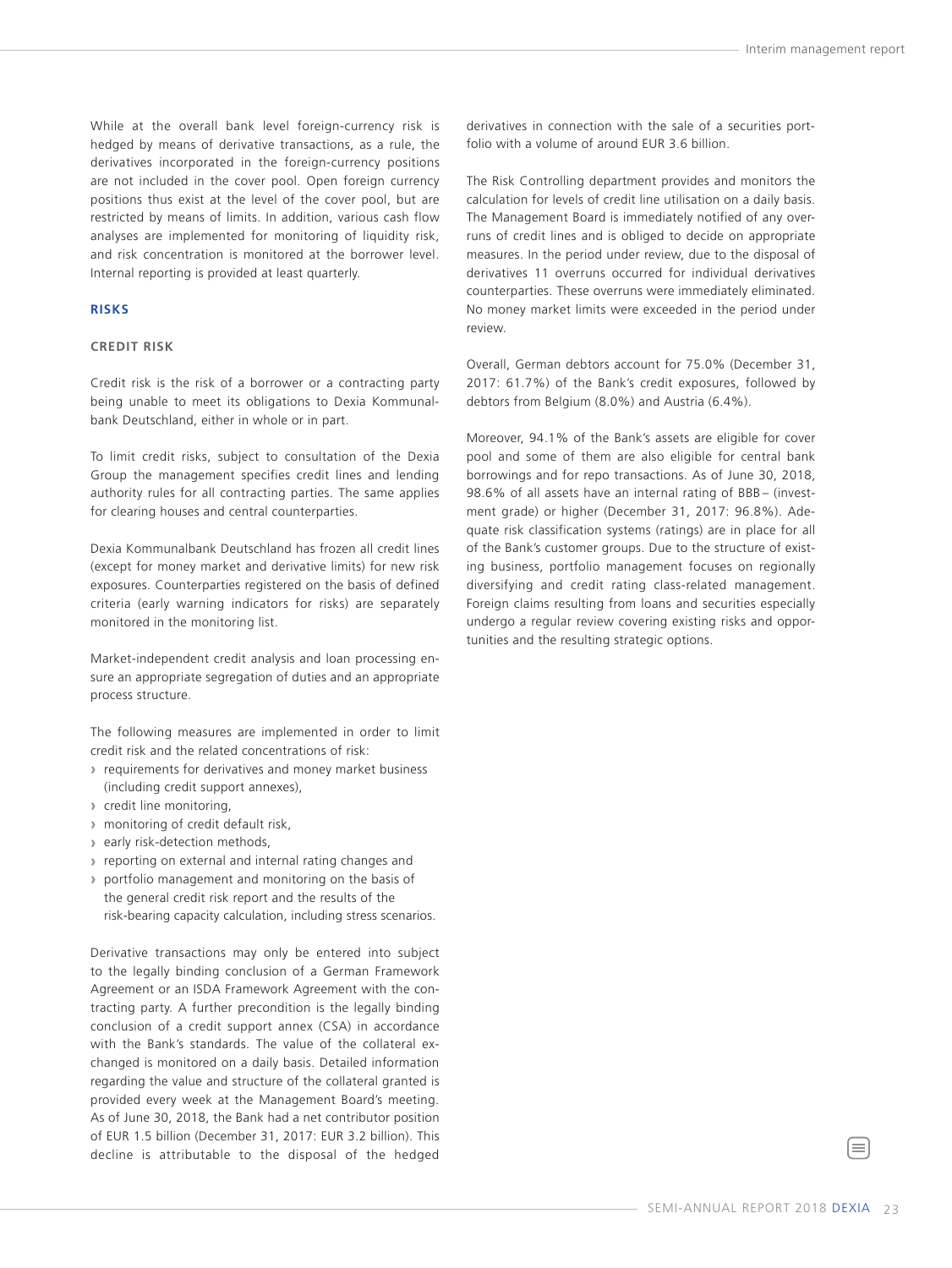The Bank's volume of assets (including credit risk mitigation techniques) is shown for each specific asset class in Tables › **<sup>13</sup>** and › **<sup>14</sup>** , with a breakdown of external and internal ratings on the basis of the CoRep reporting as of June 30, 2018.

| Asset class                                                                                                                                                                                                                                                                                                                                                                                                                                                         | <b>External rating</b> |                          | <b>Risk position</b>     |                                                      |  |
|---------------------------------------------------------------------------------------------------------------------------------------------------------------------------------------------------------------------------------------------------------------------------------------------------------------------------------------------------------------------------------------------------------------------------------------------------------------------|------------------------|--------------------------|--------------------------|------------------------------------------------------|--|
|                                                                                                                                                                                                                                                                                                                                                                                                                                                                     |                        | 30.06.2018               | 31.12.2017               |                                                      |  |
|                                                                                                                                                                                                                                                                                                                                                                                                                                                                     |                        | in EUR million           | in EUR million           | as $%$                                               |  |
|                                                                                                                                                                                                                                                                                                                                                                                                                                                                     | AAA to AA-             | 11,899.2                 | 12,587.7                 | 0.0                                                  |  |
|                                                                                                                                                                                                                                                                                                                                                                                                                                                                     | $A + to A -$           | $\overline{\phantom{a}}$ | 224.0                    |                                                      |  |
|                                                                                                                                                                                                                                                                                                                                                                                                                                                                     | BBB + to BBB-          | $\overline{\phantom{a}}$ | 200.6                    | $\overline{\phantom{0}}$                             |  |
| Central governments or central banks<br>Corporates                                                                                                                                                                                                                                                                                                                                                                                                                  | $BB + to BB -$         | $\overline{\phantom{m}}$ | 126.2                    | $\qquad \qquad -$                                    |  |
|                                                                                                                                                                                                                                                                                                                                                                                                                                                                     | $B + to B -$           | $\overline{\phantom{m}}$ | $\qquad \qquad -$        | $\overline{\phantom{a}}$                             |  |
|                                                                                                                                                                                                                                                                                                                                                                                                                                                                     | No Rating              | $\qquad \qquad -$        | $\overline{\phantom{0}}$ | $\qquad \qquad -$                                    |  |
|                                                                                                                                                                                                                                                                                                                                                                                                                                                                     | AAA to AA-             | $\qquad \qquad -$        | $\overline{\phantom{0}}$ | $\overline{\phantom{a}}$                             |  |
|                                                                                                                                                                                                                                                                                                                                                                                                                                                                     | $A + to A -$           | $\qquad \qquad -$        | $\overline{\phantom{a}}$ | $\qquad \qquad -$                                    |  |
|                                                                                                                                                                                                                                                                                                                                                                                                                                                                     | BBB+to BBB-            | 0.2                      | 56.9                     | 20.0                                                 |  |
|                                                                                                                                                                                                                                                                                                                                                                                                                                                                     | $BB + to BB -$         | $\overline{\phantom{0}}$ | $\overline{\phantom{a}}$ | $\overline{\phantom{a}}$                             |  |
|                                                                                                                                                                                                                                                                                                                                                                                                                                                                     |                        | $\qquad \qquad -$        | $\qquad \qquad -$        | $\overline{\phantom{m}}$                             |  |
|                                                                                                                                                                                                                                                                                                                                                                                                                                                                     |                        | $\overline{\phantom{a}}$ | $\qquad \qquad -$        | $\overline{\phantom{a}}$                             |  |
|                                                                                                                                                                                                                                                                                                                                                                                                                                                                     | AAA to AA-             | 262.6                    | 279.7                    | 20.0                                                 |  |
|                                                                                                                                                                                                                                                                                                                                                                                                                                                                     |                        |                          | $\overline{\phantom{0}}$ |                                                      |  |
| Public sector entities                                                                                                                                                                                                                                                                                                                                                                                                                                              | BBB+ to BBB-           | $\overline{\phantom{a}}$ | $\overline{\phantom{0}}$ | $\overline{\phantom{0}}$                             |  |
|                                                                                                                                                                                                                                                                                                                                                                                                                                                                     |                        | $\overline{\phantom{m}}$ | $\overline{\phantom{0}}$ | $\overline{\phantom{0}}$                             |  |
|                                                                                                                                                                                                                                                                                                                                                                                                                                                                     |                        | $\overline{\phantom{a}}$ | $\qquad \qquad -$        |                                                      |  |
|                                                                                                                                                                                                                                                                                                                                                                                                                                                                     |                        | 87.5                     | 102.2                    | 100.0                                                |  |
|                                                                                                                                                                                                                                                                                                                                                                                                                                                                     |                        | 273.1                    | 267.7                    | 0.0                                                  |  |
|                                                                                                                                                                                                                                                                                                                                                                                                                                                                     |                        | $\overline{\phantom{0}}$ | $\overline{\phantom{0}}$ | $\overline{\phantom{0}}$                             |  |
|                                                                                                                                                                                                                                                                                                                                                                                                                                                                     |                        | $\overline{\phantom{a}}$ | $\overline{\phantom{m}}$ | $\overline{\phantom{a}}$                             |  |
|                                                                                                                                                                                                                                                                                                                                                                                                                                                                     |                        | $\overline{\phantom{a}}$ | $\overline{\phantom{m}}$ |                                                      |  |
|                                                                                                                                                                                                                                                                                                                                                                                                                                                                     |                        | $\overline{\phantom{a}}$ |                          | $\overline{\phantom{a}}$                             |  |
|                                                                                                                                                                                                                                                                                                                                                                                                                                                                     |                        | $\overline{\phantom{a}}$ | -<br>÷                   | $\overline{\phantom{a}}$<br>$\overline{\phantom{a}}$ |  |
|                                                                                                                                                                                                                                                                                                                                                                                                                                                                     |                        |                          |                          |                                                      |  |
|                                                                                                                                                                                                                                                                                                                                                                                                                                                                     |                        | 17.1                     | 13.7                     | 0.6                                                  |  |
|                                                                                                                                                                                                                                                                                                                                                                                                                                                                     |                        | 24.2                     | 54.1                     | 50.0                                                 |  |
| Institutions                                                                                                                                                                                                                                                                                                                                                                                                                                                        |                        | $\overline{\phantom{a}}$ | $\qquad \qquad -$        | $\overline{\phantom{a}}$                             |  |
| Regional or local authorities<br>$B + to B -$<br>No Rating<br>$A + to A -$<br>$BB + to BB -$<br>$B + to B -$<br>No Rating<br>AAA to AA-<br>$A + to A -$<br>BBB + to BBB-<br>Multilateral development banks<br>$BB + to BB -$<br>$B + to B -$<br>No Rating<br>AAA to AA-<br>$A + to A -$<br>BBB + to BBB-<br>$BB + to BB -$<br>$B + to B -$<br>No Rating<br>AAA to AA-<br>$A + to A -$<br>$B + to B -$<br>No Rating<br>Defaulted positions<br>$A + to A -$<br>Others |                        | $\overline{\phantom{m}}$ | $\overline{\phantom{0}}$ | $\overline{\phantom{0}}$                             |  |
|                                                                                                                                                                                                                                                                                                                                                                                                                                                                     |                        | $\overline{\phantom{m}}$ | $\qquad \qquad -$        | $\overline{\phantom{a}}$                             |  |
|                                                                                                                                                                                                                                                                                                                                                                                                                                                                     |                        | $\overline{\phantom{a}}$ | 75.8                     | $\overline{\phantom{a}}$                             |  |
|                                                                                                                                                                                                                                                                                                                                                                                                                                                                     |                        | 10.7                     | 10.2                     | 20.0                                                 |  |
|                                                                                                                                                                                                                                                                                                                                                                                                                                                                     |                        | $\overline{\phantom{0}}$ | ÷                        |                                                      |  |
|                                                                                                                                                                                                                                                                                                                                                                                                                                                                     | BBB+to BBB-            | $\overline{\phantom{a}}$ | $\overline{\phantom{0}}$ | $\overline{\phantom{a}}$                             |  |
|                                                                                                                                                                                                                                                                                                                                                                                                                                                                     | $BB + to BB -$         | $\qquad \qquad -$        | -                        | $\qquad \qquad -$                                    |  |
|                                                                                                                                                                                                                                                                                                                                                                                                                                                                     |                        | $\qquad \qquad -$        | $\overline{\phantom{0}}$ | $\overline{\phantom{a}}$                             |  |
|                                                                                                                                                                                                                                                                                                                                                                                                                                                                     |                        | 101.7                    | 113.6                    | 100.0                                                |  |
|                                                                                                                                                                                                                                                                                                                                                                                                                                                                     | CCC+ or lower          | $\qquad \qquad -$        | $\overline{\phantom{0}}$ | $\overline{\phantom{m}}$                             |  |
|                                                                                                                                                                                                                                                                                                                                                                                                                                                                     | AAA to AA-             | 87.5                     | 59.5                     | 0.0                                                  |  |
|                                                                                                                                                                                                                                                                                                                                                                                                                                                                     |                        | 103.6                    | 131.0                    | 0.0                                                  |  |
|                                                                                                                                                                                                                                                                                                                                                                                                                                                                     | BBB + to BBB-          | $\overline{\phantom{a}}$ | $\qquad \qquad -$        | $\overline{\phantom{m}}$                             |  |
|                                                                                                                                                                                                                                                                                                                                                                                                                                                                     | $BB + to BB -$         | $\overline{\phantom{a}}$ | $\overline{\phantom{a}}$ | $\overline{\phantom{a}}$                             |  |
|                                                                                                                                                                                                                                                                                                                                                                                                                                                                     | $B + to B -$           | $\overline{\phantom{a}}$ | $\qquad \qquad -$        | $\overline{\phantom{a}}$                             |  |
|                                                                                                                                                                                                                                                                                                                                                                                                                                                                     | No Rating              | 187.5                    | 190.9                    | 100.0                                                |  |
| <b>Total</b>                                                                                                                                                                                                                                                                                                                                                                                                                                                        |                        | 13,055.0                 | 14,493.8                 |                                                      |  |

### **13 Total exposure by external rating**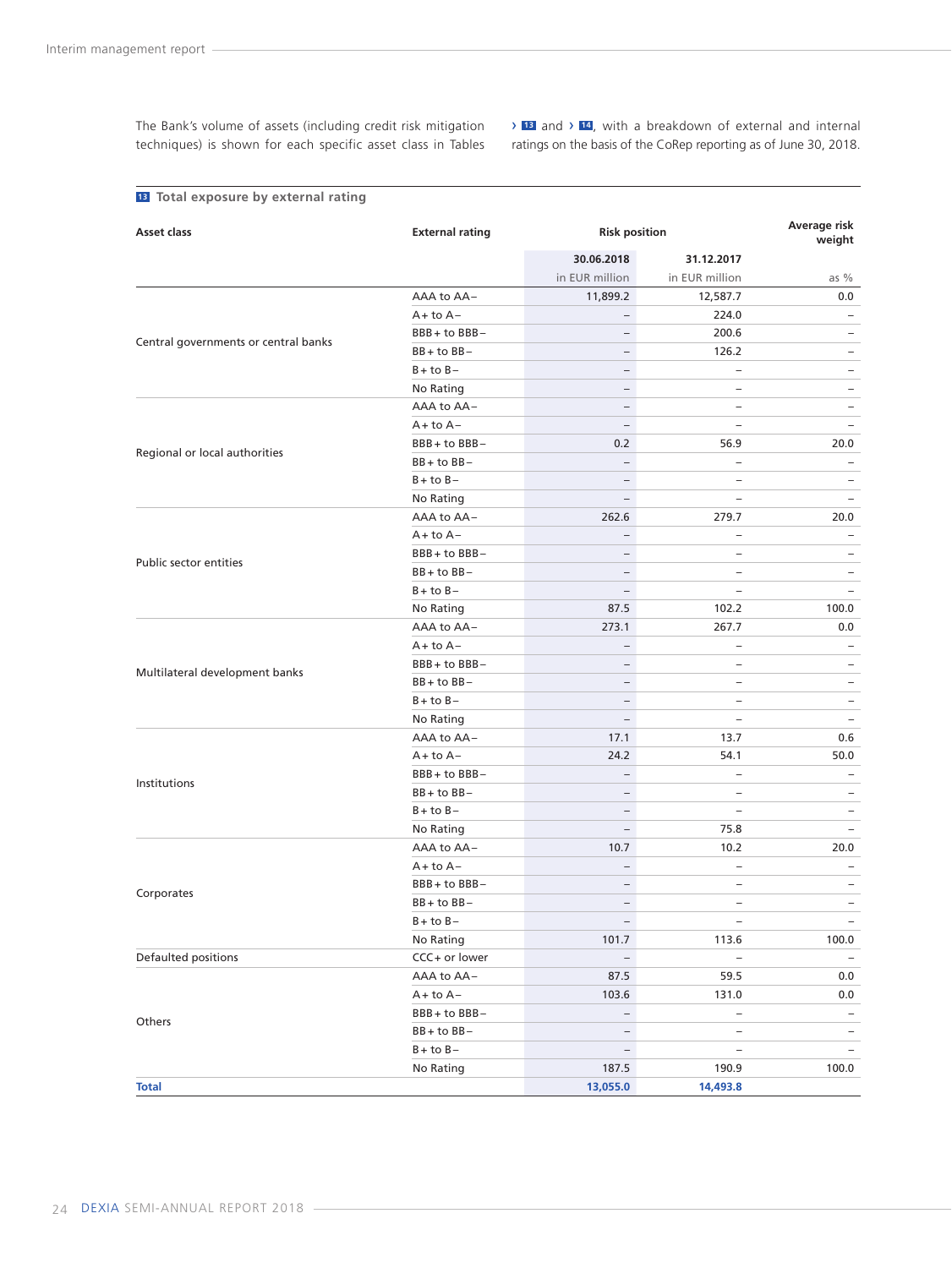| Asset class                                | Internal rating | <b>Risk position</b>     |                               | Average<br>default<br>probability | Average<br>loss given<br>default | Average                  | Average<br>risk weight expected loss |
|--------------------------------------------|-----------------|--------------------------|-------------------------------|-----------------------------------|----------------------------------|--------------------------|--------------------------------------|
|                                            |                 | 30.06.2018               | 31.12.2017                    |                                   |                                  |                          |                                      |
|                                            |                 |                          | in EUR million in EUR million | as $%$                            | as $%$                           | as $%$                   | as $%$                               |
|                                            | AAA to AA-      | 1,289.9                  | 1,187.9                       | 0.0                               | 5.1                              | 0.0                      | 0.0                                  |
|                                            | $A + to A -$    | $-$                      | -                             | $\overline{\phantom{0}}$          | $\overline{\phantom{m}}$         | $\overline{\phantom{0}}$ | $\overline{\phantom{a}}$             |
| Central governments<br>and central banks   | BBB+to BBB-     | 779.5                    | 3,406.6                       | 0.2                               | 26.4                             | 39.8                     | 0.1                                  |
|                                            | $BB + to BB -$  | $\qquad \qquad -$        | -                             | $\overline{\phantom{0}}$          | -                                | $\overline{\phantom{m}}$ | $\qquad \qquad -$                    |
|                                            | $B + to B -$    | $\qquad \qquad -$        | -                             | $\overline{\phantom{0}}$          | $\overline{\phantom{m}}$         | $\overline{\phantom{m}}$ | $\overline{\phantom{0}}$             |
| <b>Institutions</b>                        | AAA to AA-      | 122.1                    | 127.2                         | 0.0                               | 3.0                              | 1.8                      | 0.0                                  |
|                                            | $A + to A -$    | 200.3                    | 374.9                         | 0.1                               | 26.8                             | 26.3                     | 0.0                                  |
|                                            | BBB + to BBB-   | 268.3                    | 532.3                         | 0.3                               | 30.1                             | 51.8                     | 0.1                                  |
|                                            | $BB + to BB -$  | $\qquad \qquad -$        | 186.6                         | $\overline{\phantom{0}}$          | $\overline{\phantom{m}}$         | $\overline{\phantom{0}}$ | $\overline{\phantom{m}}$             |
|                                            | $B + to B -$    | 175.1                    | -                             | 3.4                               | 3.0                              | 9.0                      | 0.1                                  |
|                                            | AAA to AA-      | $-$                      | -                             | ÷,                                | $\overline{\phantom{0}}$         | $\overline{\phantom{0}}$ |                                      |
|                                            | $A + to A -$    | $\overline{\phantom{0}}$ | -                             | ÷,                                |                                  | $\overline{\phantom{a}}$ |                                      |
| Corporates                                 | BBB+to BBB-     | 14.8                     | 25.6                          | 0.7                               | 20.0                             | 50.0                     | 0.1                                  |
|                                            | $BB + to BB -$  | -                        | $\overline{\phantom{0}}$      | $\overline{\phantom{0}}$          | $\overline{\phantom{0}}$         | $\overline{a}$           |                                      |
|                                            | $B + to B -$    | $\overline{\phantom{0}}$ | -                             | $\overline{\phantom{0}}$          | $\overline{\phantom{a}}$         | $\overline{\phantom{m}}$ |                                      |
|                                            | AAA to AA-      | 6.9                      | 4.7                           | 0.0                               | 5.0                              | 0.0                      | 0.0                                  |
| Other assets excluding<br>loan commitments | $A + to A -$    | 49.4                     | 47.3                          | 0.1                               | 26.4                             | 14.1                     | 0.0                                  |
|                                            | BBB+to BBB-     | $\overline{\phantom{0}}$ | 3.6                           | $\overline{\phantom{0}}$          | $\overline{\phantom{0}}$         | $\overline{\phantom{m}}$ |                                      |
|                                            | $BB + to BB -$  | $\overline{\phantom{0}}$ | -                             | -                                 | -                                | $\overline{\phantom{m}}$ |                                      |
|                                            | $B + to B -$    | $\qquad \qquad -$        | -                             | -                                 | -                                | $\qquad \qquad -$        |                                      |
| <b>Total</b>                               |                 | 2,906.3                  | 5,896.7                       |                                   |                                  |                          |                                      |

#### **14 Total exposure by internal rating**

As well as the Internal Rating Based Approach (IRB Approach) pursuant to Articles 142ff of the CRR, the Bank also uses the Credit Risk Standard Approach pursuant to Articles 111ff of the CRR for determination of the total capital charge for credit risks. Exposure values under the IRB Approach are determined for loans to central governments and central banks, institutions and undertakings. If the Bank has not implemented any independent rating systems for borrowers for which the usage requirements for the IRB Approach are fulfilled, the Credit Risk Standard Approach is applied for these credit risk positions in accordance with the CRR. In particular, this comprises loans to German and foreign municipal and semi-public enterprises. German federal states and their municipalities are permanently excluded from application of the IRB Approach under Article 150 of the CRR.

As a company belonging to the Dexia Group, the Bank applies the standard rating methods of the Dexia Group. This includes regular validation of the methods and models employed. Please refer to the annual risk report of the Dexia Group for further information regarding the rating models used, the model assumptions and the premises for the methods applied.

The ratings determined on the basis of the internal risk classification methods and the associated probabilities of default (PDs) and loss given defaults (LGDs) are an integral part of the Bank's approval, monitoring and control processes.

Credit risks continue to be quantified within the scope of the risk-bearing capacity calculation by means of a credit default model (CVaR, Gordy model). These results undergo a detailed plausibility and development analysis.

The Management Board and the Supervisory Board are regularly notified of the credit risk and the measures implemented to limit this risk.

#### **Credit exposure to public sector entities and financial institutions**

Table › **<sup>15</sup>** shows Dexia Kommunalbank Deutschland's nominal credit exposure and credit risk equivalence amounts in relation to borrowers, with a breakdown by country.

Ξ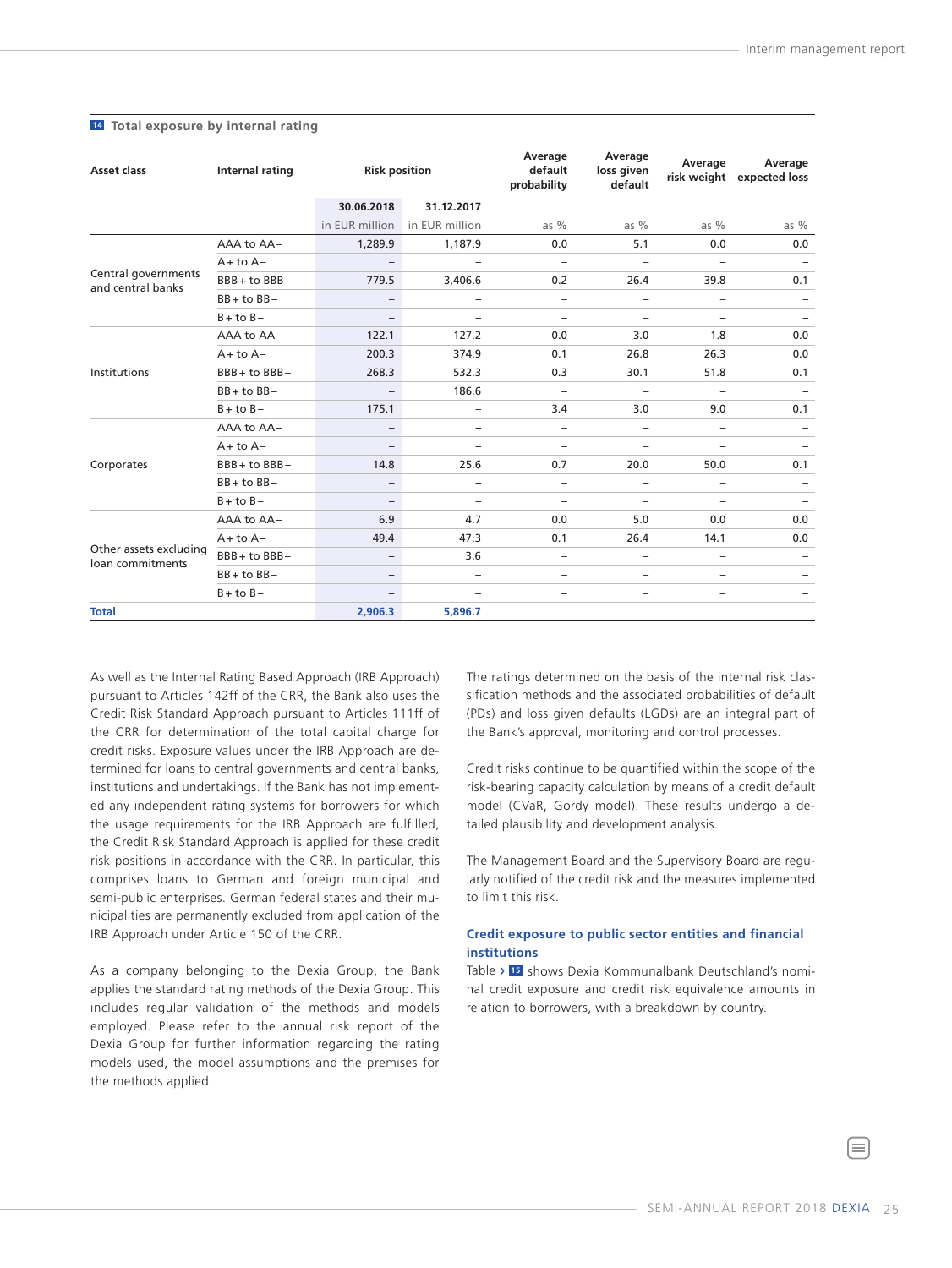| Country        | Sovereign | Sub-<br>sovereign<br>entities                                                                            | <b>Others</b> | <b>Total</b> | As part of<br>cover pool<br>for Public<br>Pfandbriefe<br>(nominal) | Loans    | <b>Securities</b> | Average<br>weighted<br>residual<br>maturity |
|----------------|-----------|----------------------------------------------------------------------------------------------------------|---------------|--------------|--------------------------------------------------------------------|----------|-------------------|---------------------------------------------|
|                |           | in EUR million in EUR million in EUR million in EUR million in EUR million in EUR million in EUR million |               |              |                                                                    |          |                   | in years                                    |
| Germany        | 301.5     | 11,122.0                                                                                                 | 556.5         | 11,980.0     | 10,830.6                                                           | 10,505.2 | 1,157.3           | 11.3                                        |
| Belgium        | -         | 1,120.3                                                                                                  | 159.3         | 1,279.5      | 1,024.6                                                            | 1,236.3  | 25.0              | 8.5                                         |
| Austria        | 67.4      | 949.3                                                                                                    | -             | 1,016.7      | 981.9                                                              | 991.3    | 25.4              | 5.4                                         |
| Italy          | 704.6     | 0.9                                                                                                      | 49.9          | 755.4        | 633.9                                                              | -        | 755.4             | 5.7                                         |
| Portugal       | 55.5      | 225.0                                                                                                    |               | 280.5        | 190.0                                                              | 225.0    | 55.5              | 2.2                                         |
| Supranational  | -         | -                                                                                                        | 273.5         | 273.5        | 191.2                                                              | -        | 273.5             | 6.1                                         |
| <b>USA</b>     | -         | 122.1                                                                                                    | 34.8          | 157.0        | 72.5                                                               |          | 122.1             | 12.4                                        |
| France         | -         | 13.0                                                                                                     | 121.0         | 134.0        | 10.8                                                               |          | 47.9              | 1.3                                         |
| United Kingdom | -         | -                                                                                                        | 27.9          | 27.9         | -                                                                  | -        | 7.7               | 0.7                                         |
| Netherlands    | -         | -                                                                                                        | 24.9          | 24.9         | -                                                                  | -        | 24.9              | 1.1                                         |
| Finland        | -         | 20.4                                                                                                     | -             | 20.4         | 21.4                                                               | 20.4     |                   | 7.0                                         |
| Others         | 19.4      | 14.5                                                                                                     | -             | 33.9         | 414.3                                                              | 14.5     | 19.4              | 5.0                                         |
| <b>Total</b>   | 1,148.4   | 13,587.4                                                                                                 | 1,247.8       | 15,983.7     | 14,371.2                                                           | 12,992.6 | 2,514.1           | 10.1                                        |

**<sup>15</sup> Credit exposure to public sector entities and financial institutions as of June 30, 2018\***

\* Repo and derivatives transactions have been recognised at their credit equivalent amount; loans and securities at their carrying amount; not including cover pool assets. Loans and securities column are sub-items of the Total column.

Instruments held in the cover pool may exceed the exposure in the Total column, since borrowed securities from the reverse repo/securities lending are also included.

Credit exposure decreased from EUR 20.5 billion to EUR 16.0 billion (– 22.1%). As well as scheduled redemptions and maturities, the sale of a securities portfolio with a volume of around EUR 3.6 billion resulted in a significant reduction in the Bank's holdings of securities from foreign issuers (see "Sale of a securities portfolio").

The average rating, weighted by asset volume, is AA (December 31, 2017: AA –).

It remains the case that the Bank is not subject to any significant risks in connection with the United Kingdom's withdrawal from the EU (Brexit).

#### **Risk provisioning**

The fair value of existing repayment and interest claims held within the loan book is reviewed within the scope of regular (at least quarterly) and also ad hoc loan monitoring. An ad hoc review is implemented in case of negative information (early warning indicators) regarding the borrower, which may result in this borrower's inclusion on the Bank's monitoring list, for instance. Credit-related default or default on interest or redemption payments of more than 90 days are objective indications that may also necessitate a valuation adjustment. Risk provisioning was not necessary as of June 30, 2018.

### **MARKET RISK**

Market risk comprises the following key sub-categories:

- **›** interest rate risk (including basis risk),
- **›** credit spread risk and
- **›** foreign currency risk.

Interest rate risk refers to the loss potential on interest-related positions which result from a change in the interest rate level or the interest rate structure for the Bank's portfolio value.

As a rule, interest rate risks are hedged by entering into interest rate swaps. Limits restrict the residual interest rate risk. Interest rate risk is managed and monitored at the portfolio level and at the overall bank level.

The management has at its disposal two risk-related indicators which are calculated on the basis of the fair value method as key management parameters for interest rate risk: the Basis Point Value (BPV or PV01) and Value at Risk (VaR). The BPV describes the potential present-value change in the overall portfolio in case of a parallel change in the interest rates for the full range of maturities by 100 basis points, while PV01 describes this in case of a 1 basis point increase per defined maturity band.

The Value at Risk (VaR) calculates the maximum expected loss within a defined holding period, with a sufficient degree of probability. The Bank calculates the VaR every day, on the basis of a confidence level of 99.0% and a holding period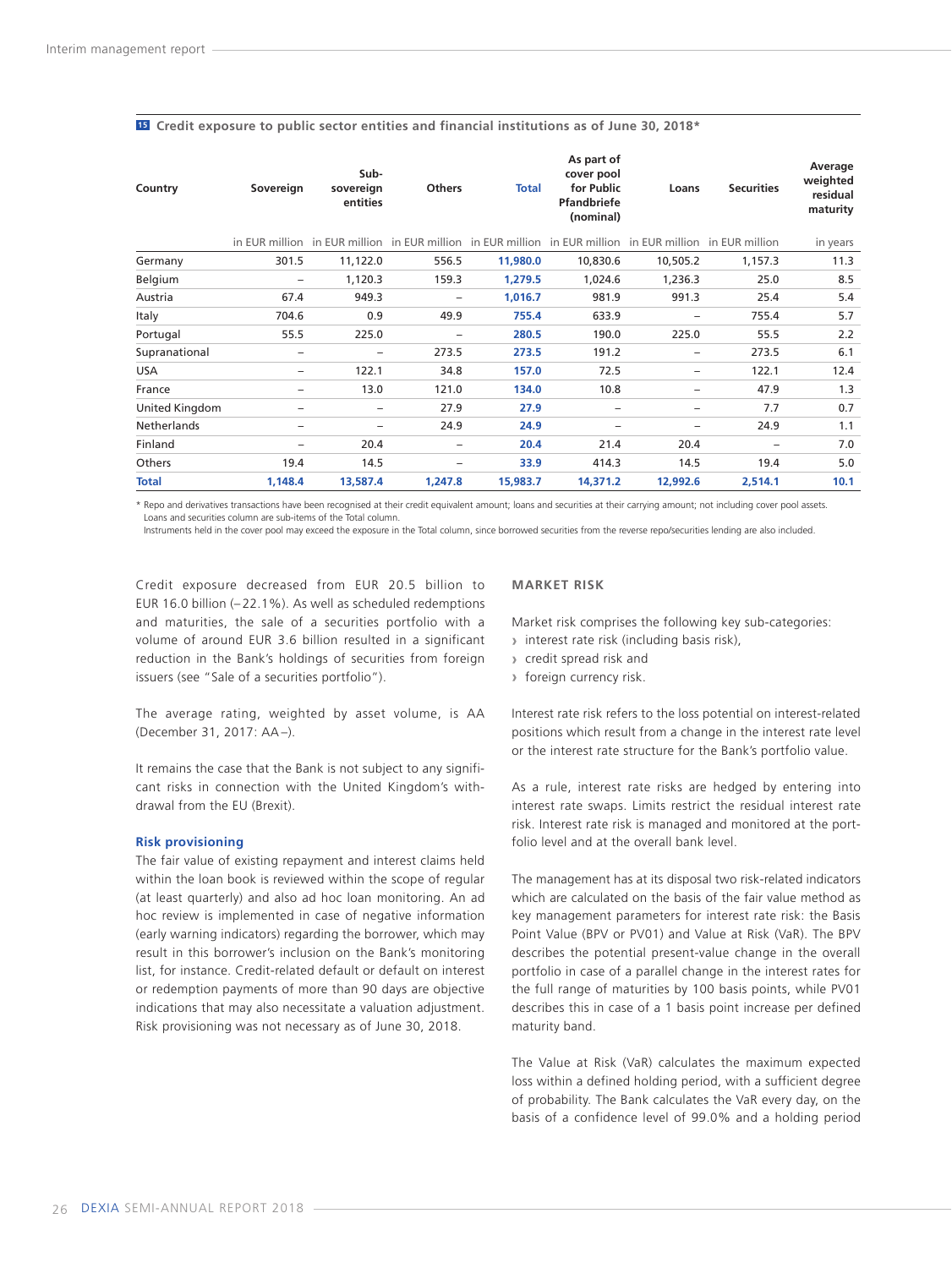of ten days. The Bank has created various sub-portfolios: the long-term sub-portfolio Balance Sheet Management (BSM) and the short-term sub-portfolio Cash & Liquidity Management (CLM).

For short-term and long-term interest rate risks, various + / –100 BPV and VaR limits apply. In addition, the interest rate risk (PV01) maturity ranges specified for BSM are limited. A VaR limit applies for the aggregate of the BSM and CLM sub-portfolios. The interest sensitivity of the credit spreads is calculated daily. No separate limit is imposed.

As of June 30, 2018, these limits are as follows: › **<sup>16</sup>**

| 16 Limits for management of interest rate risks |                |             |  |  |  |  |
|-------------------------------------------------|----------------|-------------|--|--|--|--|
|                                                 | Value at Risk  | $+/-100$ bp |  |  |  |  |
| in EUR million                                  | (99%, 10 days) |             |  |  |  |  |
| Cash & Liquidity<br>Management                  | 1.5            | 15.0        |  |  |  |  |
| <b>Balance Sheet</b><br>Management              |                | 5.0         |  |  |  |  |
| <b>Total</b>                                    | 2.5            |             |  |  |  |  |

The following figures resulted on the basis of these assumptions: › **<sup>17</sup>** and › **<sup>18</sup>**

|  |  |  |  |  |  |  |  | 17 Limit utilisation for cash & liquidity management |
|--|--|--|--|--|--|--|--|------------------------------------------------------|
|--|--|--|--|--|--|--|--|------------------------------------------------------|

|                  | <b>Value at Risk</b> | $+100$ bp | $-100$ bp |
|------------------|----------------------|-----------|-----------|
| in EUR million   | (99%, 10 days)       |           |           |
| Average          | 0.1                  | $-0.2$    | 0.2       |
| Minimum          | 0.0                  | $-5.2$    | $-3.7$    |
| Maximum          | 0.1                  | 3.7       | 5.2       |
| Last trading day | 0.1                  | $-1.7$    | 1.7       |

|  |  |  |  |  |  | <sup>18</sup> Limit utilisation for balance sheet management |
|--|--|--|--|--|--|--------------------------------------------------------------|
|--|--|--|--|--|--|--------------------------------------------------------------|

|                  | <b>Value at Risk</b> | $+100$ bp | $-100$ bp |
|------------------|----------------------|-----------|-----------|
| in EUR million   | (99%, 10 days)       |           |           |
| Average          | 0.2                  | $-1.2$    | 1.4       |
| Minimum          | 0.0                  | $-3.8$    | $-3.8$    |
| Maximum          | 0.5                  | 3.6       | 4.3       |
| Last trading day | 0.3                  | 14        | $-1.4$    |

The Treasury & Assets department which is responsible for the management of interest rate risks is notified daily of the development of interest rate risk and the level of limit utilisation. The Bank's Asset Liability Management Committee – which meets on a monthly basis – is responsible for strategic interest rate risk management.

Credit spreads reflect the yield markup for bonds' default risk (and implicitly also for loans or other long-term assets). The Bank regularly measures the valuation effects of changes in credit spreads. Credit spread risks are not limited at the portfolio level. Credit spread risk is restricted within the scope of the risk-bearing capacity system.

Due to the sale of a securities portfolio with a volume of around EUR 3.6 billion in March 2018, the Bank's holdings of government and other bonds – some of which were subject to heightened spread risks over the past few years – have declined significantly. In the first six months of 2018, inter alia the risk premiums widened for the Bank's claims against Italian debtors, which decreased from EUR 3,448.6 million (December 31, 2017) to EUR 705.0 million. A further widening of the risk premiums for these claims would have a negative impact on the Bank's risk situation.

Foreign-currency risk results from negative changes in value due to exchange-rate fluctuations of foreign currencies. As a rule, the Bank hedges foreign-currency risks by means of cross-currency swaps. As of the reporting date, it did not have any non-hedged foreign currency positions. The applicable basis risk (currency basis risk) is regularly monitored, but is not limited.

#### **LIQUIDITY RISK**

Liquidity risk consists of the following sub-categories: **›** liquidity risk (including intraday liquidity risk),

- **›** funding risk and
- **›** market liquidity risk.

Liquidity risk refers to the risk of the Bank being unable to fulfil its present and future payment commitments in a timely manner or of being unable to fulfil them in full.

As an important liquidity control instrument, a liquidity forecast is produced every day and provides an overview of liquidity movements. Moreover, the Risk Controlling department determines the short-term liquidity risk by comparing the defined liquidity reserve with the accumulated liquidity requirements for the following month (liquidity position). This liquidity position is determined on a daily basis, subject to various stress scenarios (idiosyncratic stress, market-wide stress, combined stress) in accordance with MaRisk section BTR 3. These calculations refer to the following periods: "spot/next" (for the next-but-one working day), one week and one month.

As well as the absolute liquidity position, Table › **<sup>19</sup>** shows the ratio of the reserve to the liquidity gap in the various liquidity scenarios.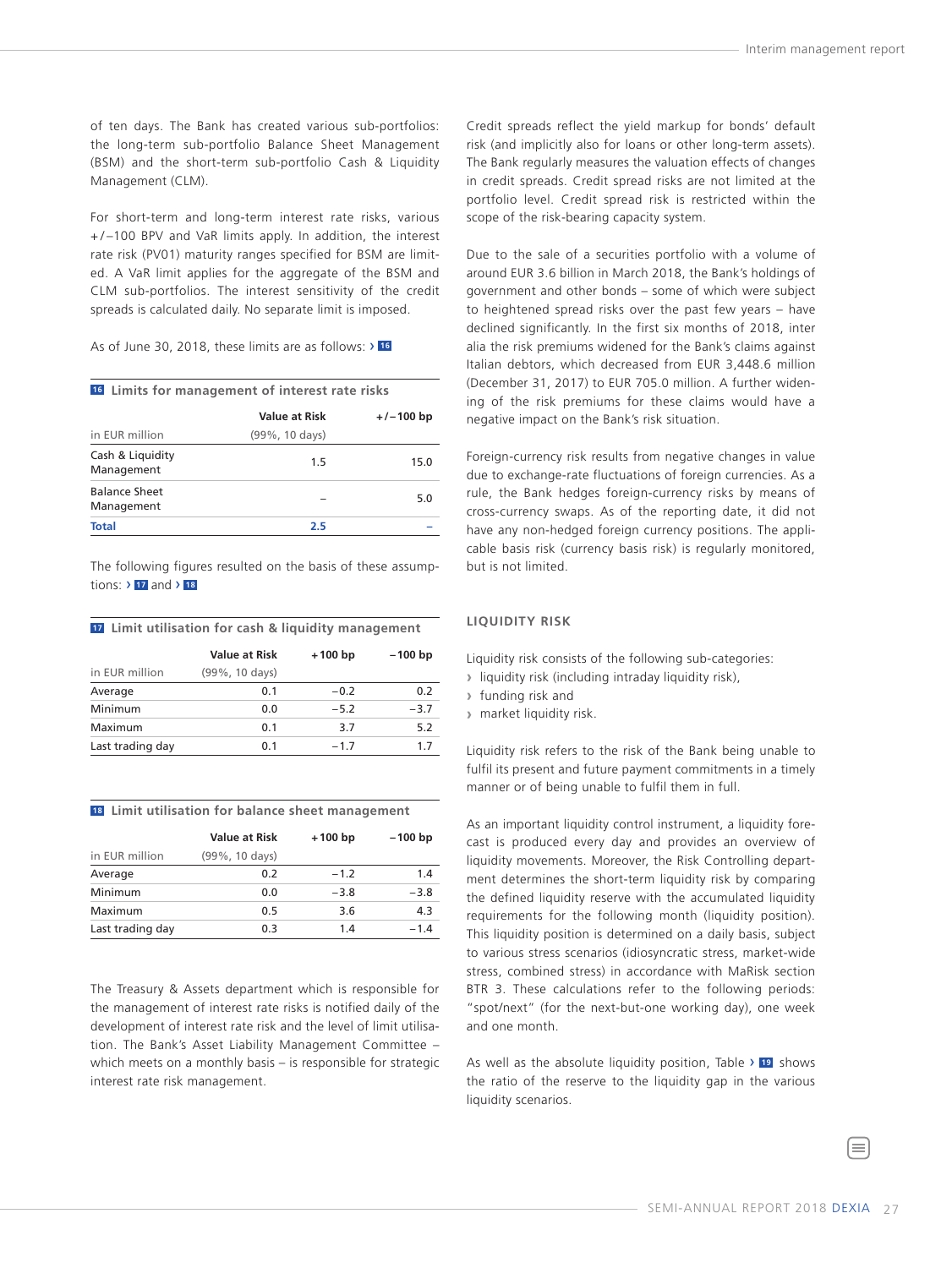|                                         | Horizon   | Date     | Reserve        | Liguidity gap  | <b>Liquidity position</b> | Reserve/<br>liquidity gap |
|-----------------------------------------|-----------|----------|----------------|----------------|---------------------------|---------------------------|
|                                         |           |          | in EUR million | in EUR million | in EUR million            | as $%$                    |
|                                         | spot/next | 03.07.18 | 598.4          | $-156.3$       | 442.0                     | 382.8                     |
| Normal scenario                         | 1 week    | 07.07.18 | 598.1          | $-188.0$       | 410.0                     | 318.1                     |
|                                         | 1 month   | 31.07.18 | 588.2          | $-297.6$       | 290.7                     | 197.7                     |
|                                         | spot/next | 03.07.18 | 717.2          | $-156.3$       | 560.8                     | 458.8                     |
| Institution-specific stress<br>scenario | 1 week    | 07.07.18 | 716.9          | $-188.0$       | 528.8                     | 381.3                     |
|                                         | 1 month   | 31.07.18 | 806.9          | $-299.8$       | 507.0                     | 269.1                     |
|                                         | spot/next | 03.07.18 | 695.2          | $-202.3$       | 493.0                     | 343.7                     |
| Market-wide stress scenario             | 1 week    | 07.07.18 | 694.9          | $-300.3$       | 394.7                     | 231.4                     |
|                                         | 1 month   | 31.07.18 | 746.7          | $-535.4$       | 211.2                     | 139.5                     |
|                                         | spot/next | 03.07.18 | 896.6          | $-202.3$       | 694.3                     | 443.3                     |
| <b>Combined stress scenario</b>         | 1 week    | 07.07.18 | 896.3          | $-300.3$       | 596.1                     | 298.5                     |
|                                         | 1 month   | 31.07.18 | 952.9          | $-537.7$       | 415.2                     | 177.2                     |

#### **19 Liquidity scenarios according to MaRisk, section BTR 3, as of June 30, 2018**

Securities eligible for Eurex Repo and ECB borrowings which are classified as highly liquid investments and are not used within the first week are recognised as a liquidity reserve. Beyond the scope of this one-week period, free securities eligible for Eurex Repo or ECB borrowings are included in the reserve. In addition, in determining its overall reserve to cover any liquidity gaps arising, the Bank considers various haircuts (ECB and stress haircuts) as well as Pfandbrief overcollateralisation assumptions.

The tightest liquidity position (reserve plus liquidity gap) for the spot/next, one week and one month periods is reported daily.

To determine the liquidity gap, maturity assumptions (holding periods) for unsecured deposits of municipal customers and other investors are included in the scenarios. In addition, pro rata drawing on the guarantees and liquidity lines provided by Dexia Kommunalbank Deutschland and liquidity outflows resulting from the increased payment of cash collateral are simulated.

Moreover, the Bank has implemented scenarios for mediumterm forecast periods (greater than one month and up to twelve months), which are based on the scenarios used for short-term liquidity measurement (up to one month).

The long-term liquidity risk is measured on a monthly basis by comparing the liquidity requirements and the liquidity surplus (gap) with the liquidity reserves for the various maturity bands within a period of five working days following the last day of the month, for a period of up to 50 years.

Funding risk refers to the risk of only being able to obtain the necessary liquid funds at increased funding costs.

The Bank measures the risk of increased strain on its future results of operations due to structural liquidity mismatches (liquidity gaps) by regularly analysing the maturity mismatches between asset and liability positions, at the level of the overall bank and at the level of the cover pool. The simulations based on these analyses illustrate the likely effects on future results of operations in case of an increase in the funding costs. No limit applies for the maturity mismatch at the level of the overall portfolio. The Bank's Asset Liability Management Committee measures maturity mismatches and analyses any necessary measures on a monthly basis.

Funding risk is also restricted by means of a limit in the riskbearing capacity concept. On the development of the Bank's funding structure, please refer to the section "Financial and liquidity position".

The Bank's liquidity situation remained adequate, with a consistently sufficient volume of liquid funds and claims which have solid credit ratings and are eligible for cover pool and for central bank borrowings. The Bank's refinancing requirements declined significantly following the sale of a securities portfolio with a volume of around EUR 3.6 billion. The Bank pursues active deposit business and receives deposits from Dexia Crédit Local S. A. as part of the Group's cash and liquidity management system.

Market liquidity risk refers to the risk of being unable to unwind transactions due to insufficient market depth or in case of market disruptions or of only being able to do so subject to losses.

The going-concern/held-to-maturity approach of Dexia Kommunalbank Deutschland assumes that positions will be held up to their final maturity – unless permanent impairment is apparent – and that market liquidity risk will thus not be relevant for valuation purposes. All of the Bank's securities have therefore been assigned to its banking book. It does not have any positions in its trading book.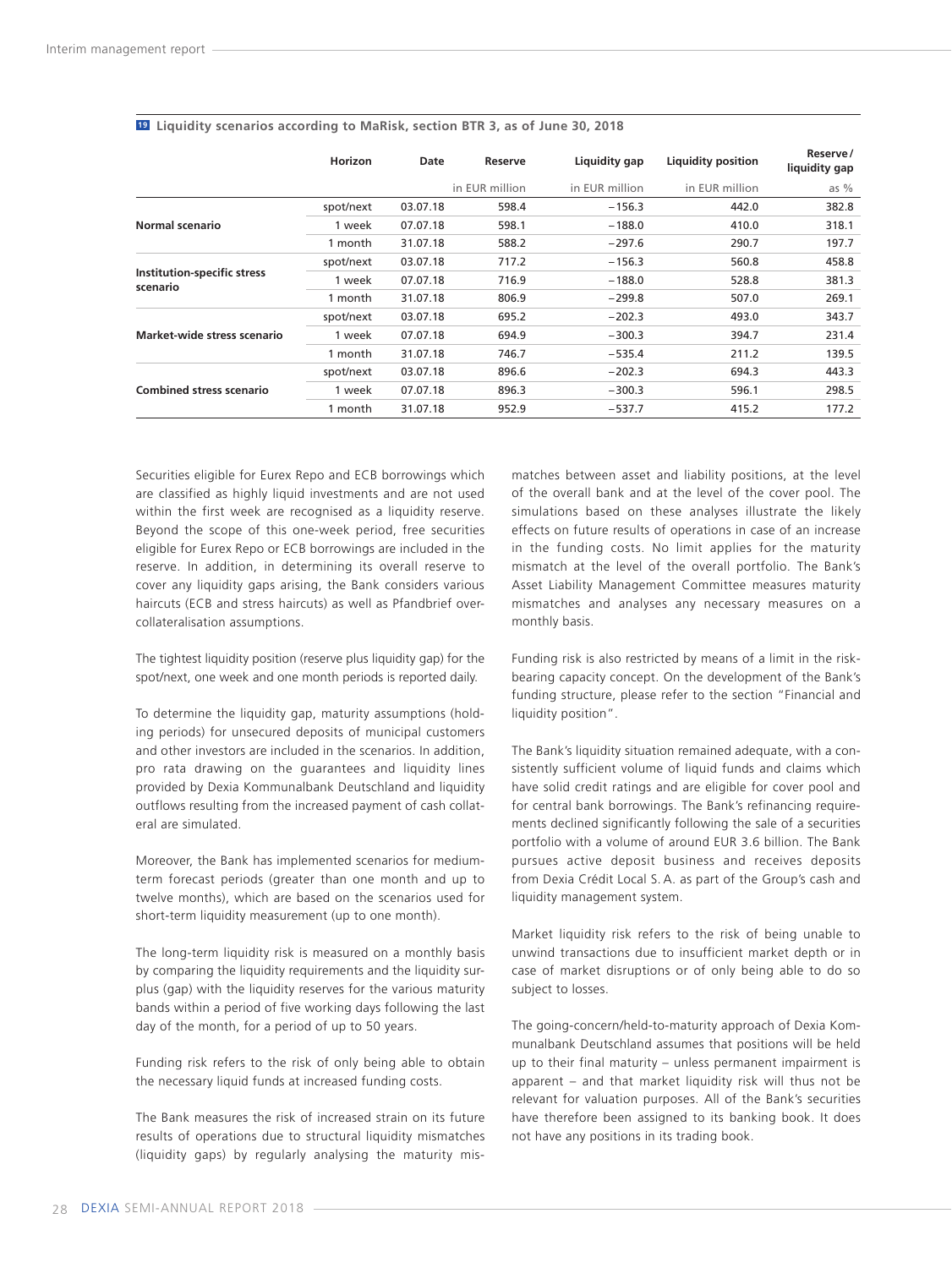Dexia Kommunalbank Deutschland considers the market liquidity risk to be non-material. However, the realisability and refinancing capacity of its assets (in particular, of the securities held) are monitored daily within the scope of its liquidity risk management and are assessed in appropriate stress scenarios.

#### **OPERATIONAL RISK**

The Bank defines operational risk as the risk of direct or indirect losses which arise due to the inappropriateness or the failure of internal processes and systems or personnel or due to external events and which have financial or non-financial effects. This definition includes, in particular, legal risk, personnel risk, IT risk and also reputational risk and the risk associated with outsourcing and projects.

The ultimate goal for management of operational risk is to minimise losses which may result from operational loss events, to avoid risks jeopardising the Bank's existence and to identify and monitor material operational risks within the scope of the Risk Control and Self Assessment (RCSA) which must be performed at least annually. This also includes the continuous improvement of existing procedures and the review of possible measures to reduce the level of complexity and for automation of existing processes and controls.

Operational events which have resulted in an unexpected loss or a profit of more than EUR 1,000 are notifiable incidents. Cases with relevant non-financial effects are also included and classified by means of a rating scale.

The Bank uses a Group-wide IT application for registration, valuation, monitoring and historicisation of operational risk. In case of losses, the departments involved are required to analyse the relevant business processes, estimate the loss and produce proposals on how to avoid this in future. Through an escalation process, the Management Board and Internal Audit are immediately notified of any loss events.

The Operational Risk & Information Security Committee, which meets on a quarterly basis, discusses losses and risks with the Management Board, representatives of the IT department, the IT and information security officer, the compliance officer and the Bank's Internal Audit department. The Operational Risk Management system (Risk Controlling) registers notified losses. Overall, 3 cases were reported in the first six months of 2018. In general, these did not have any financial effect.

The annual RCSA identifies and analyses operational risk in the various processes by means of risk inventories and reviews the control systems for risk limitation. Possible measures enabling a reduction in the level of risk are discussed and, where expedient, action plans are agreed whose implementation is monitored by the Operational Risk Management system. Following completion of the RCSA process, the results of the individual RCSAs are presented to the Management Board.

The Bank has also established processes through which it manages and monitors outsourcing activities pursuant to Section 25b KWG as well as changes relating to new processes or new products or markets. In case of significant changes to the Bank's systems or operational structure, the effects on existing control processes including the risk controlling, compliance and audit functions must be examined in advance. No material risks were identified in the first six months of 2018.

The IT infrastructure and the process structure include contingency plans and packages of measures for the purposes of risk limitation and risk avoidance. In addition, within the scope of its contingency planning the Bank maintains an emergency data centre in order to ensure business continuity in case of crisis situations. The combined approach adopted for IT risk management – which comprises basic protection as well as object-specific detailed risk analysis – is based on the procedural model published by the German Federal Office for Information Security (Bundesamt für Sicherheit in der Informationstechnik, BSI).

In regard to the Bank's currently applicable legal risks, it should be pointed out that as of June 30, 2018 legal proceedings were pending in one case. These relate to variablerate loans which Dexia Kommunalbank Deutschland granted, including two loans whose interest rate is tied to the development of the Swiss franc's exchange rate against the euro (outstanding principal balance: EUR 3.1 million). Dexia Kommunalbank Deutschland has rejected the claims brought against it in these proceedings. The court of the first instance has ruled entirely in favour of Dexia Kommunalbank Deutschland in these proceedings.

In two further judicial proceedings, complaints of participation certificate creditors are pending versus Dexia Kommunalbank Deutschland whose amounts in dispute represent a low seven-digit figure overall. The two plaintiffs are an equity investment company and its managing partner. In relation to the complaint involving the far larger amount in dispute, in March 2017 a first partial ruling (which is not yet nonappealable) was issued in favour of Dexia Kommunalbank Deutschland for almost all of the matter in controversy. Only in relation to a low-value partial claim was the case not yet ready for a decision. This decision will be made at a later date. In the second case, the court of the first instance has ruled in favour of Dexia Kommunalbank Deutschland. The plaintiff has now lodged an appeal against both of these rulings. In view of the court rulings already issued in similar cases, the Bank is confident that both complaints will be dismissed outright and with final effect.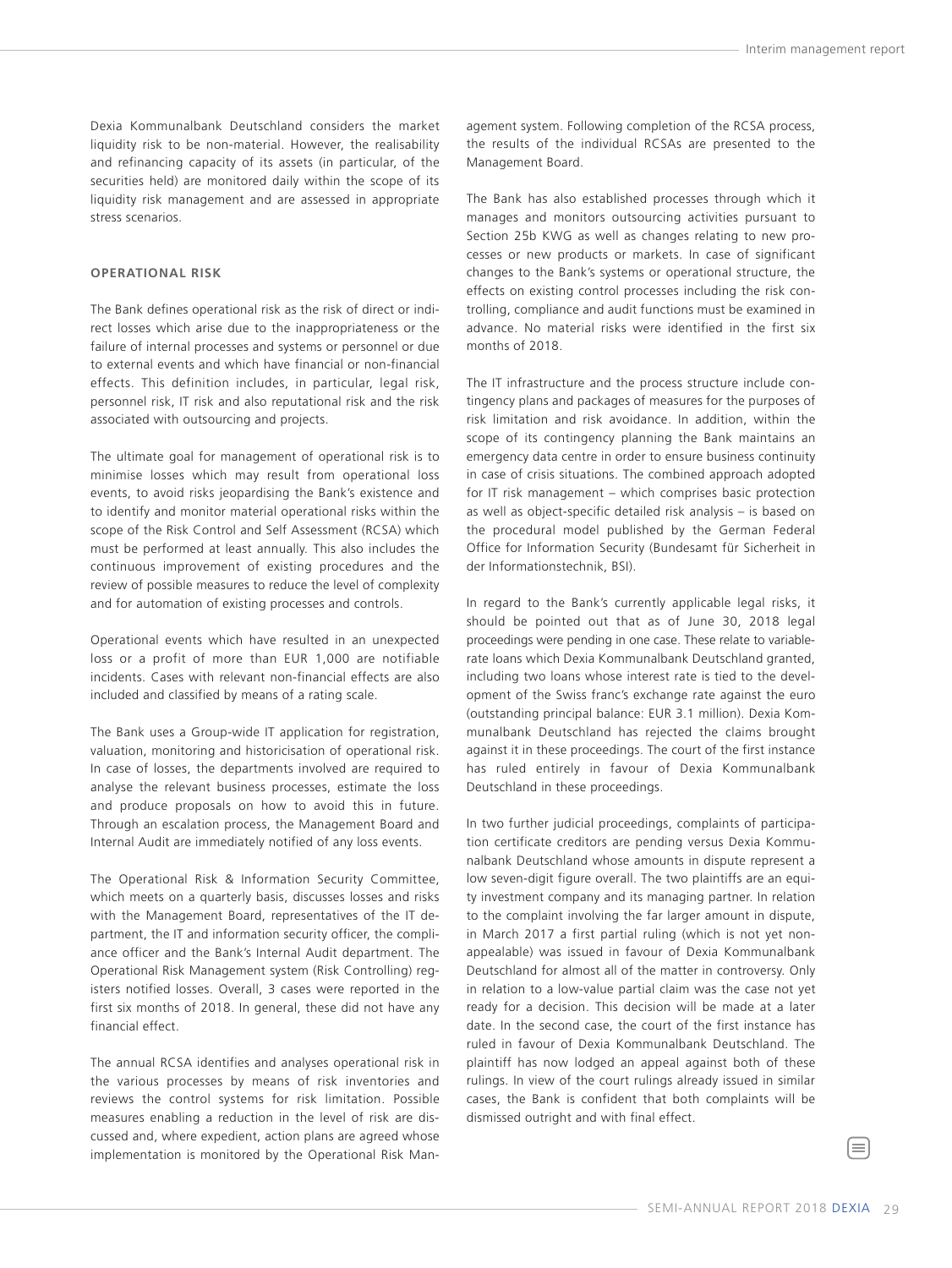#### <span id="page-31-0"></span>**SUMMARY OF RISK SITUATION**

Through the implementation of the revised orderly resolution plan of the Dexia Group of December 28, 2012, a stable long-term framework was established for the future business activities of the Group and thus also for Dexia Kommunalbank Deutschland.

The Bank's risk situation improved significantly in the first six months of 2018.

Besides natural amortisation of its loan and securities portfolio, the sale of a bond portfolio reduced the volume of risk assets and led to a decline in the Bank's funding needs. The Bank's volume of assets with a non-investment grade rating remains at just 1.4% of its credit portfolio (December 31, 2017: 3.2%) at a low level.

Credit spreads on claims against government entities of the peripheral Eurozone countries Italy, Portugal and Spain increased in the first six months of 2018. The affected receivables from loans and bonds amount to EUR 1,055 million (December 31, 2017: EUR 4,360 million) and could thus be significantly reduced. A widening of the risk premiums for these claims would continue to have a generally negative impact on the Bank's risk situation.

The level of utilisation of risk-bearing capacity, within the scope of the going-concern approach, has decreased to 25.4% in the period under review (December 31, 2017: 78.6%). The provided risk-covering potential increased by EUR 49.2 million despite of the interim distribution, since the minimum capital requirements have decreased sharply due to a decline in risk-weighted assets. The risk amounts especially for credit and funding risks decreased significantly. The decisive factor was the sale of the bond portfolio mentioned above.

The Bank's liquidity situation remained adequate. Through implemented measures as well as the ongoing positive market environment, the Bank could further reduce its funding needs and therefore optimise its funding costs and liquidity requirements.

The Bank's total own funds amounted to EUR 557.2 million as of June 30, 2018 (December 31, 2017 following the adoption of the annual financial statements: EUR 683.7 million), Tier 1 capital amounted to EUR 556.9 million (December 31, 2017: EUR 664.6 million). The CET1 ratio increased to 44.4% (December 31, 2017: 25.9%), the total capital ratio rose to 44.5% (December 31, 2017: 26.7%). Both of these capital ratios continued to significantly exceed the regulatory requirements.

There have been no developments since the balance sheet date that would give rise to any changes in the presentation of the risk situation.

# INTERNAL CONTROL SYSTEM AND RISK MANAGEMENT SYSTEM

#### **Information management**

All risk-related information is centrally registered in the Bank's risk management system, systemically processed within the framework of its reporting and provided to the Bank's decision-makers every day, or more frequently if necessary. The IT system also provides the competent employees with access to analysis results. A functional and targeted flow of information which is tailored to its specific recipients ensures a high level of risk awareness on the part of the employees of Dexia Kommunalbank Deutschland.

#### **Accounting-related internal control and risk management system**

The goal of the accounting-related internal control and risk management system is to ensure compliance with accounting standards and regulations and to ensure the orderliness of the accounting, including correct information in financial statements.

The Accounting department is responsible for the general ledger and for regular monitoring of the accounting and its adjustment in line with statutory and regulatory changes. The Back Office department handles inventory management of banking business in the subsidiary ledgers and technical implementation. The Risk Controlling department values financial instruments, while the Credit department values general credit risks. This information is followed up on in accordance with the process for the preparation of financial statements. The relevant responsibilities are defined in the organisational manual. Job descriptions have been specified for all of the employees entrusted with the accounting process. They are assigned to the Back Office. The accounting process is documented in a form which expert third parties are able to follow.

The control system of Dexia Kommunalbank Deutschland consists of organisational arrangements and integrated IT-supported controls. As well as these IT-based controls, the Bank has also installed further regular and ad hoc control procedures.

Dexia Kommunalbank Deutschland uses the software SAP ERP and SAP-compatible modules as an integrated Bankwide solution. This ensures an uninterrupted flow of data and largely avoids transfers to other IT applications or manual interference. A competence-based access and authorisation concept establishes controls so as to prevent unauthorised interference with the accounting process. In addition, the functions for registration of the transactions of the divisions involved in the accounting process are clearly segregated from one another. The market departments enter transactions in the subsidiary ledger, while the Back Office subsequently reviews and authorises these transactions in accord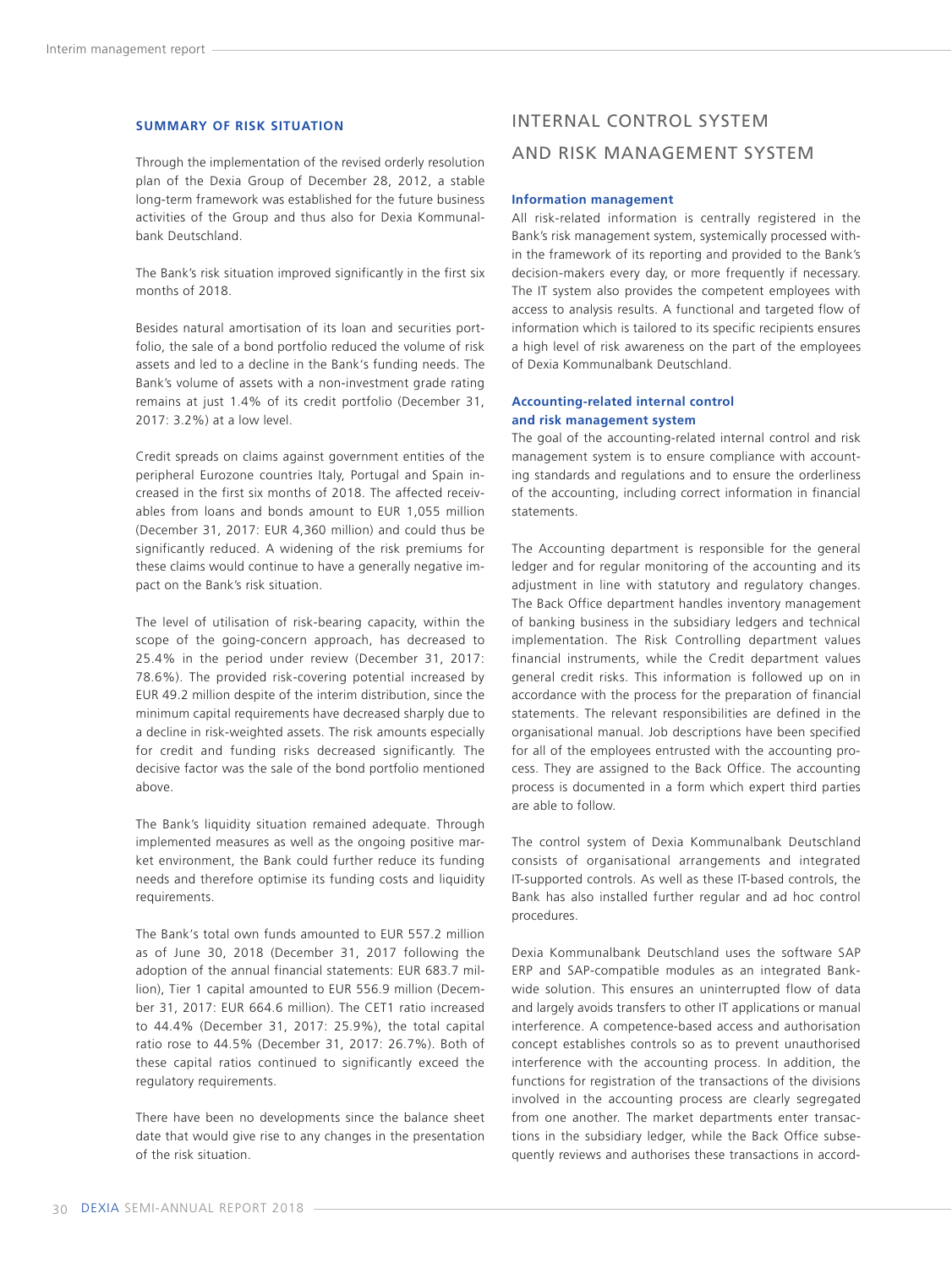ance with the dual control principle (deal certainty policy). Further interim and final results following processing of the inputted data are analysed by means of checks against time-series analyses and target/actual comparisons, their plausibility is reviewed by means of close consultation between Risk Controlling and Accounting and, where appropriate, these results are assessed on a case-by-case basis.

The Accounting department is integrated in the new products process. This ensures rule-compliant and proper accounting for new non-routine business transactions.

Internal Audit monitors the functional capacity of the accounting-related internal control and risk management system by means of regular process-independent audits, with changing audit focuses.

The management information system provides the Management Board with timely reporting in the form of monthly financial statements under commercial law. The Management Board provides the Supervisory Board and its committees with regular reports, at least once per quarter, on the Bank's current business development. It also provides prompt information in case of specific events.

Berlin, August 29, 2018

Dexia Kommunalbank Deutschland GmbH

The Management Board

Nuushe

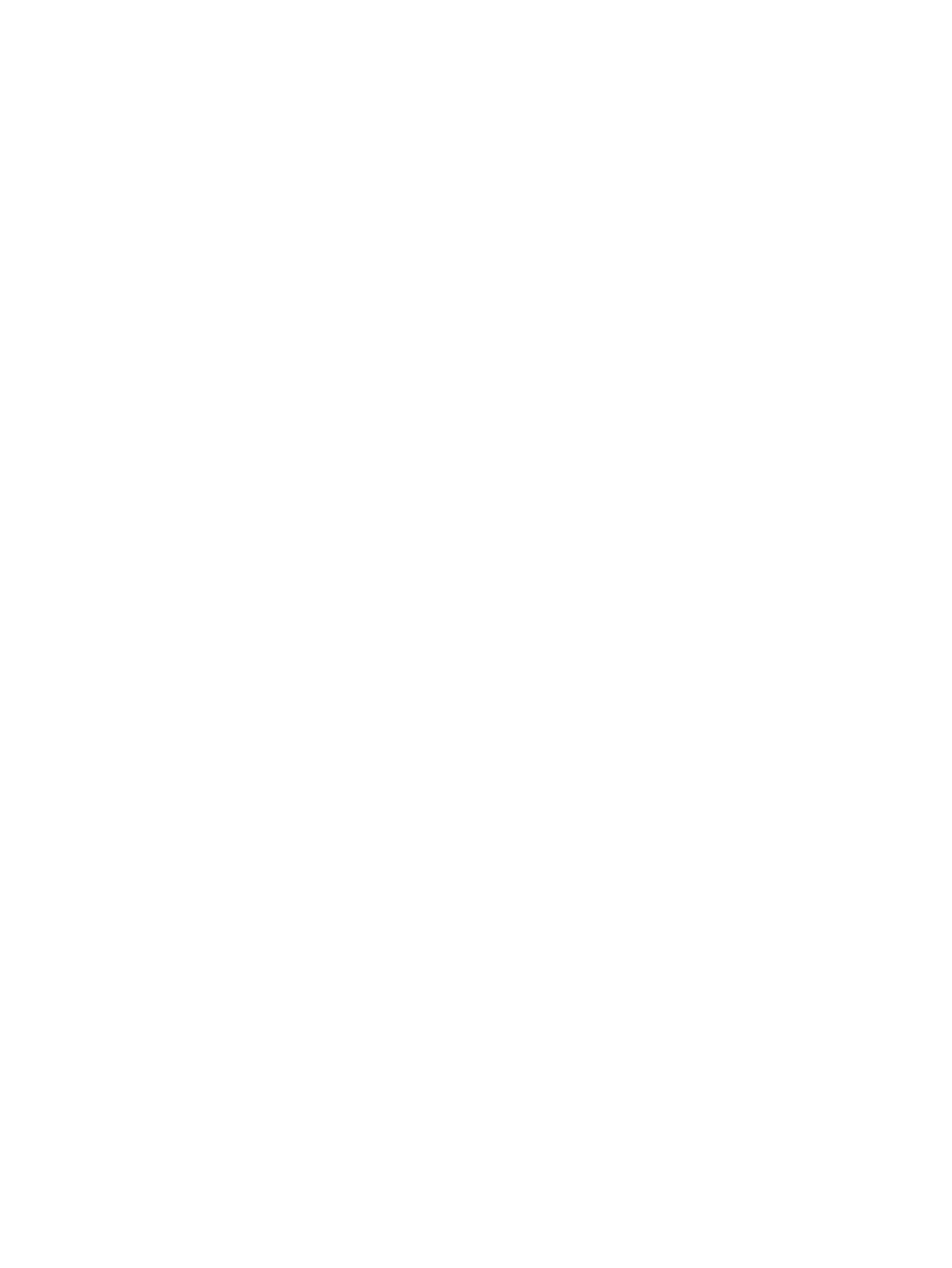# <span id="page-34-0"></span>INTERIM FINANCIAL STATEMENTS 2018 OF DEXIA KOMMUNALBANK DEUTSCHLAND GMBH

目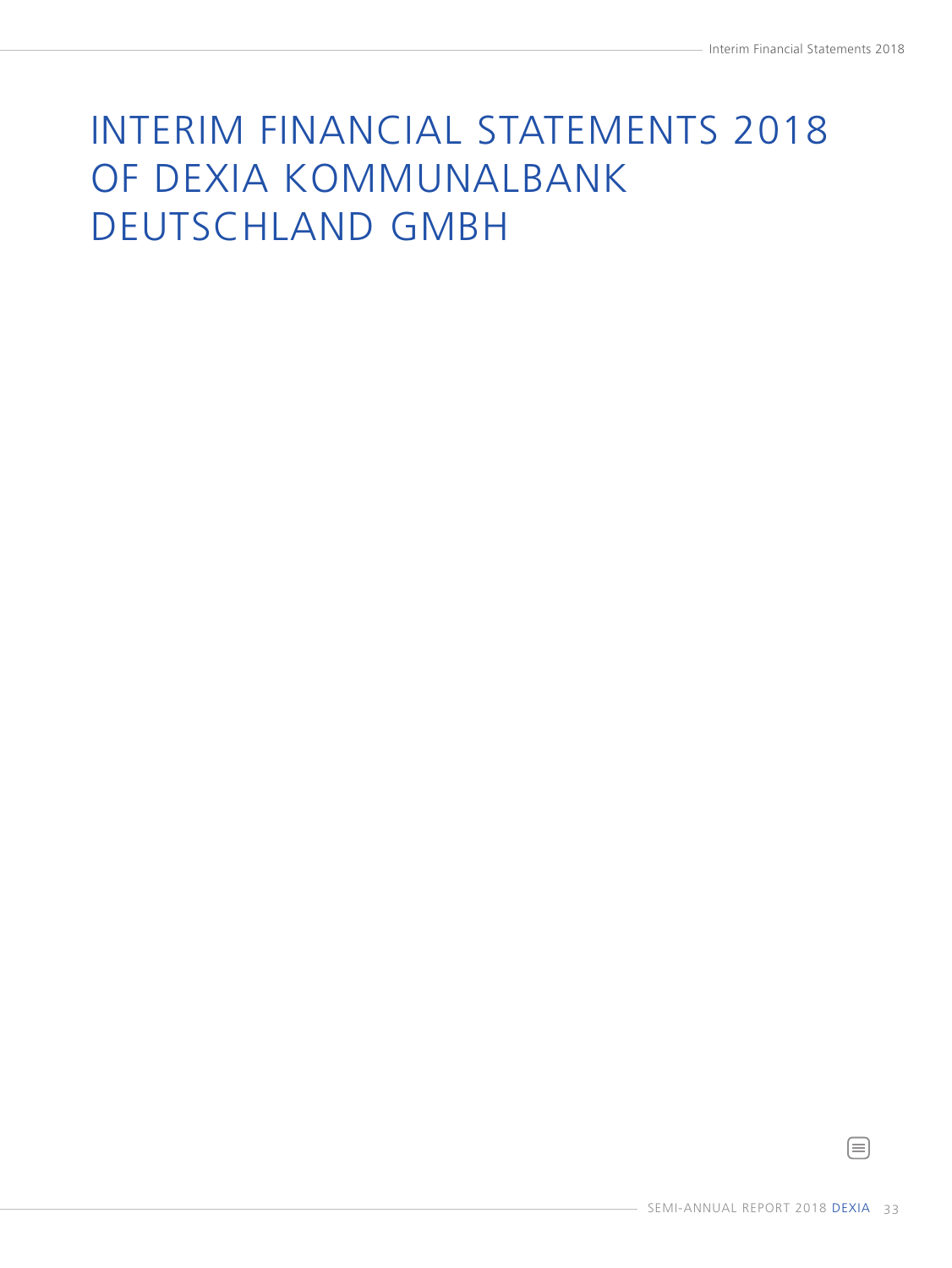# <span id="page-35-0"></span>CONDENSED BALANCE SHEET OF DEXIA KOMMUNALBANK DEUTSCHLAND GMBH AS OF JUNE 30, 2018

**20 Assets**

|                                                                                                                                               |                  |                   | 30.06.2018        | 31.12.2017      |
|-----------------------------------------------------------------------------------------------------------------------------------------------|------------------|-------------------|-------------------|-----------------|
|                                                                                                                                               | in EUR           | in EUR            | in EUR            | in EUR thousand |
| Cash reserve assets<br>1.                                                                                                                     |                  |                   |                   |                 |
| a) Cash on hand                                                                                                                               |                  | 1,721.18          |                   | $\mathbf{1}$    |
| b) Balances with central banks                                                                                                                |                  | 184,059,167.60    |                   | 44,469          |
| c) Balances with post office giro institutions                                                                                                |                  | 0.00              | 184,060,888.78    | $\mathbf 0$     |
| 2. Debt securities of public sector entities and bills permitted<br>for funding at central banks                                              |                  |                   |                   |                 |
| a) Treasury bills and non-interest-bearing Treasury financing pa-<br>pers and similar debt securities issued by public sector entities        |                  | 0.00              |                   | $\mathbf 0$     |
| b) Bills                                                                                                                                      |                  | 0.00              | 0.00              | $\mathbf 0$     |
| 3. Loans and advances to banks                                                                                                                |                  |                   |                   |                 |
| a) Mortgage loans                                                                                                                             |                  | 0.00              |                   | $\Omega$        |
| b) Loans to public sector entities                                                                                                            |                  | 211,502,647.29    |                   | 303,106         |
| c) Other loans and advances                                                                                                                   |                  | 3,177,562,424.51  | 3,389,065,071.80  | 4,722,120       |
| 4. Loans and advances to non-bank customers                                                                                                   |                  |                   |                   |                 |
| a) Mortgage loans                                                                                                                             |                  | 32,637,422.31     |                   | 34,354          |
| b) Loans to public sector entities                                                                                                            |                  | 12,329,351,271.88 |                   | 12,946,937      |
| c) Other loans and advances                                                                                                                   |                  | 195,628,648.10    | 12,557,617,342.29 | 173,089         |
| 5. Debt securities and other fixed income securities                                                                                          |                  |                   |                   |                 |
| a) Money market securities                                                                                                                    |                  |                   |                   |                 |
| aa) from public sector issuers                                                                                                                | 0.00             |                   |                   | $\mathbf 0$     |
| ab) from other issuers                                                                                                                        | 0.00             |                   |                   | $\mathbf 0$     |
| b) Bonds and debt securities                                                                                                                  |                  |                   |                   |                 |
| ba) from public sector issuers                                                                                                                | 1,818,481,943.31 |                   |                   | 4,987,972       |
| bb) from other issuers                                                                                                                        | 695,640,284.52   | 2,514,122,227.83  |                   | 1,182,714       |
| c) Own debt securities                                                                                                                        |                  | 4,676,277.56      | 2,518,798,505.39  | 5,501           |
| 6. Shares and other non-fixed income securities                                                                                               |                  |                   | 0.00              | $\mathbf 0$     |
| 6a. Trading portfolio                                                                                                                         |                  |                   | 0.00              | $\Omega$        |
| 7. Equity investments                                                                                                                         |                  |                   | 0.00              | $\mathbf 0$     |
| 8. Shares in affiliated companies                                                                                                             |                  |                   | 0.00              | $\mathbf 0$     |
| 9. Trust assets                                                                                                                               |                  |                   | 0.00              | $\mathbf 0$     |
| 10. Equalisation claims against the public sector, including                                                                                  |                  |                   |                   |                 |
| debt securities resulting from their conversion                                                                                               |                  |                   | 0.00              | $\mathbf 0$     |
| 11. Intangible assets                                                                                                                         |                  |                   |                   |                 |
| a) Self-generated industrial property rights and similar<br>rights and assets                                                                 |                  | 0.00              |                   | $\mathbf 0$     |
| b) Licences, industrial property rights and similar acquired<br>for consideration rights and assets and licences to<br>such rights and assets |                  | 285,772.69        |                   | 336             |
| c) Goodwill                                                                                                                                   |                  | 0.00              |                   | $\Omega$        |
| d) Advance payments to suppliers                                                                                                              |                  | 0.00              | 285,772.69        | $\mathbf 0$     |
| 12. Property, plant and equipment                                                                                                             |                  |                   | 7,846,792.93      | 4,375           |
| 13. Capital called in but not yet paid in                                                                                                     |                  |                   | 0.00              | $\Omega$        |
| 14. Other assets                                                                                                                              |                  |                   | 7,575,125.02      | 5,387           |
| 15. Prepayments                                                                                                                               |                  |                   |                   |                 |
| a) From issuing and lending business                                                                                                          |                  | 147,272,393.23    |                   | 155,435         |
| b) Other                                                                                                                                      |                  | 59,392,895.16     | 206,665,288.39    | 59,189          |
| 16. Deferred tax assets                                                                                                                       |                  |                   | 0.00              | $\mathbf 0$     |
| 17. Surplus from offsetting                                                                                                                   |                  |                   | 0.00              | $\mathbf 0$     |
| 18. Deficit not covered by equity                                                                                                             |                  |                   | 0.00              | $\mathbf 0$     |
| <b>Total assets</b>                                                                                                                           |                  |                   | 18,871,914,787.29 | 24.624.985      |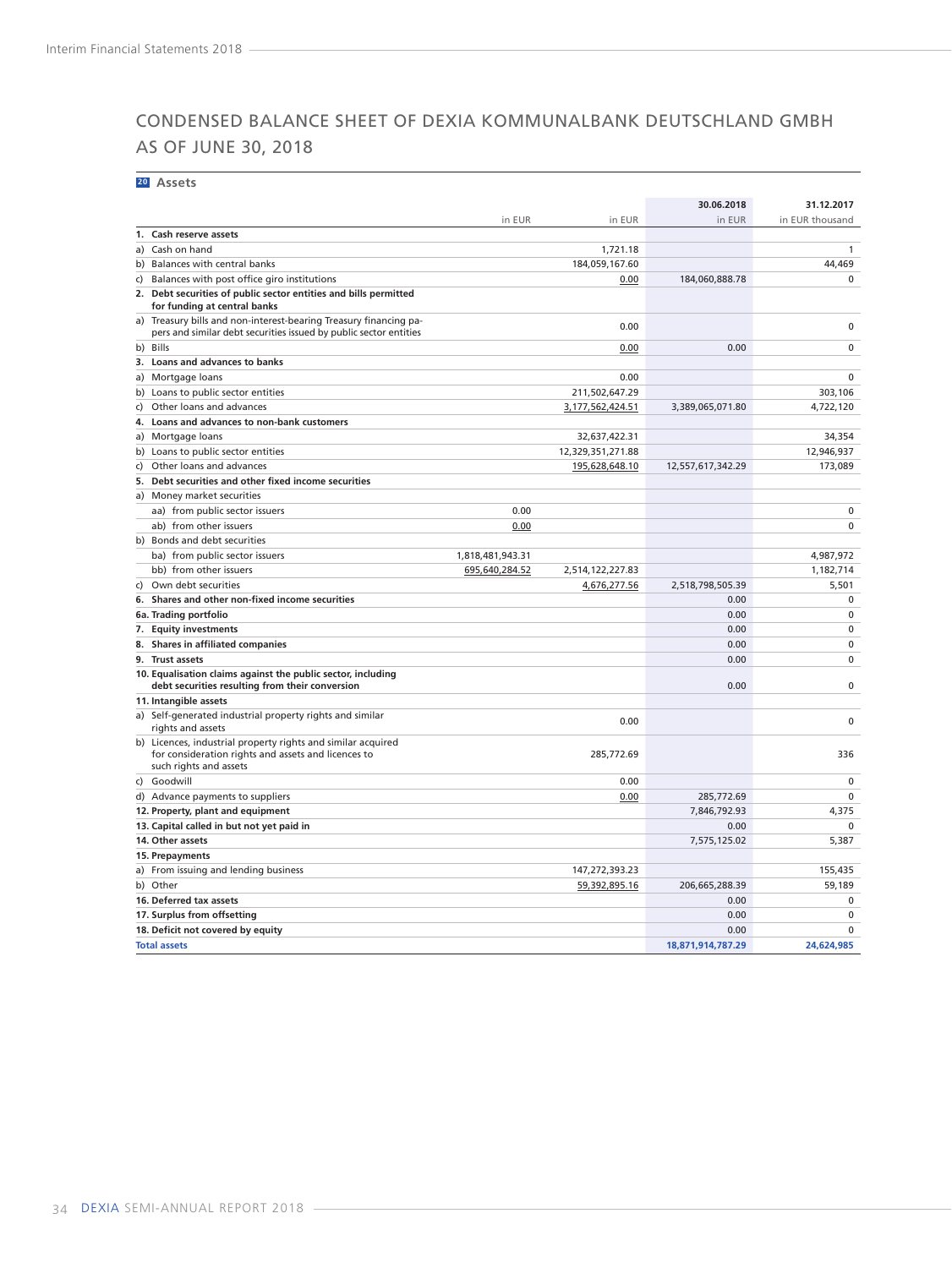### **<sup>21</sup> Equity and liabilities**

|    |                                                               |                  |                   | 30.06.2018        | 31.12.2017      |
|----|---------------------------------------------------------------|------------------|-------------------|-------------------|-----------------|
|    |                                                               | in EUR           | in EUR            | in EUR            | in EUR thousand |
|    | 1. Liabilities to banks                                       |                  |                   |                   |                 |
|    | a) Registered Mortgage Pfandbriefe issued                     |                  | 0.00              |                   | $\mathbf 0$     |
|    | b) Registered Public Pfandbriefe issued                       |                  | 277,314,539.52    |                   | 291,160         |
| c) | Other liabilities                                             |                  | 2,393,440,981.95  | 2,670,755,521.47  | 6,660,234       |
|    | 2. Liabilities to non-bank customers                          |                  |                   |                   |                 |
| a) | Registered Mortgage Pfandbriefe issued                        |                  | 0.00              |                   | $\Omega$        |
|    | b) Registered Public Pfandbriefe issued                       |                  | 11,587,675,988.61 |                   | 11,965,149      |
|    | c) Savings deposits                                           |                  |                   |                   |                 |
|    | ca) with an agreed notice period of three months              | 0.00             |                   |                   | $\mathbf 0$     |
|    | cb) with an agreed notice period of more than three months    | 0.00             | 0.00              |                   | $\Omega$        |
|    | d) Other liabilities                                          |                  | 1,396,736,507.53  | 12,984,412,496.14 | 1,220,378       |
|    | 3. Securitised liabilities                                    |                  |                   |                   |                 |
|    | a) Debt securities issued                                     |                  |                   |                   |                 |
|    | aa) Mortgage Pfandbriefe                                      | 0.00             |                   |                   | $\Omega$        |
|    | ab) Public Pfandbriefe                                        | 2,317,246,857.75 |                   |                   | 3,471,864       |
|    | ac) other debt securities                                     | 10,001,857.53    | 2,327,248,715.28  |                   | 10,173          |
|    | b) Other securitised liabilities                              |                  | 0.00              | 2,327,248,715.28  | 0               |
|    | 3a. Trading portfolio                                         |                  |                   | 0.00              | $\mathbf 0$     |
|    | 4. Trust liabilities                                          |                  |                   | 0.00              | $\mathbf 0$     |
|    | 5. Other liabilities                                          |                  |                   |                   |                 |
|    |                                                               |                  |                   | 148,878,860.84    | 138,887         |
|    | 6. Deferred income                                            |                  |                   |                   |                 |
|    | a) From issuing and lending business                          |                  | 11,126,950.35     |                   | 11,873          |
|    | b) Other                                                      |                  | 87,540,010.79     | 98,666,961.14     | 150,355         |
|    | 6a. Deferred tax liabilities                                  |                  |                   | 0.00              | $\mathbf 0$     |
|    | 7. Accruals                                                   |                  |                   |                   |                 |
|    | a) Accruals for pensions and similar obligations              |                  | 0.00              |                   | $\mathbf 0$     |
|    | b) Tax accruals                                               |                  | 144,025.67        |                   | 277             |
| c) | Other accruals                                                |                  | 3,568,696.60      | 3,712,722.27      | 5,328           |
|    | 8. Subordinated liabilities                                   |                  |                   | 10,000,000.00     | 20,000          |
|    | 9. Profit participation rights capital                        |                  |                   | 0.00              | 14,343          |
|    | 10. Fund for general banking risks                            |                  |                   | 0.00              | $\mathbf 0$     |
|    | 11. Equity                                                    |                  |                   |                   |                 |
|    | a) Called-in capital                                          |                  |                   |                   |                 |
|    | Subscribed capital                                            | 432,500,000.00   |                   |                   | 432,500         |
|    | less outstanding deposits not called in                       | 0.00             | 432,500,000.00    |                   | $\mathbf 0$     |
|    | b) Capital reserve                                            |                  | 132,464,604.96    |                   | 348,685         |
| c) | Revenue reserves                                              |                  |                   |                   | 0               |
|    | ca) legal reserve                                             | 0.00             |                   |                   | $\mathbf 0$     |
|    | cb) reserve for shares in a controlling undertaking or        | 0.00             |                   |                   | $\mathbf 0$     |
|    | an undertaking with a majority interest                       |                  |                   |                   |                 |
|    | statutory reserves<br>cc)                                     | 0.00             |                   |                   | $\mathbf 0$     |
|    | cd) other revenue reserves                                    | 0.00             | 0.00              |                   | 50,702          |
|    | d) Accumulated profits/losses                                 |                  | 63,274,905.19     | 628,239,510.15    | $-166,923$      |
|    | <b>Total equity and liabilities</b>                           |                  |                   | 18,871,914,787.29 | 24,624,985      |
|    |                                                               |                  |                   |                   |                 |
|    | 1. Contingent liabilities                                     |                  |                   |                   |                 |
|    | a) Contingent liabilities from rediscounted bills             |                  | 0.00              |                   | $\Omega$        |
|    | b) Liabilities from guarantees and warranty agreements        |                  | 12,671,030.65     |                   | 43,052          |
|    | c) Liability from the provision of collateral for third-party |                  | 0.00              | 12,671,030.65     | $\mathbf 0$     |
|    | liabilities                                                   |                  |                   |                   |                 |
|    | 2. Other obligations                                          |                  |                   |                   |                 |
|    | a) Repurchase obligations resulting from non-genuine          |                  | 0.00              |                   | $\mathbf 0$     |
|    | repurchase transactions                                       |                  |                   |                   |                 |
|    | b) Placement and underwriting commitments                     |                  | 0.00              |                   | $\pmb{0}$       |
| c) | Irrevocable lending commitments                               |                  | 0.00              | 0.00              | $\mathbf 0$     |

 $\textcircled{\scriptsize{\exists}}$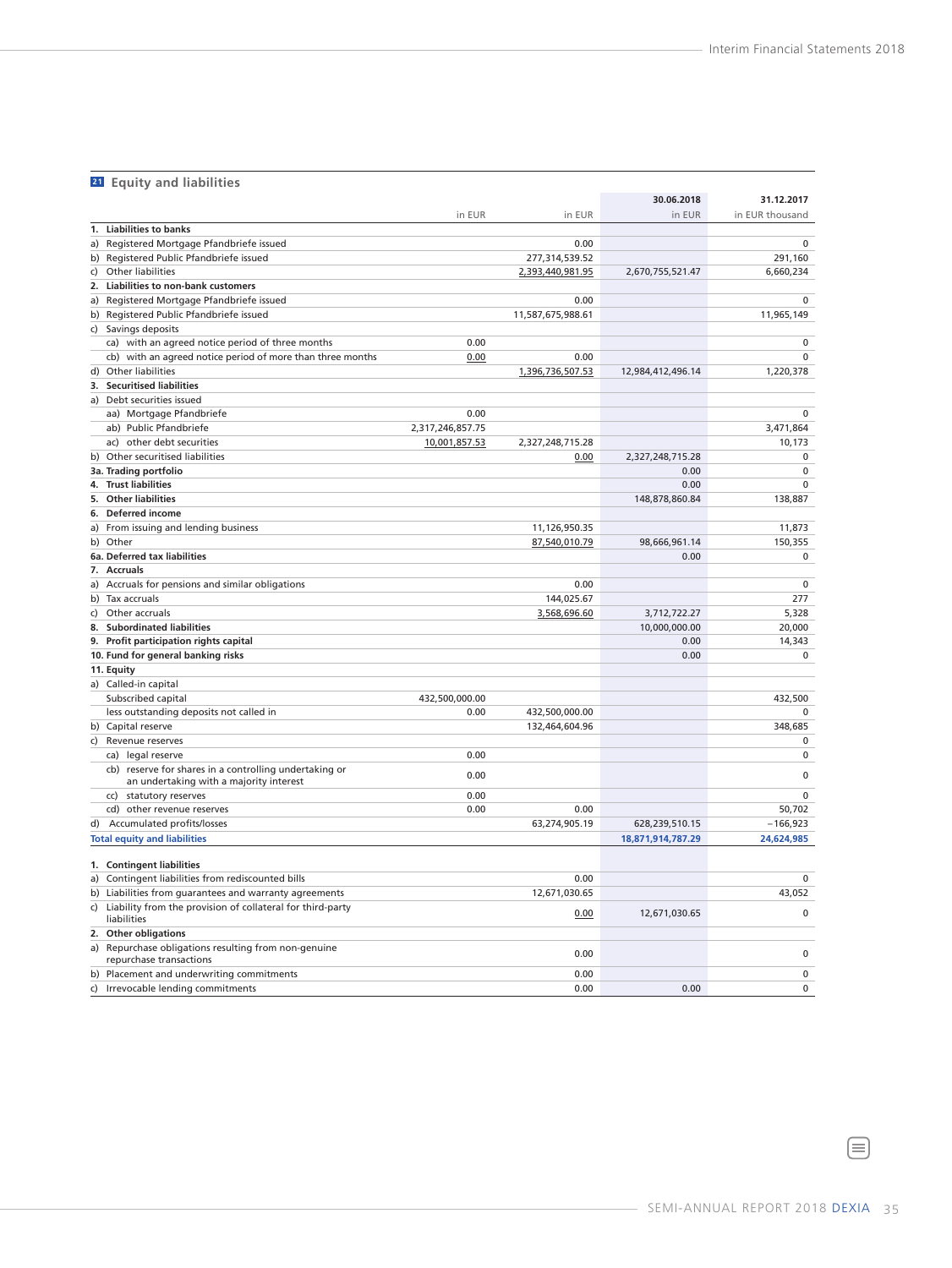# <span id="page-37-0"></span>CONDENSED PROFIT AND LOSS ACCOUNT OF DEXIA KOMMUNALBANK DEUTSCHLAND GMBH FOR THE PERIOD FROM JANUARY 1 TO JUNE 30, 2018

### **22 Expenses**

|       |                                                                                                                                                                |              |               | 01.01. - 30.06.2018 | 01.01 .- 30.06.2017 |
|-------|----------------------------------------------------------------------------------------------------------------------------------------------------------------|--------------|---------------|---------------------|---------------------|
|       |                                                                                                                                                                | in EUR       | in EUR        | in EUR              | in EUR thousand     |
| 1.    | Interest expense                                                                                                                                               |              |               | 1,440,943,548.22    | 1,079,058           |
| 2.    | <b>Commission expenses</b>                                                                                                                                     |              |               | 1,060,594.92        | 1,167               |
| з.    | Net expense for trading portfolio                                                                                                                              |              |               | 0.00                | 0                   |
| 4.    | <b>General administrative expenses</b>                                                                                                                         |              |               |                     |                     |
| a)    | Personnel expenses                                                                                                                                             |              |               |                     |                     |
|       | aa) wages and salaries                                                                                                                                         | 3,062,451.82 |               |                     | 3,068               |
|       | ab) social security contributions and expenses for<br>old-age pensions and support                                                                             | 526,183.60   | 3,588,635.42  |                     | 565                 |
| b)    | Other administrative expenses                                                                                                                                  |              | 10,191,850.05 | 13,780,485.47       | 12,846              |
| 5.    | Depreciation, amortisation and valuation adjust-<br>ments on intangible assets and property,<br>plant and equipment                                            |              |               | 224,514.66          | 234                 |
| 6.    | Other operating expenses                                                                                                                                       |              |               | 9,774.34            | 4                   |
| 7.    | Depreciation, amortisation and valuation adjust-<br>ments on receivables and specific types of securi-<br>ties and allocations to accruals in lending business |              |               | 0.00                | 14,321              |
| 8.    | Depreciation, amortisation and valuation adjust-<br>ments on equity investments, shares in affiliated<br>companies and securities treated as fixed assets      |              |               | 0.00                | $\Omega$            |
| 9.    | <b>Expenses from assumption of losses</b>                                                                                                                      |              |               | 0.00                | 0                   |
|       | 10. Extraordinary expenses                                                                                                                                     |              |               | 0.00                | 0                   |
|       | 11. Taxes on income and earnings                                                                                                                               |              |               | 0.00                | $\mathbf{0}$        |
|       | 12. Other taxes not shown under Item 6                                                                                                                         |              |               | 7,883.86            | 8                   |
|       | 13. Profits transferred under a profit pool, a profit<br>transfer agreement or a partial profit transfer<br>agreement                                          |              |               | 0.00                | $\mathbf 0$         |
|       | 14. Net income                                                                                                                                                 |              |               | 63,274,905.19       | $\Omega$            |
| Total |                                                                                                                                                                |              |               | 1,519,301,706.66    | 1,111,270           |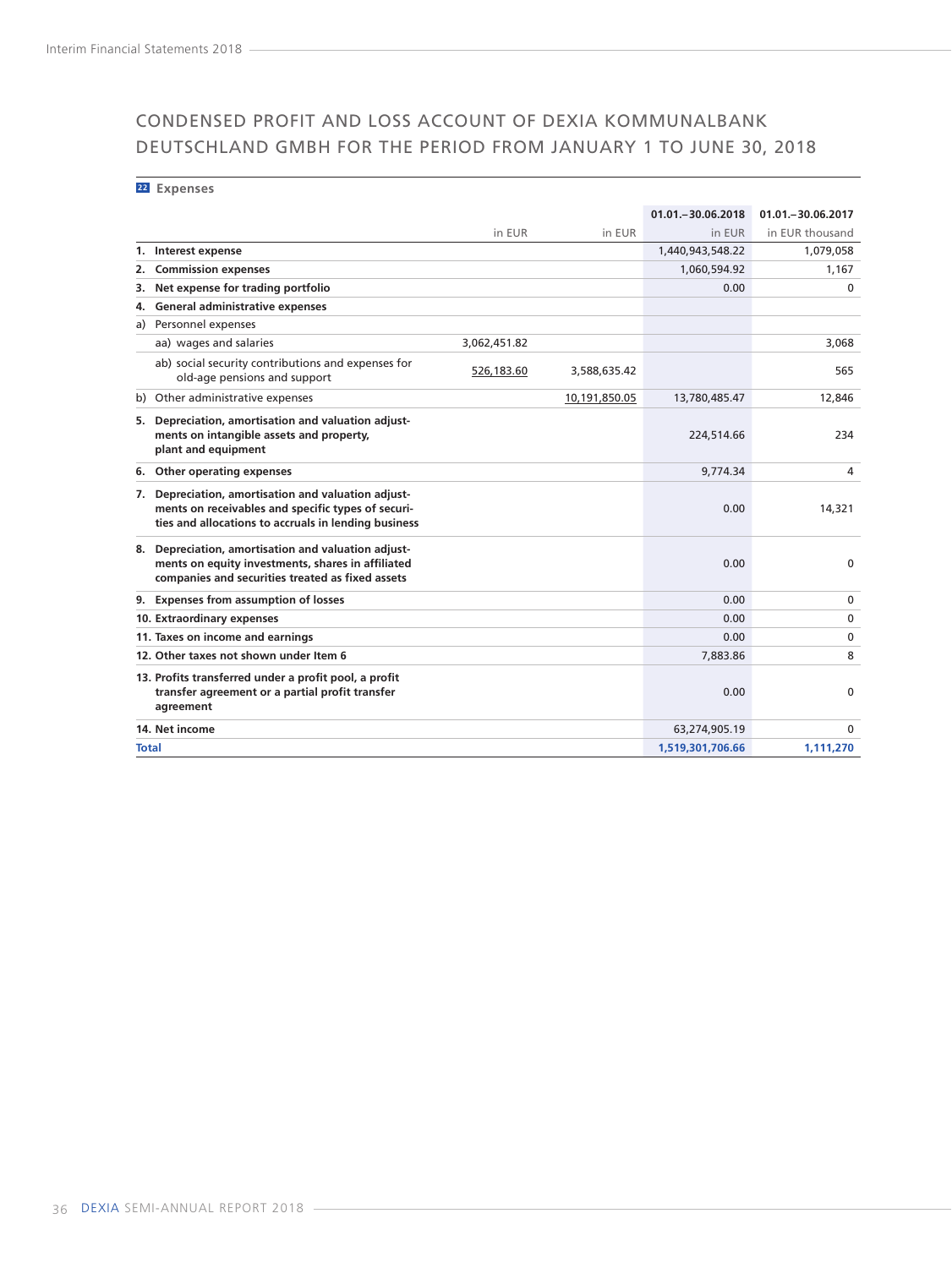**23 Income**

|                                      |                                                                                                                                       |                  | 01.01. - 30.06.2018 | $01.01 - 30.06.2017$ |
|--------------------------------------|---------------------------------------------------------------------------------------------------------------------------------------|------------------|---------------------|----------------------|
|                                      |                                                                                                                                       | in EUR           | in EUR              | in EUR thousand      |
|                                      | 1. Interest income from                                                                                                               |                  |                     |                      |
| a)                                   | Loan and money market business                                                                                                        | 1,412,920,489.69 |                     | 977,698              |
| b)                                   | Fixed income securities and book-entry securities                                                                                     | 66,338,004.11    | 1,479,258,493.80    | 132,883              |
| 2.                                   | <b>Current income from</b>                                                                                                            |                  |                     |                      |
| a)                                   | Shares and other non-fixed income securities                                                                                          | 0.00             |                     | $\mathbf{0}$         |
|                                      | b) Equity investments                                                                                                                 | 0.00             |                     | $\Omega$             |
| C)                                   | Shares in affiliated companies                                                                                                        | 0.00             | 0.00                | $\Omega$             |
|                                      | 3. Income from profit pools, profit transfer agree-<br>ments or partial profit transfer agreements                                    |                  | 0.00                | $\mathbf{0}$         |
| 4.                                   | <b>Commission income</b>                                                                                                              |                  | 185.396.26          | 260                  |
|                                      | 5. Net income from trading portfolio                                                                                                  |                  | 0.00                | $\mathbf{0}$         |
|                                      | 6. Income from write-ups of receivables and specific<br>types of securities and from the release of accru-<br>als in lending business |                  | 36,020,466.70       | $\mathbf{0}$         |
|                                      | 7. Income from write-ups of equity investments,<br>shares in affiliated companies and securities<br>treated as fixed assets           |                  | 140,135.96          | 236                  |
|                                      | 8. Other operating income                                                                                                             |                  | 3,697,213.94        | 59                   |
|                                      | 9. Extraordinary income                                                                                                               |                  | 0.00                | $\mathbf{0}$         |
| 10. Income from assumption of losses |                                                                                                                                       | 0.00             | $\mathbf{0}$        |                      |
|                                      | 11. Net loss                                                                                                                          |                  | 0.00                | 134                  |
| <b>Total</b>                         |                                                                                                                                       |                  | 1,519,301,706.66    | 1,111,270            |

 $\textcircled{\scriptsize{\exists}}$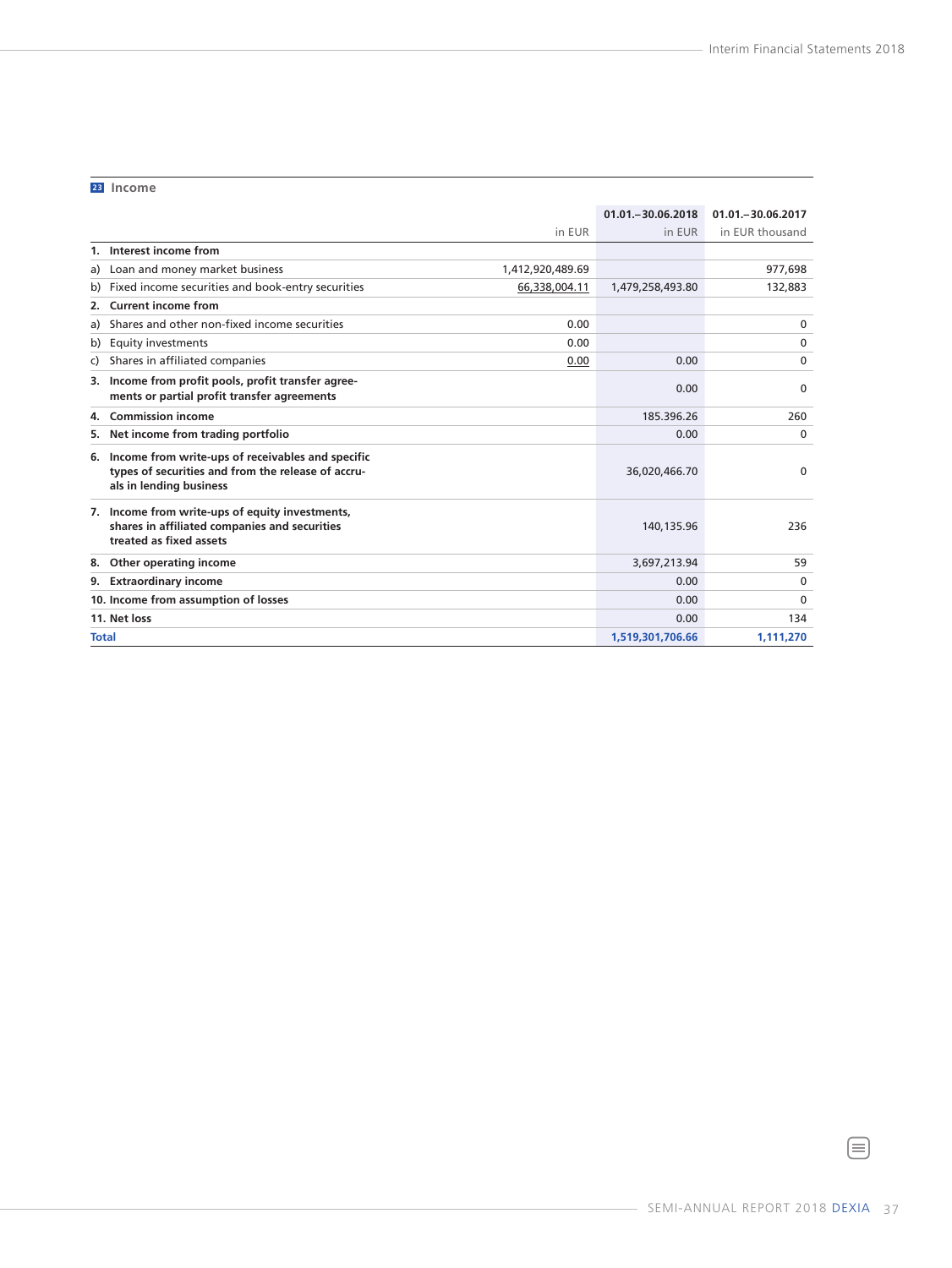## <span id="page-39-0"></span>CONDENSED NOTES

Pursuant to Section 115 of the German Securities Trading Act (Wertpapierhandelsgesetz, WpHG), the semi-annual financial statements as of June 30, 2018 have been prepared in accordance with the relevant provisions of the German Commercial Code (Handelsgesetzbuch, HGB), the German Act on Limited Liability Companies (GmbH-Gesetz, GmbHG) and the German Pfandbrief Act (Pfandbriefgesetz, PfandBG) as well as the German Regulation on the Accounting of Banks and Financial Services Institutions (Verordnung über die Rechnungslegung der Kreditinstitute und Finanzdienstleistungsinstitute, RechKredV). The applicable accounting standards of the Accounting Standards Committee of Germany (Deutsches Rechnungslegungs Standards Committee) are complied with. The accounting and valuation methods applied in the semi-annual financial statements as of June 30, 2018 were the same as those applied in the annual financial statements as of December 31, 2017.

The notes on the key changes in the items of the condensed balance sheet and the condensed profit and loss account were provided in the interim management report.

The interim financial statements and the interim management report as of June 30, 2018 have not been audited pursuant to Section 317 HGB, and nor have they been reviewed by an auditor.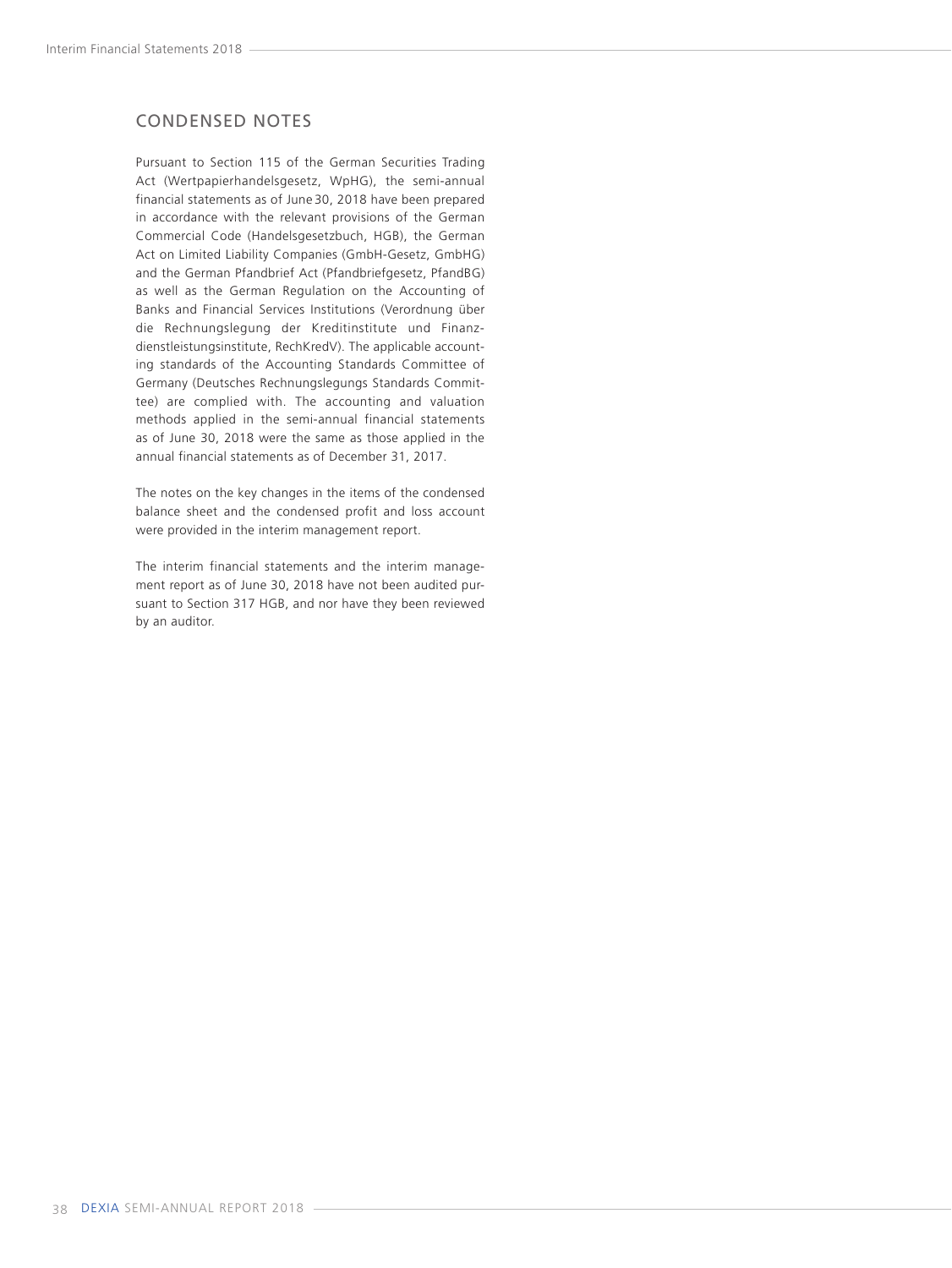# <span id="page-40-0"></span>RESPONSIBILITY STATEMENT

We hereby provide an assurance that, to the best of our knowledge, the semi-annual report provides a true and fair view of the company's net assets, financial position and results of operations, while complying with the principles of orderly accounting. We also provide an assurance that, to the best of our knowledge, the company's business performance – including its business results – and its position have been presented in the management report so as to provide a true and fair view while describing the key risks and opportunities of the company's likely development in the remainder of the financial year within the meaning of Section 289 (1) Clause 4 HGB.

Berlin, August 29, 2018

Dexia Kommunalbank Deutschland GmbH

The Management Board

Nunsber



SEMI-ANNUAL REPORT 2018 DEXIA 39

lΞ